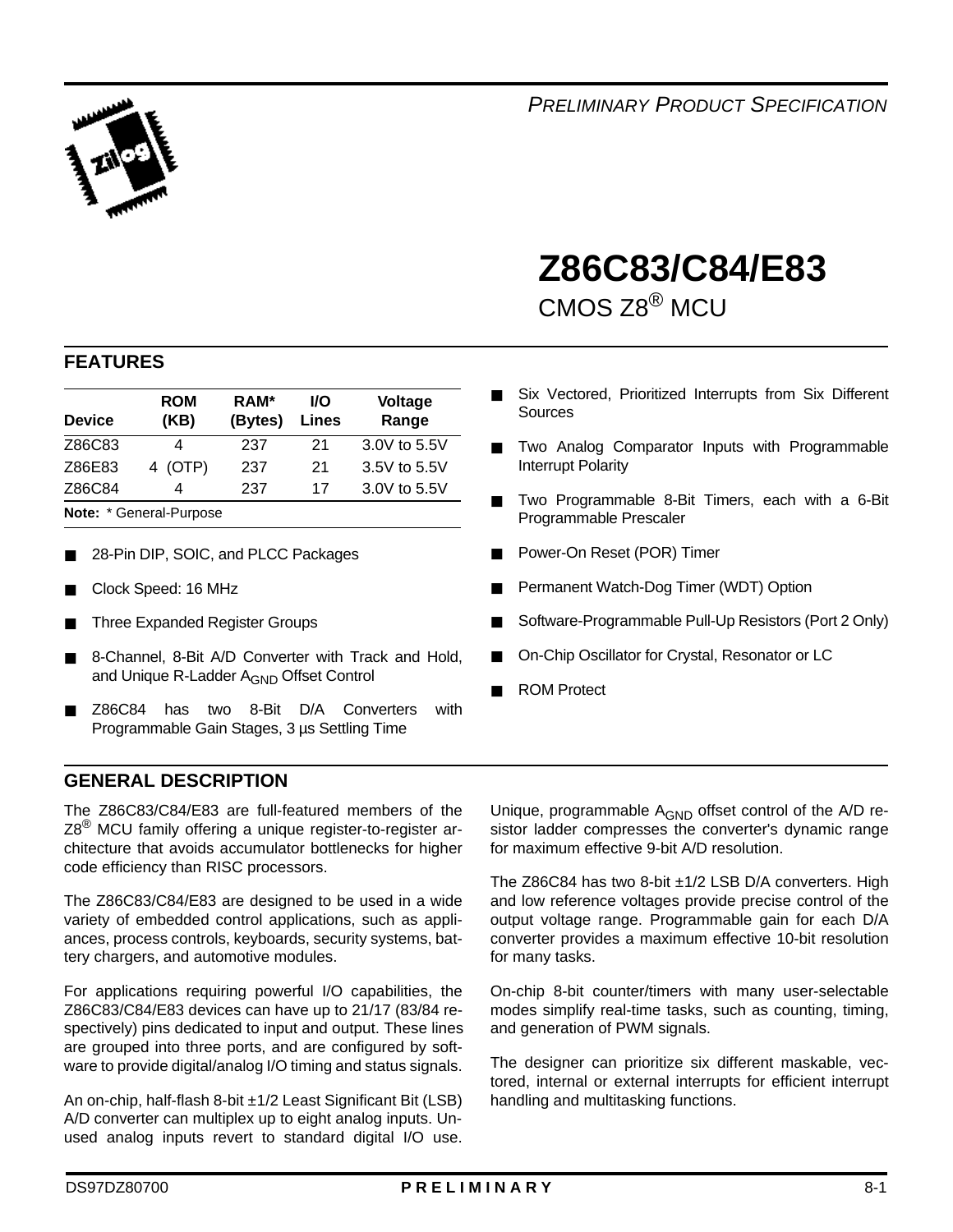### **GENERAL DESCRIPTION** (Continued)

By means of an expanded register file, the designer has access to additional control registers for configuring peripheral functions including the A/D and D/A converters, counter/timers, and I/O port functions (Figure 1).

**Notes:** All signals with a preceding front slash, "/", are active Low. For example, B//W (WORD is active Low); /B/W (BYTE is active Low, only).

Power connections follow conventional descriptions below:

| <b>Connection</b> | <b>Circuit</b> | <b>Device</b>              |
|-------------------|----------------|----------------------------|
| Power             | y cc           | y cc                       |
| Ground            | חור            | $\mathsf{v}_{\mathsf{SS}}$ |



**Figure 1. Z86C83/C84/E83 Functional Block Diagram**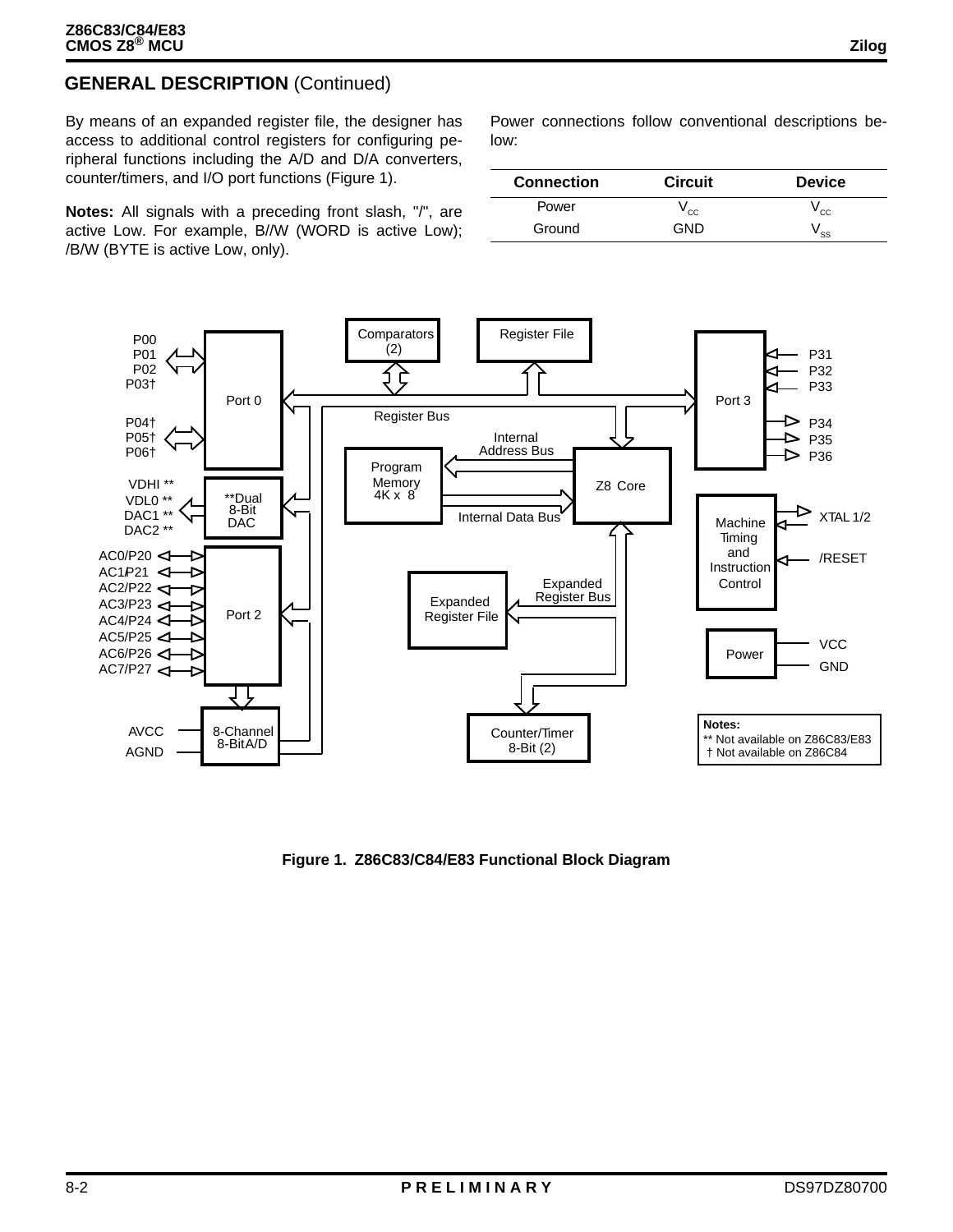### **PIN DESCRIPTION**





#### **Table 1. Z86C83 and Standard Mode Z86E83 28-Pin DIP, SOIC, PLCC Pin Identification\***

| No               | <b>Symbol</b>                                                         | <b>Function</b>         | <b>Direction</b> |  |
|------------------|-----------------------------------------------------------------------|-------------------------|------------------|--|
| $1 - 7$          | P21-P27                                                               | Port 2, Bit 1-7         | Input/Output     |  |
|                  | or AC1-AC7                                                            | Analog In 1-7           |                  |  |
| 8                | /RESET                                                                | Reset                   | Input            |  |
| $\boldsymbol{9}$ | XTAL1                                                                 | <b>Oscillator Clock</b> | Input            |  |
| $10$             | XTAL <sub>2</sub>                                                     | <b>Oscillator Clock</b> | Output           |  |
| 11               | <b>GND</b>                                                            | Ground                  |                  |  |
| 12               | $V_{cc}$                                                              | Power                   |                  |  |
| $13 - 15$        | P31-P33                                                               | Port 3, Bits 1-3        | Input            |  |
| 16               | P34                                                                   | Port 3, Bit 4           | Output           |  |
| 17               | P36                                                                   | Port 3, Bit 6           | Output           |  |
| 18               | P35                                                                   | Port 3, Bit 5           | Output           |  |
| 19-25            | P00-P06                                                               | Port 0, Bits 0-6        | Input/Output     |  |
| 26               | $A_{_{\mathsf{GND}}}$                                                 | Analog Ground           |                  |  |
| 27               | $AV_{cc}$                                                             | Analog Power            |                  |  |
| 28               | P <sub>20</sub>                                                       | Port 2, Bit 0           | Input/Output     |  |
|                  | or AC <sub>0</sub>                                                    | Analog In 0             |                  |  |
|                  | Note: * DIP and SOIC Pin Description and Configuration are identical. |                         |                  |  |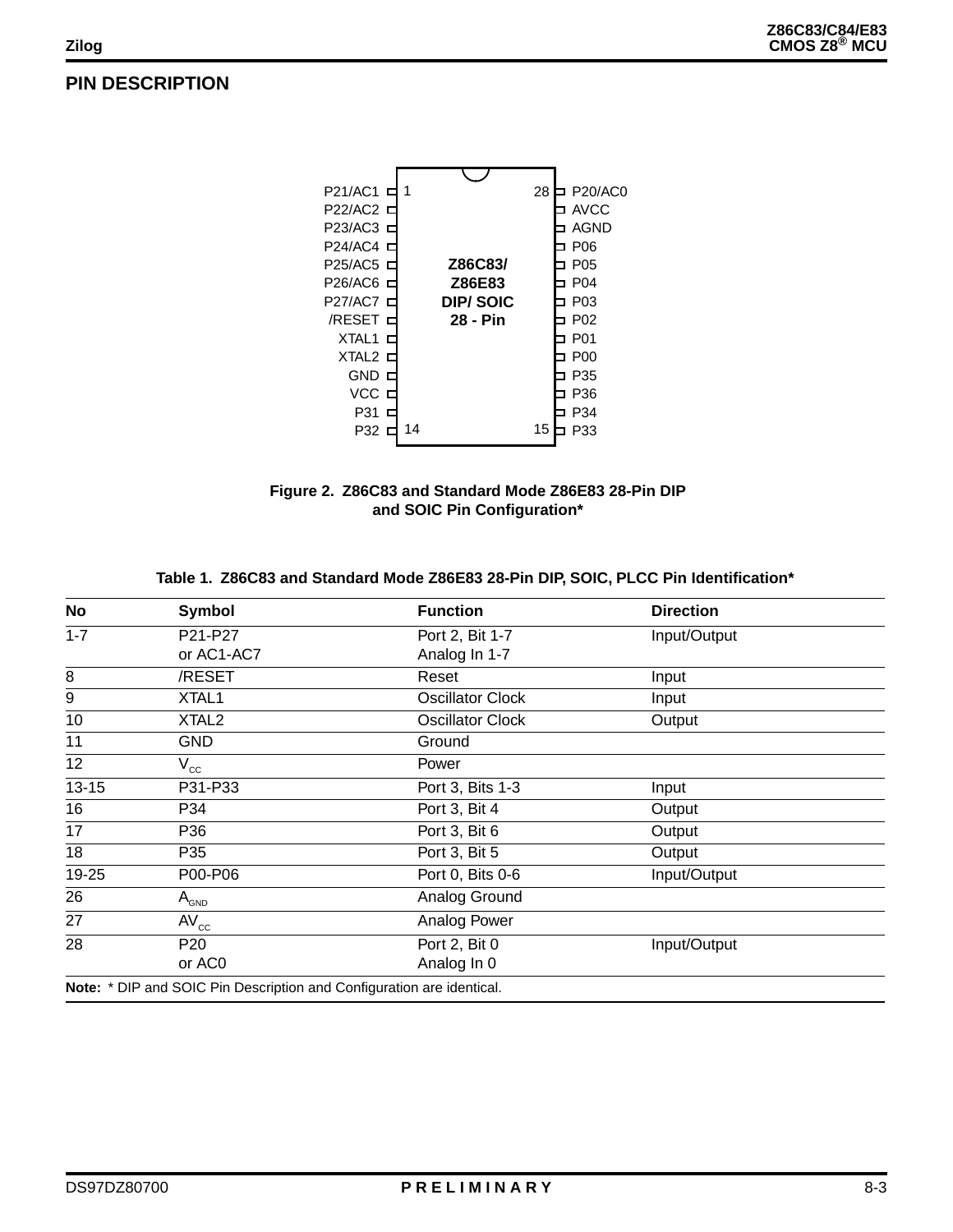

**Figure 3. Z86C84 28-Pin DIP and SOIC Pin Configuration**

| No                        | Symbol            | <b>Function</b>                                                            | <b>Direction</b> |  |
|---------------------------|-------------------|----------------------------------------------------------------------------|------------------|--|
| $1 - 7$                   | P21-P27           | Port 2, Bit 1-7                                                            | Input/Output     |  |
|                           | or AC1-AC7        | Analog In 1-7                                                              |                  |  |
| $\overline{\overline{8}}$ | /RESET            | Reset                                                                      | Input            |  |
| $\overline{9}$            | XTAL1             | <b>Oscillator Clock</b>                                                    | Input            |  |
| 10                        | XTAL <sub>2</sub> | <b>Oscillator Clock</b>                                                    | Output           |  |
| 11                        | <b>GND</b>        | Ground                                                                     |                  |  |
| 12 <sub>2</sub>           | $V_{cc}$          | Power                                                                      |                  |  |
| $13 - 15$                 | P31-P33           | Port 3, Bits 1-3                                                           | Input            |  |
| 16                        | P34               | Port 3, Bit 4                                                              | Output           |  |
| 17                        | P36               | Port 3, Bit 6                                                              | Output           |  |
| 18                        | P35               | Port 3, Bit 5                                                              | Output           |  |
| 19-21                     | P00-P02           | Port 0, Bits 0-3                                                           | Input/Output     |  |
| 22                        | <b>VDLO</b>       | D/A Ref. Volt., Low                                                        | Input            |  |
| 23                        | <b>VDHI</b>       | D/A Ref. Volt., High                                                       | Input            |  |
| 24-25                     | <b>DAC2-1</b>     | D/A Converter                                                              | Output           |  |
| 26                        | $A_{GND}$         | Analog Ground                                                              |                  |  |
| 27                        | $AV_{cc}$         | Analog Power                                                               |                  |  |
| 28                        | P <sub>20</sub>   | Port 2, Bit 0                                                              | Input/Output     |  |
|                           | or AC0            | Analog In 0                                                                |                  |  |
|                           |                   | Note: * DIP, PLCC and SOIC Pin Description and Configuration are identical |                  |  |

#### **Table 2. Z86C84 28-Pin DIP, SOIC, PLCC Pin Identification\***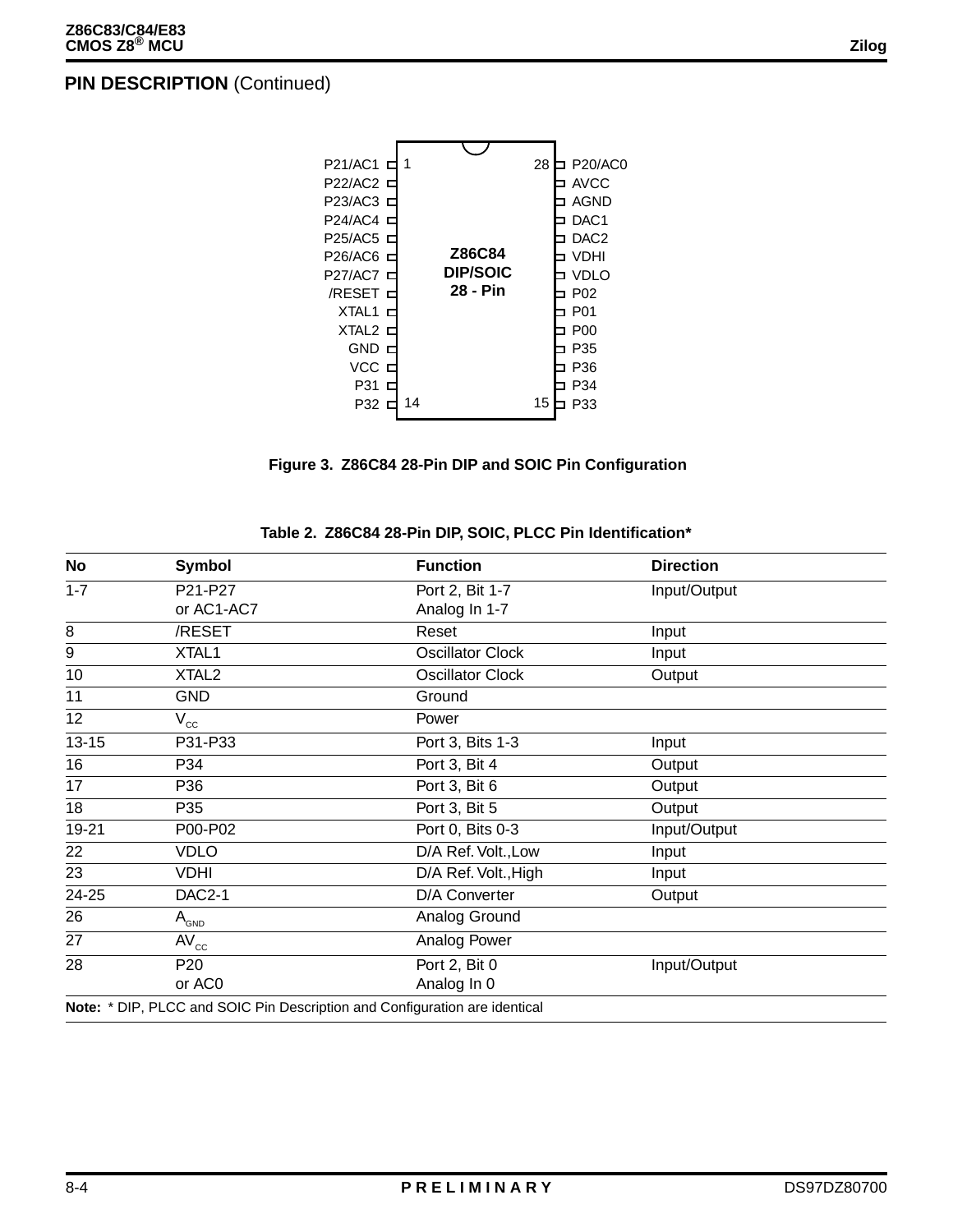| D1         |                 | 28 | DO         |
|------------|-----------------|----|------------|
| D2.        |                 |    | <b>NC</b>  |
| D3.        |                 |    | <b>NC</b>  |
| D4.        |                 |    | <b>NC</b>  |
| D5         | Z86E83          |    | <b>NC</b>  |
| D6 ⊏       | (EPROM Mode)    |    | <b>NC</b>  |
| D7         | <b>DIP/SOIC</b> |    | <b>NC</b>  |
| NCE        | 28 - Pin        |    | /PGM       |
| /CE D      |                 |    | <b>CLK</b> |
| NCE        |                 |    | CL R       |
| GNDE       |                 |    | <b>NC</b>  |
| <b>VCC</b> |                 |    | <b>NC</b>  |
| /OE        |                 |    | <b>NC</b>  |
| <b>EPM</b> | 14              | 15 |            |
|            |                 |    |            |

### **Figure 4. Z86E83 EPROM Programing Mode 28-Pin DIP and SOIC Pin Configuration**

| No        | <b>Symbol</b>  | <b>Function</b>           | <b>Direction</b> |
|-----------|----------------|---------------------------|------------------|
| $1 - 7$   | D1-D7          | Data 1,2,3,4,5,6,7        | Input/Output     |
| 8         | NC             | No Connection             |                  |
| 9         | /CE            | Chip Enable               | Input            |
| 10        | <b>NC</b>      | No Connection             |                  |
| 11        | <b>GND</b>     | Ground                    |                  |
| 12        | $V_{cc}$       | Power                     |                  |
| 13        | /OE            | Output Enable             | Input            |
| 14        | <b>EPM</b>     | <b>EPROM Program Mode</b> | Input            |
| 15        | $V_{\rm pp}$   | Program Voltage           | Input            |
| $16 - 18$ | <b>NC</b>      | No Connection             |                  |
| 19        | <b>CLR</b>     | Clear CLock               | Input            |
| 20        | <b>CLK</b>     | Address                   | Input            |
| 21        | /PGM           | Program Mode              | Input            |
| 22-27     | <b>NC</b>      | No Connection             |                  |
| 28        | D <sub>0</sub> | Data 0                    | Input/Output     |

|  |  |  |  |  |  | Table 3.  Z86E83 EPROM Programming Mode 28-Pin DIP, PLCC and SOIC Pin Identification |
|--|--|--|--|--|--|--------------------------------------------------------------------------------------|
|--|--|--|--|--|--|--------------------------------------------------------------------------------------|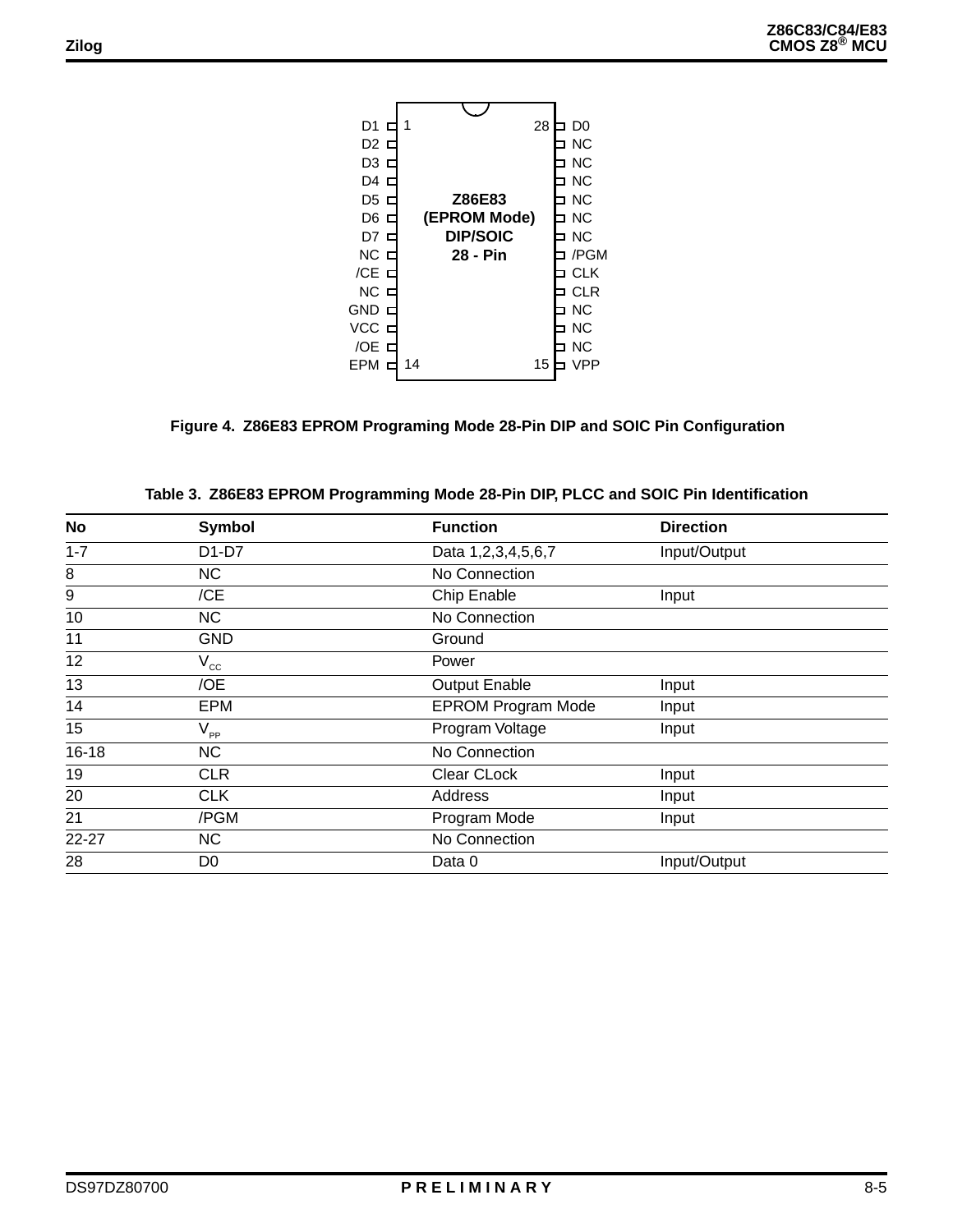

**Figure 5. Z86C83 and Standard Mode Z86E83 28-Pin PLCC Pin Configuration**



**Figure 6. Z86C84 28-Pin PLCC Pin Configuration**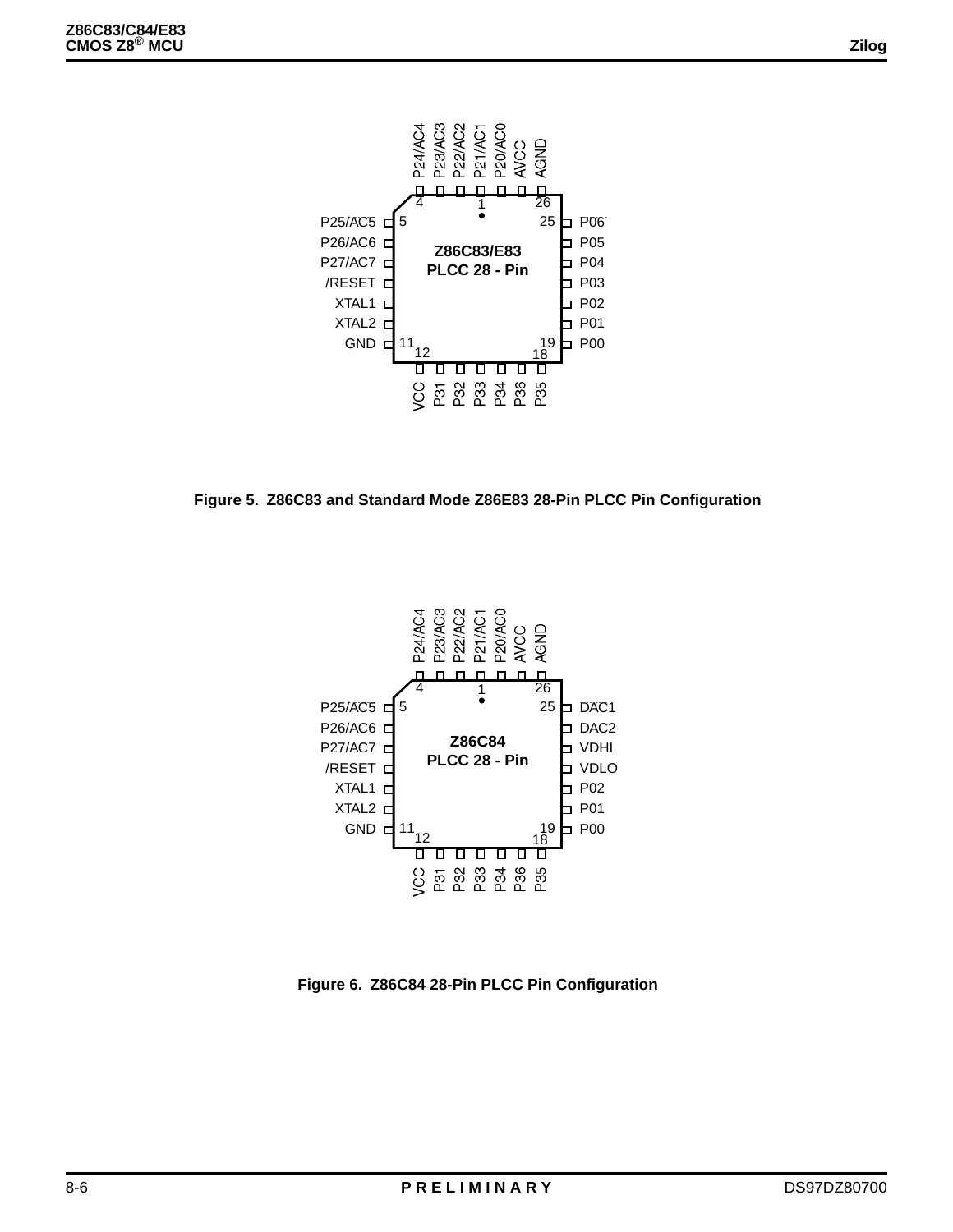

**Figure 7. Z86E83 EPROM Programming Mode 28-Pin PLCC Pin Configuration**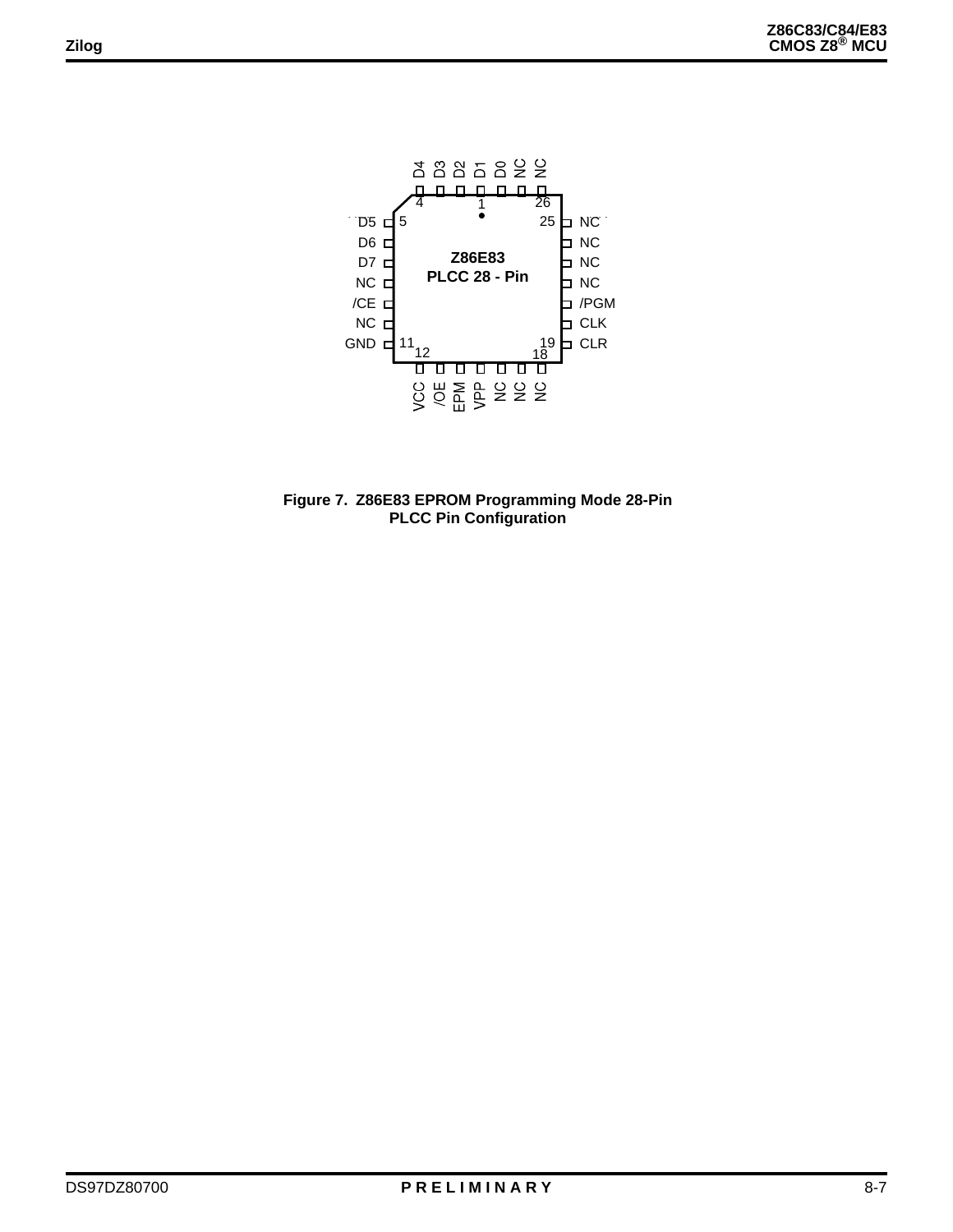### **ABSOLUTE MAXIMUM RATING**

| <b>Parameter</b>                                             | Min    | <b>Max</b>  | <b>Units</b> | <b>Notes</b> |
|--------------------------------------------------------------|--------|-------------|--------------|--------------|
| Ambient Temperature under Bias                               | $-40$  | $+105$      | C            |              |
| Storage Temperature                                          | $-65$  | $+150$      | C            |              |
| Voltage on any Pin with Respect to $V_{\rm sc}$              | $-0.6$ | $+7$        | V            | 1            |
| Voltage on $V_{cc}$ Pin with Respect to $V_{ss}$             | $-0.3$ | $+7$        | V            |              |
| Voltage on /RESET Pin with Respect to $V_{\infty}$           | $-0.6$ | $V_{cc}$ +1 | V            | 2            |
| Voltage on P32, P33 and / Reset Pin with Respect to $V_{SS}$ | $-0.6$ | $V_{cc}$ +1 | V            | 2,5          |
| <b>Total Power Dissipation</b>                               |        | 770         | mW           |              |
| Maximum Current out of $V_{ss}$                              |        | 140         | mA           |              |
| Maximum Current into $V_{cc}$                                |        | 125         | mA           |              |
| Maximum Current into an Input Pin                            | $-600$ | $+600$      | μA           | 3            |
| Maximum Current into an Open-Drain Pin                       | $-600$ | $+600$      | μA           | 4            |
| Maximum Output Current Sinked by Any I/O Pin                 |        | 25          | mA           |              |
| Maximum Output Current Sourced by Any I/O Pin                |        | 25          | mA           |              |

#### **Notes:**

1. This applies to all pins except /RESET pin and where otherwise noted.

2. There is no input protection diode from pin to  $V_{\text{cc}}$ .

3. This excludes XTAL pins.

4. Device pin is not at an output Low state.

5. For Z86E83 only

#### **Notice:**

Stresses greater than those listed under Absolute Maximum Ratings may cause permanent damage to the device. This is a stress rating only; functional operation of the device at any condition above those indicated in the operational sections of these specifications is not implied. Exposure to absolute maximum rating conditions for an extended period may affect device reliability. Total power dissipation should not exceed 770 mW for the package.

Power dissipation is calculated as follows:

Total Power Dissipation =  $V_{cc} x [I_{cc} - (sum \ of \ I_{OH})]$ + sum of  $[(V_{_{CC}} - V_{_{OH}}) \times I_{_{OH}}]$ + sum of  $(V_{0L} \times I_{0L})$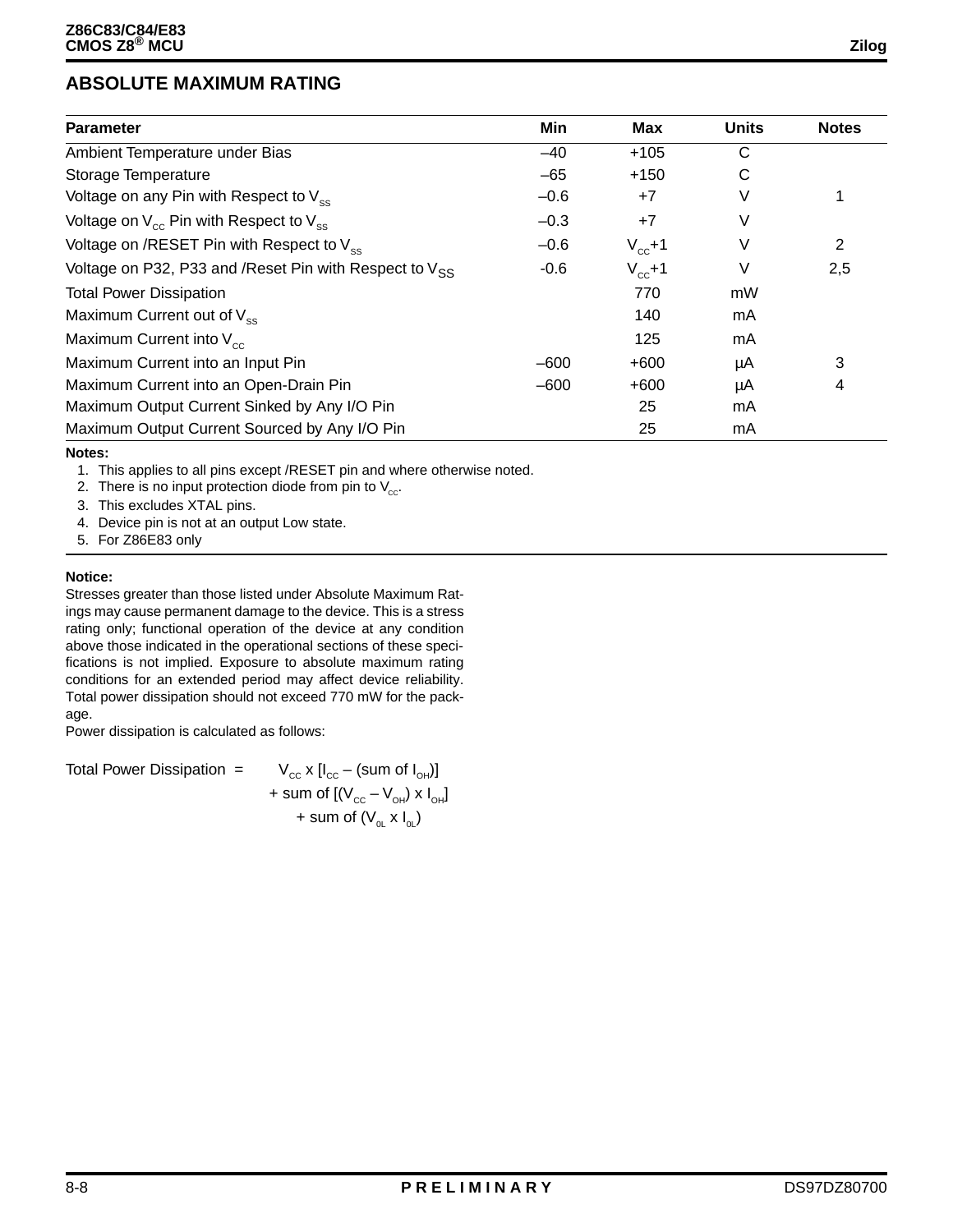### **STANDARD TEST CONDITIONS**

The characteristics listed below apply for standard test conditions as noted. All voltages are referenced to Ground. Positive current flows into the referenced pin (Figure 8).





### **V<sub>DD</sub>** SPECIFICATION

 $V_{DD} = 3.5V$  to 5.5V (Z86E83 only at 0° C to 70° C)

 $V_{DD} = 3.0V$  to 5.5V (Z86C83/C84)

 $V_{DD} = 4.5V$  to 5.5V (Z86E83 only at -40° C to 105° C)

### **CAPACITANCE**

 $T_A = 25^{\circ}$ C,  $V_{CC} = GND = 0V$ , f = 1.0 MHz, unmeasured pins returned to GND.

| <b>Parameter</b>   | Min | Max     |
|--------------------|-----|---------|
| Input capacitance  |     | 15 $pF$ |
| Output capacitance |     | 15 $pF$ |
| I/O capacitance    |     | 15 pF   |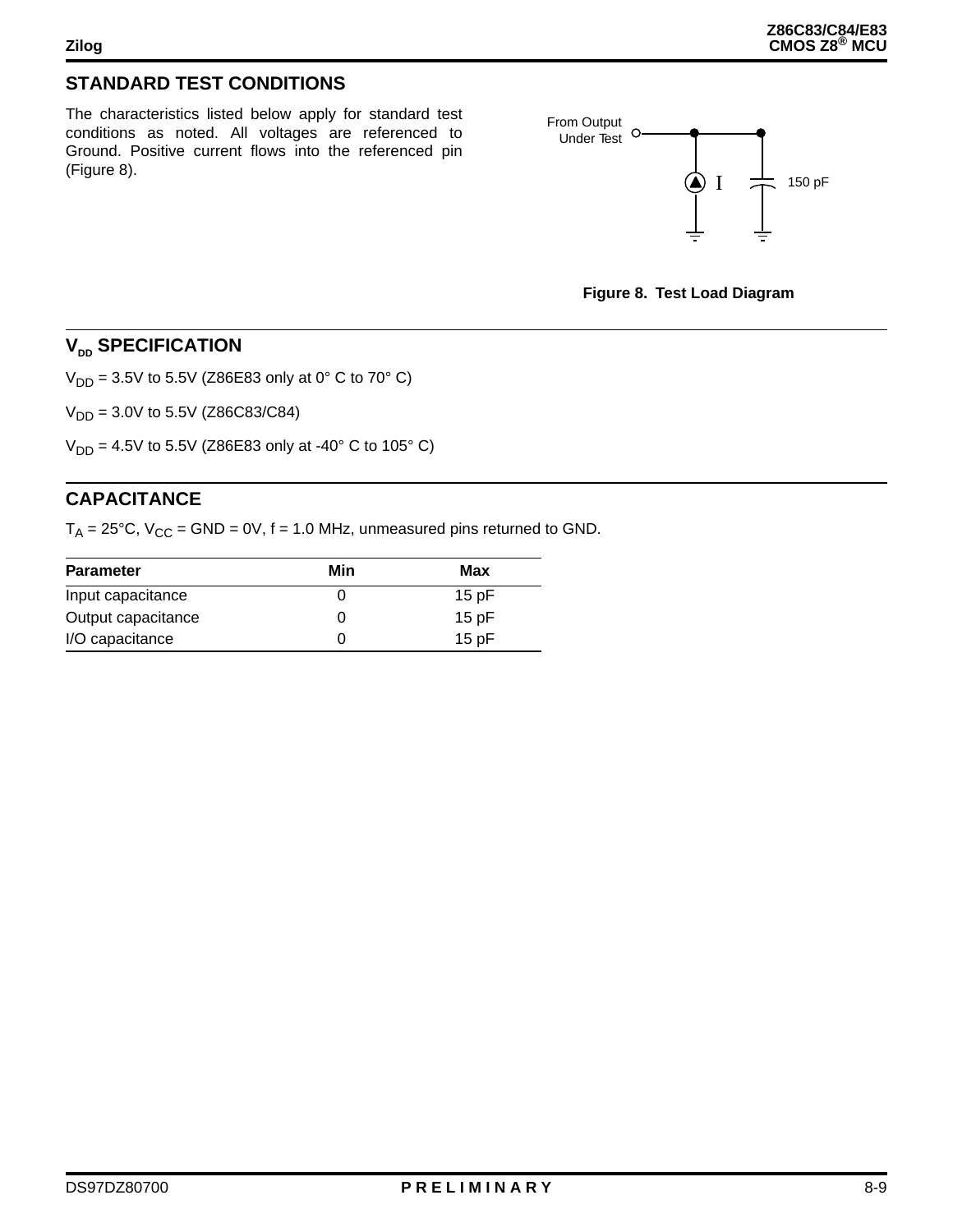For Z86C83/C84 Only

|                                          |                             |                    | $T_A = 0^\circ C$      |                       | $T_A = -40$ °C                  |                    | <b>Typical</b> |                   |                                               |              |
|------------------------------------------|-----------------------------|--------------------|------------------------|-----------------------|---------------------------------|--------------------|----------------|-------------------|-----------------------------------------------|--------------|
| Sym                                      | <b>Parameter</b>            | $V_{cc}$<br>Note 3 | to +70°C<br>Min        | Max                   | to +105°C<br>Min                | Max                | $[13]$         |                   | @ 25°C Units Conditions                       | <b>Notes</b> |
| $\overline{\mathsf{v}}$                  | Clock Input High            | 3.0V               | 0.7V                   | V.                    | $+0.3$ 0.7 V                    | V.<br>$+0.3$       | 1.3            | V                 | Driven by External                            |              |
| CH                                       | Voltage                     |                    | CC                     | CC                    | CС                              | CC                 |                |                   | <b>Clock Generator</b>                        |              |
|                                          |                             | 5.5V               | 0.7V                   | $V +0.3 0.7 V$        |                                 | $V + 0.3$          | 2.5            | $\vee$            | Driven by External                            |              |
|                                          |                             |                    | CC                     | cc                    | CС                              | CC                 |                |                   | <b>Clock Generator</b>                        |              |
| $\overline{\mathsf{v}}$<br>$\mathsf{CL}$ | Clock Input Low<br>Voltage  | 3.0V               | GND-0.3 0.2 V          | cc                    | GND-0.3 0.2 V                   | CС                 | 0.7            | V                 | Driven by External<br><b>Clock Generator</b>  |              |
|                                          |                             |                    | 5.5V GND-0.3 0.2 V     | CC                    | GND-0.3 0.2 V                   | CC                 | 1.5            | V                 | Driven by External<br><b>Clock Generator</b>  |              |
| $\overline{\mathsf{v}}$<br>IH            | Input High<br>Voltage       | 3.0V               | 0.7V<br>cc             | V –<br>CC             | $+0.3$ 0.7 V<br>cc              | V.<br>$+0.3$<br>CC | 1.3            | $\vee$            |                                               |              |
|                                          |                             | 5.5V               | 0.7V<br>CC             | $V_{\parallel}$<br>CC | $+0.3$ 0.7 V<br>cc              | V<br>$+0.3$<br>CC  | 2.5            | $\vee$            |                                               |              |
| $\overline{\vee}$<br>IL.                 | Input Low Voltage           | 3.0V               | GND-0.3 0.2 V          | CC                    | GND-0.3 0.2 V                   | <b>CC</b>          | 0.7            | $\overline{\vee}$ |                                               |              |
|                                          |                             | 5.5V               | GND-0.3 0.2 V          | CC                    | GND-0.3 0.2 V                   | <b>CC</b>          | 1.5            | $\vee$            |                                               |              |
| $\overline{\vee}$<br>OH <sub>1</sub>     | Output High<br>Voltage      | 3.0V               | $V - 0.4$<br>CC        |                       | V.<br>$-0.4$<br>CC              |                    | 3.1            | $\vee$            | $I_{OH} = -2.0$ mA                            | 8            |
|                                          |                             | 5.5V               | V<br>$-0.4$<br>CC      |                       | V<br>$-0.4$<br>CC               |                    | 4.8            | V                 | $I_{OH} = -2.0 \text{ mA}$                    | 8            |
| $\overline{\vee}$<br>OL1                 | <b>Output Low</b>           | 3.0V               |                        | 0.6                   |                                 | 0.6                | 0.2            | V                 | $I_{OL}$ = +4.0 mA                            | 8            |
|                                          | Voltage                     | 5.5V               |                        | 0.4                   |                                 | 0.4                | 0.1            | V                 | $I_{OL}$ = +4.0 mA                            | 8            |
| $\overline{V}$                           | Output Low                  | 3.0V               |                        | 1.2                   |                                 | 1.2                | 0.3            | V                 | $I_{OL}$ = +6 mA                              | $\bf 8$      |
| OL <sub>2</sub>                          | Voltage                     | 5.5V               |                        | 1.2                   |                                 | 1.2                | 0.3            | V                 | $I_{OL}$ = +10 mA                             | 8            |
| $\overline{\vee}$<br><b>RH</b>           | Reset Input High<br>Voltage | 3.0V               | 0.8 <sub>0</sub><br>CC | V<br>CC               | .8 V<br>CC                      | V<br>CC            | 1.5            | $\overline{\vee}$ |                                               |              |
|                                          |                             | 5.5V               | $V_8$<br>CC            | V<br>CC               | 0.8 <sub>0</sub><br>$_{\rm CC}$ | V<br>CC            | 2.1            | $\vee$            |                                               |              |
| $\overline{\vee}$<br>R <sub>l</sub>      | Reset Input Low<br>Voltage  | 3.0V               | GND-0.3                | 0.2V<br>CC            | GND-0.3 0.2 V                   | cc                 | 1.1            | $\overline{\vee}$ |                                               |              |
|                                          |                             | 5.5V               | GND-0.3 0.2 V          | CC                    | GND-0.3 0.2 V                   | CC                 | 1.7            | $\overline{\vee}$ |                                               |              |
| $\vee$                                   | Comparator Input            | 3.0V               |                        | 25                    |                                 | 25                 | 10             | mV                |                                               | 10           |
|                                          | OFFSET Offset Voltage       | 5.5V               |                        | 25                    |                                 | 25                 | 10             | mV                |                                               | 10           |
| $\mathbf{L}$<br>IL.                      | Input Leakage               | 3.0V               | $-1$                   | 1                     | $-1$                            | $\overline{c}$     | $<$ 1          |                   | $\mu$ A V <sub>IN</sub> = 0V, V <sub>CC</sub> |              |
|                                          |                             | 5.5V               | $-1$                   | 1                     | $-1$                            | $\overline{2}$     | $<$ 1          |                   | $\mu A$ V <sub>IN</sub> = 0V, V <sub>CC</sub> |              |
| $\mathbf{L}$<br>$OL$                     | Output Leakage              | 3.0V               | $-1$                   | 1                     | $-1$                            | $\overline{2}$     | $<$ 1          |                   | $\mu A$ $V_{IN} = 0V$ , $V_{CC}$              |              |
|                                          |                             | 5.5V               | $-1$                   | $\mathbf{1}$          | $-1$                            | $\mathbf{2}$       | $<$ 1          |                   | $\mu$ A V <sub>IN</sub> = 0V, V <sub>CC</sub> |              |
| $\mathbf{L}$                             | Reset Input                 | 3.0V               |                        | $-130$                |                                 | $-130$             | $-25$          | μA                |                                               |              |
| IR                                       | Current                     | 5.5V               |                        | $-180$                |                                 | $-180$             | $-40$          | μA                |                                               |              |
| L<br>CC                                  | <b>Supply Current</b>       | 3.0V               |                        | 20                    |                                 | 20                 | $\overline{7}$ | mA                | @ 16 MHz                                      | 1,4          |
|                                          |                             | 5.5V               |                        | 25                    |                                 | 25                 | 20             | mA                | @ 16 MHz                                      | 1,4          |
|                                          |                             | 5.0V               |                        | $\overline{7}$        |                                 | $\overline{7}$     | 3              | mA                | @ 3.58 MHz                                    | 1,4,15       |
|                                          |                             | 5.5V               |                        | 10                    |                                 | 10                 | 5              | mA                | @ 8 MHz                                       | 1,4,15       |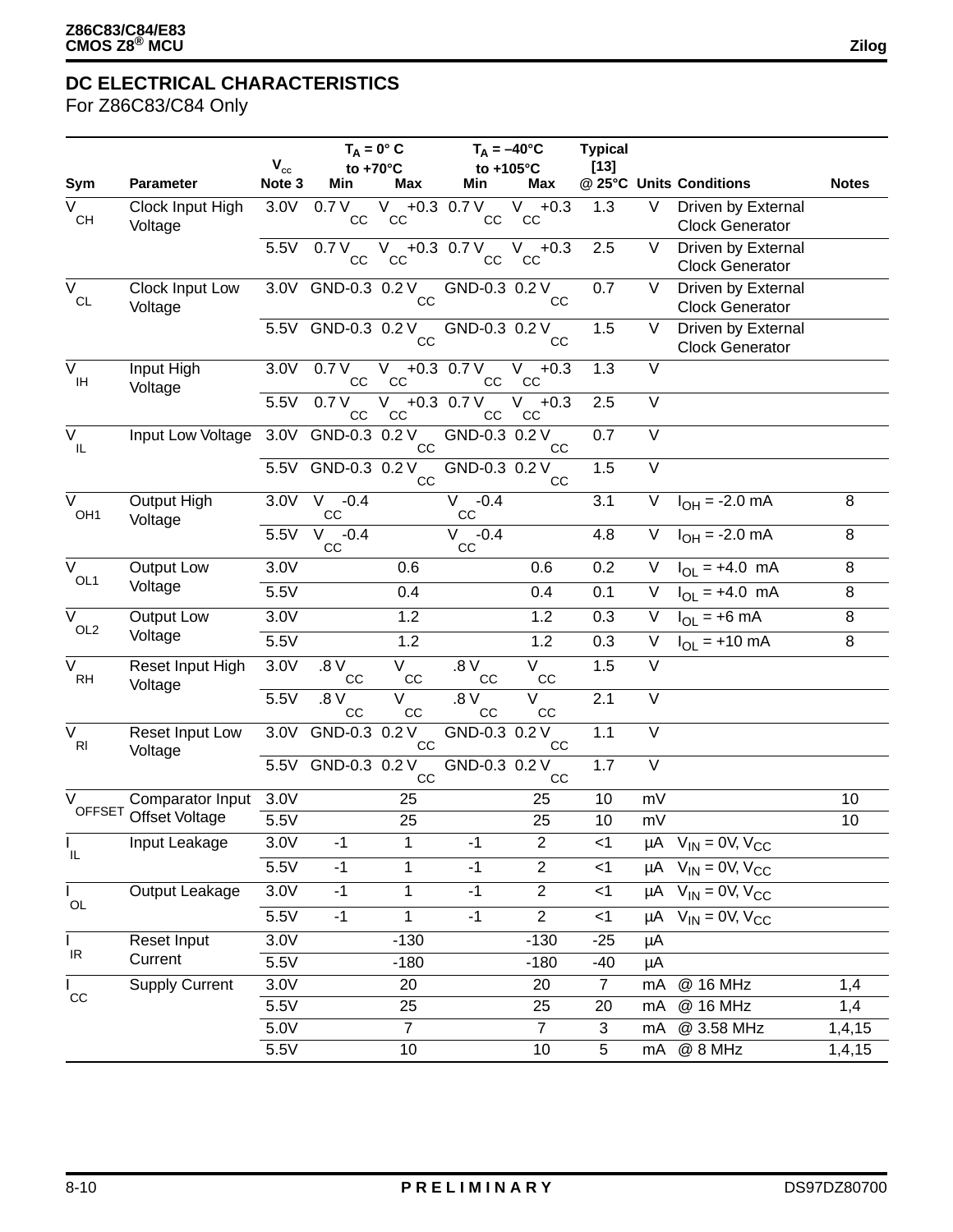|                    |                                                          | $\mathbf{V}_{\mathrm{cc}}$ | $T_A = 0^\circ C$<br>to $+70^{\circ}$ C |                            | to +105°C | $T_A = -40$ °C              | <b>Typical</b><br>$[13]$ |                   |                                                                        |                         |
|--------------------|----------------------------------------------------------|----------------------------|-----------------------------------------|----------------------------|-----------|-----------------------------|--------------------------|-------------------|------------------------------------------------------------------------|-------------------------|
| Sym                | <b>Parameter</b>                                         | Note 3                     | Min                                     | <b>Max</b>                 | Min       | <b>Max</b>                  |                          |                   | @ 25°C Units Conditions                                                | <b>Notes</b>            |
| CC <sub>1</sub>    | <b>Standby Current</b><br>(HALT Mode)                    | 3.0V                       |                                         | 4.5                        |           | 4.5                         | 2.0                      |                   | mA $V_{IN} = 0V, V_{CC} \ @ 16$<br><b>MHz</b>                          | 4                       |
|                    |                                                          | 5.5V                       |                                         | $\overline{8}$             |           | $\,8\,$                     | 3.7                      |                   | $\overline{MA}$ $V_{IN} = 0V$ , $V_{CC}$ @<br>16 MHz                   | $\overline{\mathbf{4}}$ |
|                    |                                                          | 3.0V                       |                                         | $\overline{3.4}$           |           | 3.4                         | 1.5                      | mA                | Clock Divide-by-16<br>@ 16 MHz                                         | $\overline{4}$          |
|                    |                                                          | 5.5V                       |                                         | 7.0                        |           | 7.0                         | 2.9                      | mA                | Clock Divide-by-16<br>@ 16 MHz                                         | 4                       |
| $I_{CC2}$          | <b>Standby Current</b><br>(STOP Mode)                    | 3.0V                       |                                         | $\overline{8}$             |           | 15                          | $\mathbf{1}$             |                   | $\mu$ A $V_{IN} = 0V, V_{CC}$<br>Vcc WDT is not<br>Running             | 1,6,11                  |
|                    |                                                          | 5.5V                       |                                         | 10                         |           | 20                          | $\overline{2}$           |                   | $\mu$ A V <sub>IN</sub> = 0V, V <sub>CC</sub><br>WDT is not<br>Running | 1,6,11                  |
|                    |                                                          | 3.0V                       |                                         | 500                        |           | 600                         | 310                      |                   | $\mu$ A V <sub>IN</sub> = 0V, V <sub>CC</sub><br><b>WDT</b> is Running | 1,6,11,14               |
|                    |                                                          | 5.5V                       |                                         | 800                        |           | 1000                        | 600                      |                   | $\mu$ A V <sub>IN</sub> = 0V, V <sub>CC</sub><br>WDT is not<br>Running | 1,6,11,14               |
| $V_{ICR}$          | Input Common<br>Mode                                     | 3.0                        | $\mathbf 0$                             | $V_{CC}$<br>1.0V           | $\pmb{0}$ | $V_{CC}$<br>1.5V            |                          | $\vee$            |                                                                        | 10                      |
|                    | Voltage Range                                            | 5.5                        | $\pmb{0}$                               | $\bar{v}_{\rm CC}$<br>1.0V | $\pmb{0}$ | $\overline{V}_{CC}$<br>1.5V |                          | $\overline{\vee}$ |                                                                        | 10                      |
| $I_{ALL}$          | Auto Latch Low                                           | 3.0V                       |                                         | 8                          |           | 10                          | 5                        |                   | $\mu A$ OV < $V_{IN}$ < $V_{CC}$                                       | 9                       |
|                    | Current                                                  | 5.5V                       |                                         | 15                         |           | 20                          | 11                       |                   | $\mu$ A OV < V <sub>IN</sub> < V <sub>CC</sub>                         | $\boldsymbol{9}$        |
| $I_{\mathsf{ALH}}$ | Auto Latch High                                          | 3.0V                       |                                         | $-5$                       |           | $-7$                        | $-3$                     |                   | $\overline{uA}$ OV < V <sub>IN</sub> < V <sub>CC</sub>                 | $\boldsymbol{9}$        |
|                    | Current                                                  | 5.5V                       |                                         | -8                         |           | $-10$                       | -6                       |                   | $\mu A$ OV < V <sub>IN</sub> < V <sub>CC</sub>                         | 9                       |
| $V_{LV}$           | V <sub>CC</sub> Low-Voltage<br><b>Protection Voltage</b> |                            | 2.0                                     | 3.3                        | 2.2       | 3.5                         | 3.0                      | $\vee$            | 2 MHz max Int.<br>CLK Freq.                                            | $\overline{7}$          |

**Notes:** 

1. Combined digital  $V_{CC}$  and Analog AV<sub>CC</sub> supply currents.

2.  $GND = 0V$ .

- 3. V<sub>CC</sub> voltage specification of 3.0V guarantees 3.3V ±0.3V, and V<sub>CC</sub> voltage specification of 5.5V guarantees 5.0V ±0.5V.
- 4. All outputs unloaded, I/O pins floating, inputs at rail.

5.  $CL1 = CL2 = 22 pF$ .

- 6. Same as note [4] except inputs at  $V_{cc}$ .
- 7. The  $V_{LV}$  increases as the temperature decreases.
- 8. Standard Mode (not Low EMI).
- 9. Auto Latch (mask option) selected.
- 10. For analog comparator, inputs when analog comparators are enabled.
- 11. Clock must be forced Low, when XTAL 1 is clock-driven and XTAL2 is floating.
- 12. Excludes clock pins.
- 13. Typicals are at  $V_{CC} = 5.0V$  and 3.3V.
- 14. Internal RC selected
- 15. For Z86C83 only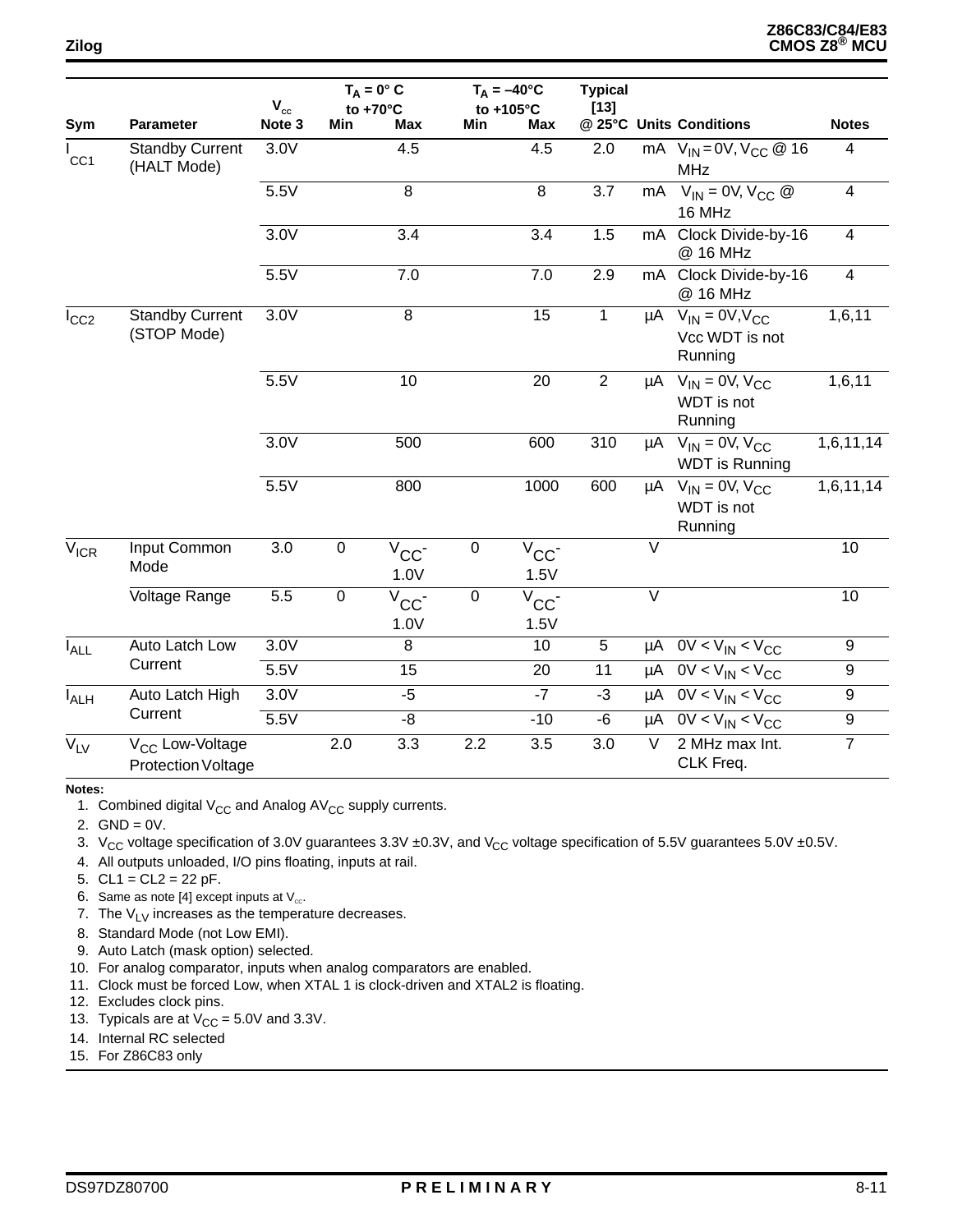For Z86C83/C84 Only. Low EMI Mode Only.

|                |               |                                 |              |      |            | $T_A = 0$ °C to +70°C $T_A = -40$ ° to +105°C |            |    |                    |
|----------------|---------------|---------------------------------|--------------|------|------------|-----------------------------------------------|------------|----|--------------------|
|                |               |                                 |              |      | 4 MHz      | 4 MHz                                         |            |    |                    |
| No             | Symbol        | Parameter                       | $V_{CC}$ [6] | Min  | <b>Max</b> | Min                                           | <b>Max</b> |    | <b>Units Notes</b> |
| 1              | TpC           | Input Clock Period              | 3.0V         | 250  | <b>DC</b>  | 250                                           | <b>DC</b>  | ns | 1,7,8              |
|                |               |                                 | 5.5V         | 250  | DC         | 250                                           | DC         | ns | 1,7,8              |
| $\overline{2}$ | TrC, TfC      | Clock Input Rise & Fall Times   | 3.0V         |      | 25         |                                               | 25         | ns | 1,7,8              |
|                |               |                                 | 5.5V         |      | 25         |                                               | 25         | ns | 1,7,8              |
| $\overline{3}$ | <b>TwC</b>    | Input Clock Width               | 3.0V         | 125  |            | 125                                           |            | ns | 1,7,8              |
|                |               |                                 | 5.5V         | 125  |            | 125                                           |            | ns | 1,7,8              |
| $\overline{4}$ | <b>TwTinL</b> | Timer Input Low Width           | 3.0V         | 100  |            | 100                                           |            | ns | 1,7,8              |
|                |               |                                 | 5.5V         | 100  |            | 100                                           |            | ns | 1,7,8              |
| $\overline{5}$ | <b>TwTinH</b> | Timer Input High Width          | 3.0V         | 3TpC |            | 3TpC                                          |            | ns | 1,7,8              |
|                |               |                                 | 5.5V         | 3TpC |            | 3TpC                                          |            | ns | 1,7,8              |
| $\,6$          | TpTin         | <b>Timer Input Period</b>       | 3.0V         | 4TpC |            | 4TpC                                          |            |    | 1,7,8              |
|                |               |                                 | 5.5V         | 4TpC |            | 4TpC                                          |            |    | 1,7,8              |
| $\overline{7}$ | TrTin,        | Timer Input Rise & Fall Timer   | 3.0V         |      | 100        |                                               | 100        | ns | 1,7,8              |
|                | <b>TfTin</b>  |                                 | 5.5V         |      | 100        |                                               | 100        | ns | 1,7,8              |
| 8A             | TwIL          | Int. Request Low Time           | 3.0V         | 100  |            | 100                                           |            | ns | 1,7,8              |
|                |               |                                 | 5.5V         | 70   |            | 70                                            |            | ns | 1,7,8              |
| 8B             | TwIL          | Int. Request Low Time           | 3.0V         | 3TpC |            | 3TpC                                          |            | ns | 1, 3, 7, 8         |
|                |               |                                 | 5.5V         | 3TpC |            | 3TpC                                          |            | ns | 1, 3, 7, 8         |
| 9              | TwlH          | Int. Request Input High Time    | 3.0V         | 3TpC |            | 3TpC                                          |            | ns | 1, 2, 7, 8         |
|                |               |                                 | 5.5V         | 3TpC |            | 3TpC                                          |            | ns | 1, 2, 7, 8         |
| 10             | Twsm          | Stop-Mode Recovery Width        | 3.0V         | 12   |            | 12                                            |            | ns | 4,8                |
|                |               | Spec                            | 5.5V         | 12   |            | 12                                            |            | ns | 4,8                |
| 11             | Tost          | <b>Oscillator Start-up Time</b> | 3.0V         |      | 5TpC       |                                               | 5TpC       |    | 4,8,9              |
|                |               |                                 | 5.5V         |      | 5TpC       |                                               | 5TpC       |    | 4,8,9              |

#### **Notes:**

1. Timing Reference uses 0.7  $V_{CC}$  for a logic 1 and 0.2  $V_{CC}$  for a logic 0.

2. Interrupt request via Port 3 (P33-P31)

3. Interrupt request via Port 3 (P30)

4. SMR-D5 = 1, POR STOP Mode delay is on.

5. Reg. WDTMR

6. The V<sub>CC</sub> voltage specification of 3.0V guarantees  $3.3V \pm 0.3V$ , and the V<sub>CC</sub> voltage specification of 5.5V guarantees 5.0V  $\pm$  0.5V.

7. SMR  $D1 = 0$ 

8. Maximum frequency for internal system clock is 4 MHz when using XTAL divide-by-one mode

9. For LC oscillator and for oscillator driven by clock driver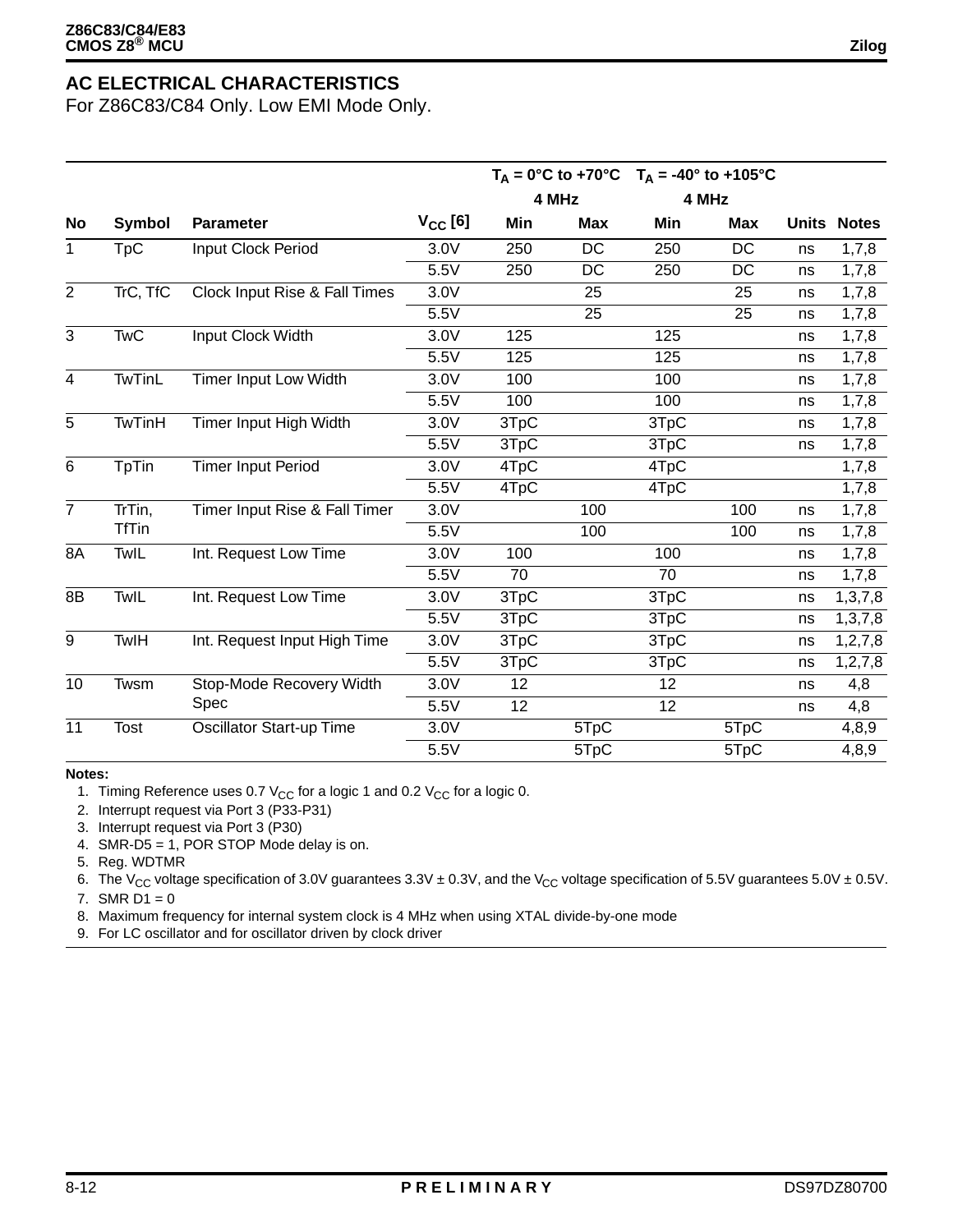### For Z86E83 Only

|                  |                                       |                  | $T_A = 0^\circ C$           |              | $T_A = -40^\circ$ C                                     |                | <b>Typical</b> |                         |                                                           |                 |
|------------------|---------------------------------------|------------------|-----------------------------|--------------|---------------------------------------------------------|----------------|----------------|-------------------------|-----------------------------------------------------------|-----------------|
|                  |                                       |                  | to +70° C                   |              |                                                         | to +105° C     | $[13]$         |                         |                                                           |                 |
| Sym              | Parameter                             | $V_{\rm CC}$ [3] | Min                         | <b>Max</b>   | Min                                                     | <b>Max</b>     |                |                         | @25°C Units Conditions                                    | <b>Notes</b>    |
| $V_{CH}$         | Clock Input High<br>Voltage           | 3.5V             | 0.7 $V_{CC}$ $V_{CC}$ +0.3  |              |                                                         |                | 1.3            | V                       | Driven by External<br><b>Clock Generator</b>              |                 |
|                  |                                       | 5.5V             |                             |              | 0.7 $V_{CC}$ $V_{CC}$ +0.3 0.7 $V_{CC}$ $V_{CC}$ +0.3   |                | 2.5            | V                       | Driven by External<br><b>Clock Generator</b>              |                 |
| $V_{CL}$         | Clock Input Low<br>Voltage            | 3.5V             | GND-0.3 0.2 V <sub>CC</sub> |              |                                                         |                | 0.7            | V                       | Driven by External<br><b>Clock Generator</b>              |                 |
|                  |                                       | 5.5V             |                             |              | GND-0.3 0.2 V <sub>CC</sub> GND-0.3 0.2 V <sub>CC</sub> |                | 1.5            | V                       | Driven by External<br><b>Clock Generator</b>              |                 |
| $V_{\text{IH}}$  | Input High Voltage                    | 3.5V             | 0.7 $V_{CC}$ $V_{CC}$ +0.3  |              |                                                         |                | 1.3            | V                       |                                                           |                 |
|                  |                                       | 5.5V             |                             |              | 0.7 $V_{CC}$ $V_{CC}$ +0.3 0.7 $V_{CC}$ $V_{CC}$ +0.3   |                | 2.5            | $\overline{\vee}$       |                                                           |                 |
| $V_{IL}$         | Input Low Voltage                     | 3.5V             | GND-0.3 0.2 V <sub>CC</sub> |              |                                                         |                | 0.7            | V                       |                                                           |                 |
|                  |                                       | 5.5V             |                             |              | GND-0.3 0.2 V <sub>CC</sub> GND-0.3 0.2 V <sub>CC</sub> |                | 1.5            | V                       |                                                           |                 |
| V <sub>OH1</sub> | <b>Ouput High Voltage</b>             | 3.5V             | $V_{CC}$ -0.4               |              |                                                         |                | 3.1            | V                       | $I_{OH} = -2.0 \text{ mA}$                                | 8               |
|                  |                                       | 5.5V             | $V_{CC}$ -0.4               |              | $V_{CC}$ -0.4                                           |                | 4.8            | V                       | $I_{OH} = -2.0$ mA                                        | 8               |
| V <sub>OL1</sub> | Output Low Voltage                    | 3.5V             |                             | 0.6          |                                                         |                | 0.2            | V                       | $I_{OH} = +4.0 \text{ mA}$                                | 8               |
|                  |                                       | 5.5V             |                             | 0.4          |                                                         | 0.4            | 0.1            | V                       | $I_{OH} = +4.0 \text{ mA}$                                | 8               |
| $V_{OL2}$        | Output Low Voltage                    | 3.5V             |                             | 1.2          |                                                         |                | 0.3            | $\mathsf{V}$            | $I_{OH}$ = +6.0 mA                                        | 8               |
|                  |                                       | 5.5V             |                             | 1.2          |                                                         | 1.2            | 0.3            | $\overline{\mathsf{V}}$ | $I_{OH}$ = +10.0 mA                                       | 8               |
| V <sub>RH</sub>  | Reset Input High                      | 3.5V             | $0.8V_{CC}$                 | $V_{CC}$     |                                                         |                | 1.5            | V                       |                                                           |                 |
|                  | Voltage                               | 5.5V             | $0.8V_{CC}$                 | $V_{\rm CC}$ | $0.8V_{CC}$                                             | $\rm V_{CC}$   | 2.1            | V                       |                                                           |                 |
|                  |                                       | 3.5V             | GND-0.3 $0.2V_{CC}$         |              |                                                         |                | 1.1            | $\vee$                  |                                                           |                 |
|                  |                                       | 5.5V             |                             |              | GND-0.3 0.2V <sub>CC</sub> GND-0.3 0.2V <sub>CC</sub>   |                | 1.7            | V                       |                                                           |                 |
|                  | V <sub>OFFS</sub> Comparator Input    | 3.5V             |                             | 25           |                                                         |                | 10             | mV                      |                                                           | 10              |
| ET.              | <b>Offset Voltage</b>                 | 5.5V             |                             | 25           |                                                         | 25             | 10             | mV                      |                                                           | 10 <sup>°</sup> |
| I <sub>IL</sub>  | Input Leakage                         | 3.5V             | $-1$                        | $\mathbf{1}$ |                                                         |                | $<$ 1          |                         | $\mu$ A V <sub>IN</sub> = 0V, V <sub>CC</sub>             |                 |
|                  |                                       | 5.5V             | $-1$                        | 1            | $-1$                                                    | $\overline{2}$ | $<$ 1          |                         | $\mu$ A V <sub>IN</sub> = 0V, V <sub>CC</sub>             |                 |
| $I_{OL}$         | Output Leakage                        | 3.5V             | $-1$                        | 1            |                                                         |                | $<$ 1          |                         | $\mu$ A V <sub>IN</sub> = 0V, V <sub>CC</sub>             |                 |
|                  |                                       | 5.5V             | $-1$                        | 1            | $-1$                                                    | $\overline{2}$ | $<$ 1          |                         | $\mu A$ V <sub>IN</sub> = 0V, V <sub>CC</sub>             |                 |
| $I_{IR}$         | <b>Reset Input Current</b>            | 3.5V             |                             | $-130$       |                                                         |                | $-25$          | μA                      |                                                           |                 |
|                  |                                       | 5.5V             |                             | $-180$       |                                                         | $-180$         | $-40$          | μA                      |                                                           |                 |
| $I_{\rm CC}$     | <b>Supply Current</b>                 | 3.5V             |                             | 20           |                                                         |                | $\overline{7}$ | mA                      | @16 MHz                                                   | 1,4             |
|                  |                                       | 5.5V             |                             | 25           |                                                         | 25             | 20             | mA                      | @16 MHz                                                   | 1,4             |
| $I_{\rm CC1}$    | <b>Standby Current</b><br>(HALT Mode) | 3.5V             |                             | 4.5          |                                                         |                | 2.0            |                         | mA $V_{IN} = 0V$ , $V_{CC} @ 16$<br><b>MHz</b>            | 1,4             |
|                  |                                       | 5.5V             |                             | $\bf 8$      |                                                         | 8              | 3.7            |                         | mA $V_{IN} = 0\overline{V}$ , $V_{CC} @ 16$<br><b>MHz</b> | 1,4             |
|                  |                                       | 3.5V             |                             | 3.4          |                                                         |                | 1.5            |                         | mA Clock divide by 16 @<br>16 MHz                         | 1,4             |
|                  |                                       | 5.5V             |                             | 7.0          |                                                         | 7.0            | 2.9            | mA                      | Clock divide by 16 @<br>16 MHz                            | 1,4             |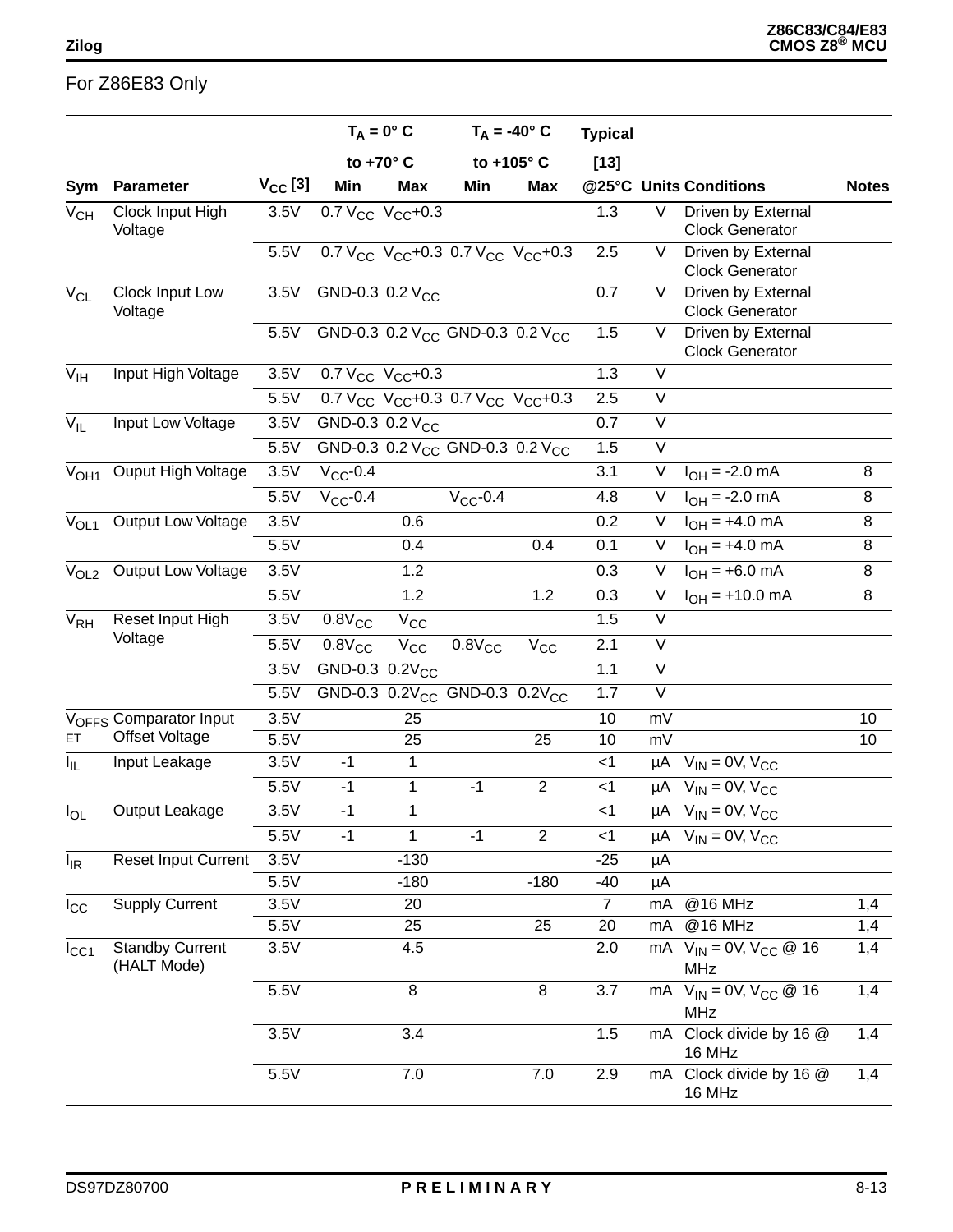|                  |                                                          |      |                | $T_A = 0^\circ C$  |             | $T_A = -40^\circ$ C | <b>Typical</b> |            |                                                                        |               |                        |
|------------------|----------------------------------------------------------|------|----------------|--------------------|-------------|---------------------|----------------|------------|------------------------------------------------------------------------|---------------|------------------------|
|                  | <b>Parameter</b>                                         |      |                | to +70° C          | to +105° C  |                     | $[13]$         |            |                                                                        |               |                        |
| Sym              |                                                          |      |                | $V_{\rm CC}$ [3]   | Min         | <b>Max</b>          | Min            | <b>Max</b> |                                                                        |               | @25°C Units Conditions |
| $I_{CC2}$        | <b>Standby Current</b><br>(STOP Mode)                    | 3.5V |                | 8                  |             |                     | 1              |            | $\mu$ A V <sub>IN</sub> = 0V, V <sub>CC</sub><br>WDT is not Running    | 1,6,11        |                        |
|                  |                                                          | 5.5V |                | 10                 |             | 20                  | $\overline{2}$ |            | $\mu$ A V <sub>IN</sub> = 0V, V <sub>CC</sub><br>WDT is not Running    | 1,6,11        |                        |
|                  |                                                          | 3.5V |                | 500                |             |                     | 310            |            | $\mu$ A V <sub>IN</sub> = 0V, V <sub>CC</sub><br><b>WDT</b> is Running | 1,6,11,<br>14 |                        |
|                  |                                                          | 5.5V |                | 800                |             | 1000                | 600            |            | $\mu$ A V <sub>IN</sub> = 0V, V <sub>CC</sub><br><b>WDT</b> is Running | 1,6,11,<br>14 |                        |
| $V_{ICR}$        | Input Common<br>Mode                                     | 3.5V | $\overline{0}$ | $V_{CC}$ -<br>1.0V | $\mathbf 0$ |                     |                | $\vee$     |                                                                        | 10            |                        |
|                  |                                                          | 5.5V | $\mathbf 0$    | $V_{CC}$ -<br>1.0V | $\mathsf 0$ | $V_{CC}$ -1.5V      |                | $\vee$     |                                                                        | 10            |                        |
| I <sub>ALL</sub> | Auto Latch Low                                           | 3.5V |                | 8                  |             |                     | 5              |            | µA 0V <v<sub>IN<v<sub>CC</v<sub></v<sub>                               | 9             |                        |
|                  | Current                                                  | 5.5V |                | 15                 |             | 20                  | 11             |            | µA 0V <v<sub>IN<v<sub>CC</v<sub></v<sub>                               | 9             |                        |
| I <sub>ALH</sub> | Auto Latch High                                          | 3.5V |                | $-5$               |             |                     | $-3$           |            | $\mu$ A 0V <v<math>_{IN}<v<sub>CC</v<sub></v<math>                     | 9             |                        |
|                  | Current                                                  | 5.5V |                | -8                 |             | $-10$               | -6             |            | µA 0V <v<sub>IN<v<sub>CC</v<sub></v<sub>                               | 9             |                        |
| $V_{LV}$         | V <sub>CC</sub> Low-Voltage<br><b>Protection Voltage</b> |      | 2.0            | 3.3                | 2.2         | 3.5                 | 3.0            | $\vee$     | 2 MHz max. Int. CLK<br>Frequency                                       | 7             |                        |

#### **Notes:**

1. Combined digital  $V_{CC}$  and analog  $AV_{CC}$  supply currents

- 2.  $GND = 0V$
- 3. V<sub>CC</sub> voltage specification of 3.5V guarantees 3.5V, and V<sub>CC</sub> voltage specification of 5.5V guarantees 5.0V ±0.5V
- 4. All outputs unloaded, I/O pins floating, inputs at rail
- 5. CL1 = CL2 = 100 pF
- 6. Same as note [4] except inputs at  $V_{CC}$
- 7. The  $V_{LV}$  increases as the temperature decreases
- 8. Standard Mode (not Low EMI)
- 9. Auto Latch (mask option) selected
- 10. For analog comparator, inputs when analog comparators are enabled
- 11. Clock must be forced Low, when XTAL 1 is clock-driven and XTAL2 is floating
- 12. Excludes clock pins
- 13. Typicals are at  $V_{CC} = 3.5V$  and  $5.0V$
- 14. Internal RC selected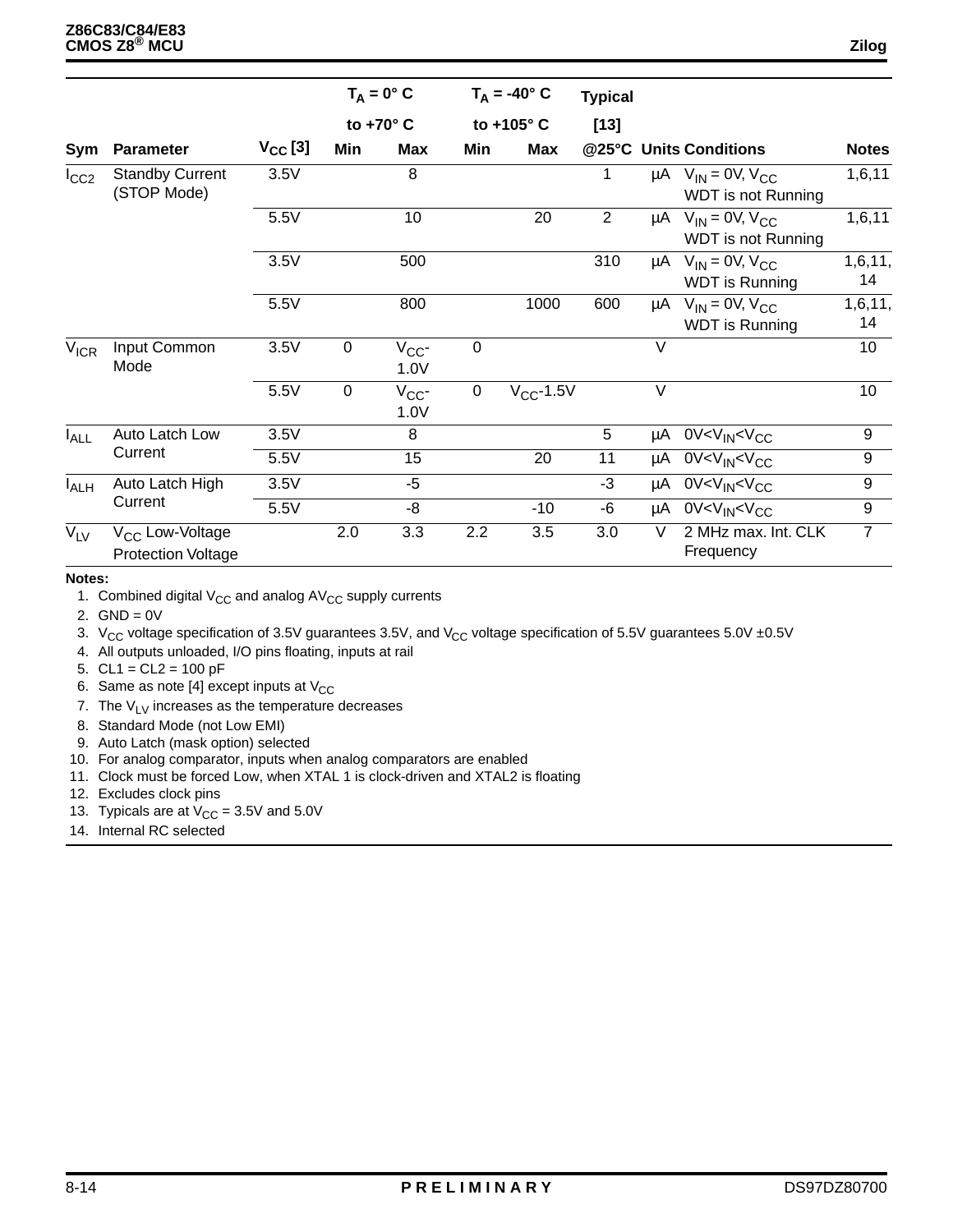Additional Timing Diagram



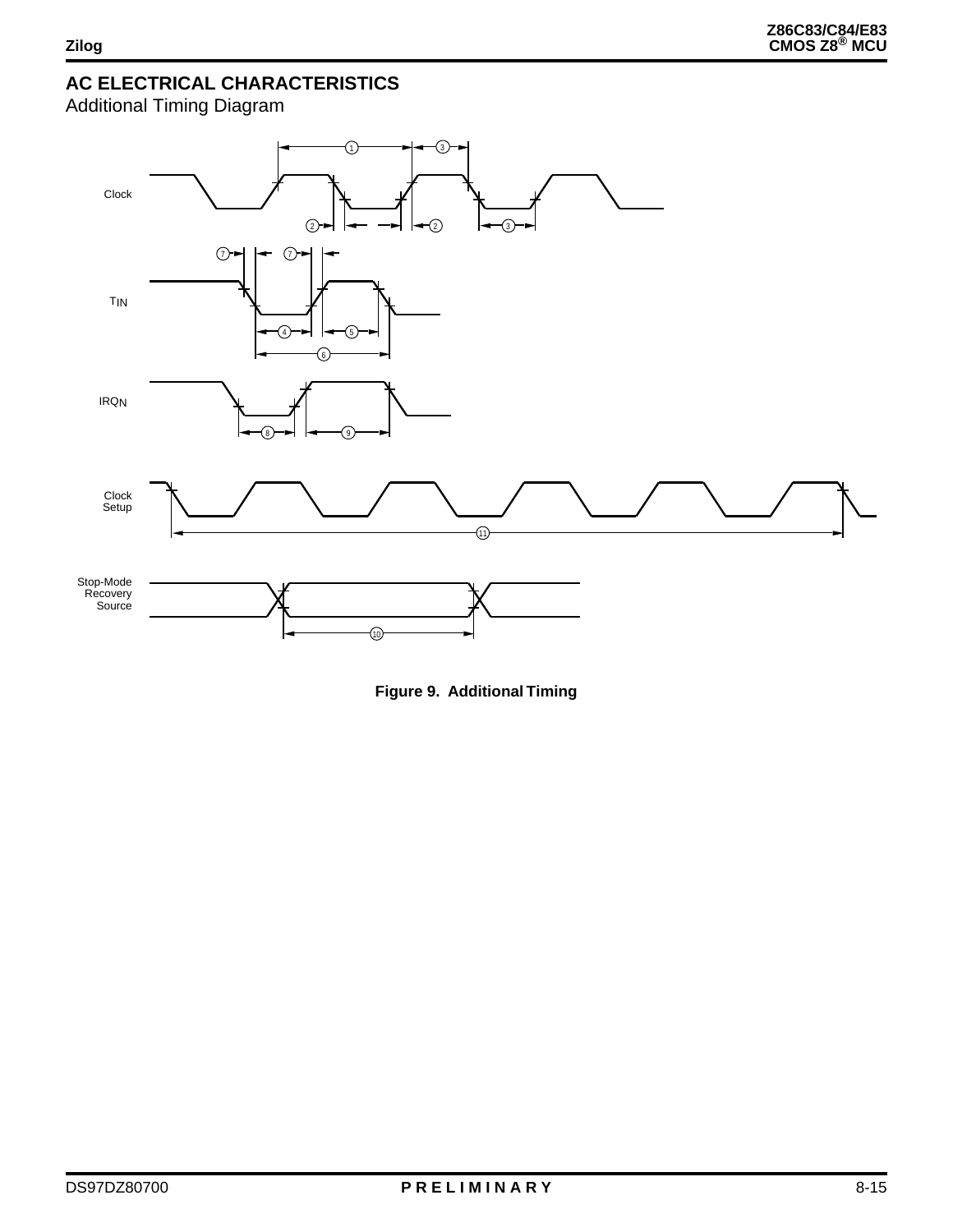Additional Timing Table (SCLK/TCLK = XTAL/2) For Z86E83 Only

|                |                  |                                          |                   | $T_A = 0^\circ C$ to +70°C |                 |                 |                 |              |                |
|----------------|------------------|------------------------------------------|-------------------|----------------------------|-----------------|-----------------|-----------------|--------------|----------------|
|                |                  |                                          | $V_{CC}$          |                            | 12 MHz          |                 | 16 MHz          |              |                |
| <b>No</b>      |                  | <b>Symbol Parameter</b>                  | Note 6            | Min                        | <b>Max</b>      | Min             | <b>Max</b>      | <b>Units</b> | <b>Notes</b>   |
| 1              | TpC              | <b>Input Clock Period</b>                | 3.5V              | 83                         | $\overline{DC}$ | 62.5            | $\overline{DC}$ | ns           | 1              |
|                |                  |                                          | 5.5V              | 83                         | $\overline{DC}$ | 62.5            | $\overline{DC}$ | ns           | 1              |
| $\overline{2}$ | TrC, TfC         | <b>Clock Input Rise &amp; Fall Times</b> | 3.5V              |                            | 15              |                 | 15              | ns           | 1              |
|                |                  |                                          | 5.5V              |                            | 15              |                 | 15              | ns           | 1              |
| $\overline{3}$ | <b>TwC</b>       | <b>Input Clock Width</b>                 | 3.5V              | 41                         |                 | 31              |                 | ms           | $\mathbf{1}$   |
|                |                  |                                          | 5.5V              | 41                         |                 | 31              |                 | ns           | $\mathbf{1}$   |
| $\overline{4}$ | <b>TwTinL</b>    | <b>Timer Input Low Width</b>             | 3.5V              | 100                        |                 | 100             |                 | ms           | 1              |
|                |                  |                                          | 5.5V              | $\overline{70}$            |                 | $\overline{70}$ |                 | ns           | 1              |
| 5              | TwTinH           | Timer Input High Width                   | 3.5V              | 5TpC                       |                 | 5TpC            |                 |              | 1              |
|                |                  |                                          | 5.5V              | 5TpC                       |                 | 5TpC            |                 |              | $\mathbf{1}$   |
| 6              | <b>TpTin</b>     | <b>Timer Input Period</b>                | 3.5V              | 8TpC                       |                 | 8TpC            |                 |              | $\mathbf{1}$   |
|                |                  |                                          | 5.5V              | 8TpC                       |                 | 8TpC            |                 |              | 1              |
| $\overline{7}$ | TrTin,           | Timer Input Rise & Fall Timer            | 3.5V              |                            | 100             |                 | 100             | ns           | 1              |
|                | <b>TfTin</b>     |                                          | $\overline{5.5}V$ |                            | 100             |                 | 100             | ns           | $\mathbf{1}$   |
| 8A             | TwlL             | Int. Request Low Time                    | 3.5V              | 100                        |                 | 100             |                 | ns           | 1,2            |
|                |                  |                                          | 5.5V              | $\overline{70}$            |                 | $\overline{70}$ |                 | ns           | 1,2            |
| 8B             | TwlL             | Int. Request Low Time                    | 3.5V              | 5TpC                       |                 | 5TpC            |                 |              | 1,3            |
|                |                  |                                          | 5.5V              | 5TpC                       |                 | 5TpC            |                 |              | 1,3            |
| 9              | TwlH             | Int. Request Input High Time             | 3.5V              | $5\overline{TPC}$          |                 | 5TpC            |                 |              | 1,2            |
|                |                  |                                          | 5.5V              | 5TpC                       |                 | 5TpC            |                 |              | 1,2            |
| 10             | Twsm             | Stop-Mode Recovery Width Spec            | 3.5V              | 12                         |                 | 12              |                 | ns           |                |
|                |                  |                                          | 5.5V              | $\overline{12}$            |                 | $\overline{12}$ |                 | ns           |                |
| 11             | Tost             | <b>Oscillator Start-up Time</b>          | 3.5V              |                            | 5TpC            |                 | 5TpC            |              | $\overline{4}$ |
|                |                  |                                          | 5.5V              |                            | 5TpC            |                 | 5TpC            |              | $\overline{4}$ |
| 12             | Twdt             | Watch-Dog Timer Delay Time               |                   |                            |                 |                 | <b>WDTMR</b>    | Reg          | D1,D0          |
|                |                  |                                          | 5.5V              | 6.25                       |                 | 6.25            |                 | ms           | 0, 0, [7]      |
|                |                  |                                          | 5.5V              | 12.5                       |                 | 12.5            |                 | ms           | 0,1,[7]        |
|                |                  |                                          | 5.5V              | $\overline{25}$            |                 | $\overline{25}$ |                 | ms           | 1, 0, [7]      |
|                |                  |                                          | 5.5V              | 100                        |                 | 100             |                 | ms           | 1, 1, [7]      |
| 13             | $T_{\text{POR}}$ | Power On Reset Delay                     | 3.5V              | $\overline{7}$             | 24              | $\overline{7}$  | 25              | ms           | $\overline{7}$ |
|                |                  |                                          | 5.5V              | $\overline{3}$             | $\overline{13}$ | $\overline{3}$  | 14              | ms           | $\overline{7}$ |

#### **Notes:**

1. Timing Reference uses 0.7 V for a logic 1 and 0.2 V for a logic 0.<br>CC

2. Interrupt request via Port 3 (P31-P33).

3. Interrupt request via Port 3 (P30).

4.  $SMR-D5 = 0$ .

5. Reg. WDTMR.

6. The V voltage specification of 3.5V guarantees 3.5V, and the V voltage specification of 5.5V guarantees 5.0V ±0.5V.<br>CC

7. Using internal on-board RC oscillator.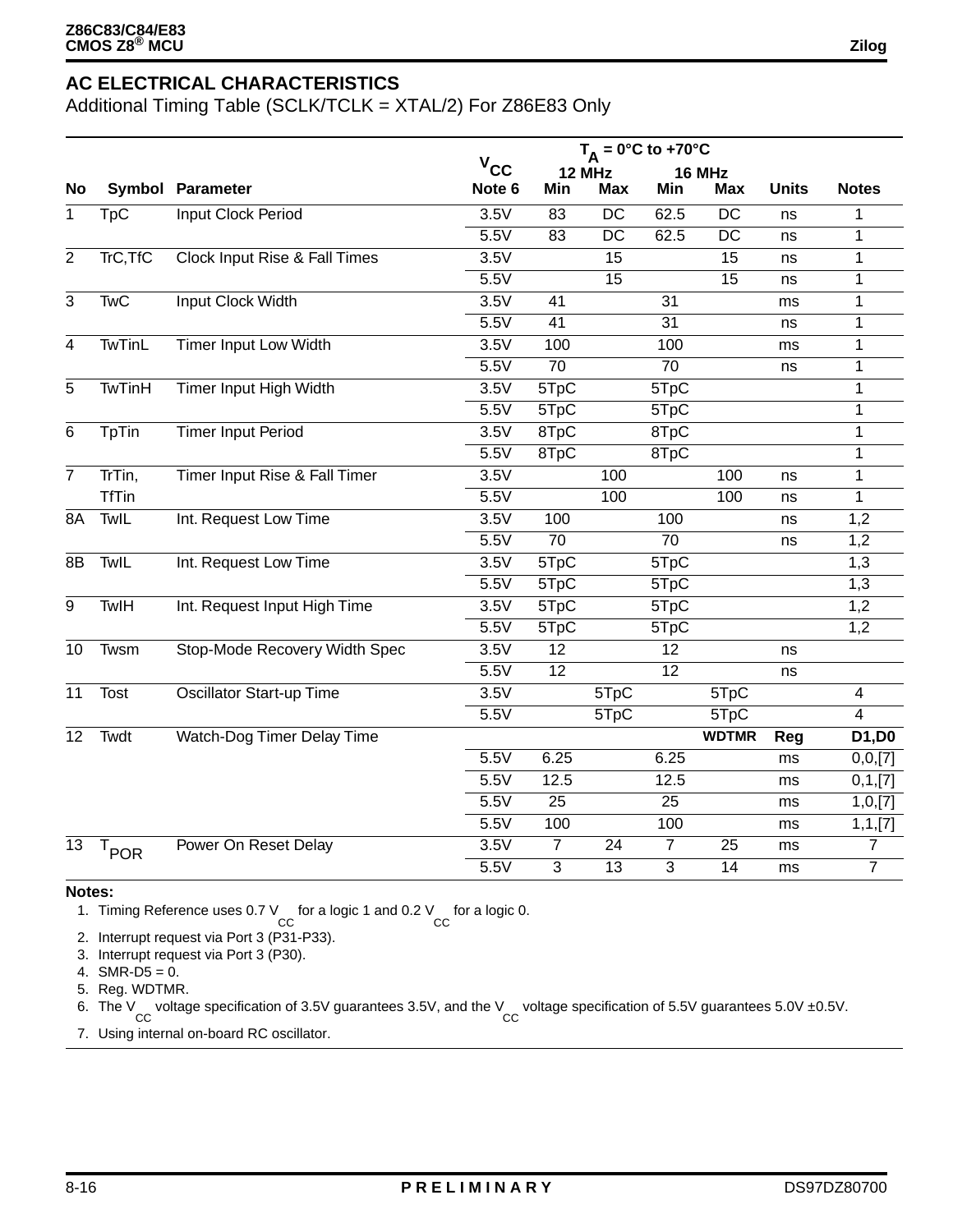Additional Timing Table (Low EMI Mode Only) For Z86E83 Only

|                |               |                                 |              |      | $T_A = 0^\circ C$ to +70°C | $T_A = -40^{\circ}C$ to $+105^{\circ}C$ |            |              |              |
|----------------|---------------|---------------------------------|--------------|------|----------------------------|-----------------------------------------|------------|--------------|--------------|
|                |               |                                 | $v_{\rm cc}$ |      | 4 MHz                      |                                         | 4 MHz      |              |              |
| <b>No</b>      | Symbol        | <b>Parameter</b>                | [Note 6]     | Min  | <b>Max</b>                 | Min                                     | <b>Max</b> | <b>Units</b> | <b>Notes</b> |
| 1              | <b>TpC</b>    | Input Clock Period              | 3.5V         | 250  | <b>DC</b>                  |                                         |            | ns           | 1,7,8        |
|                |               |                                 | 5.5V         | 250  | DC                         | 250                                     | DC         | ns           | 1,7,8        |
| $\overline{2}$ | TrC, TfC      | Clock Input Rise & Fall Times   | 3.5V         |      | 25                         |                                         |            | ns           | 1,7,8        |
|                |               |                                 | 5.5V         |      | 25                         |                                         | 25         | ns           | 1,7,8        |
| 3              | <b>TwC</b>    | Input Clock Width               | 3.5V         | 125  |                            |                                         |            | ns           | 1,7,8        |
|                |               |                                 | 5.5V         | 125  |                            | 125                                     |            | ns           | 1,7,8        |
| $\overline{4}$ | <b>TwTinL</b> | <b>Timer Input Low Width</b>    | 3.5V         | 100  |                            |                                         |            | ns           | 1,7,8        |
|                |               |                                 | 5.5V         | 70   |                            | 70                                      |            | ns           | 1,7,8        |
| 5              | <b>TwTinH</b> | Timer Input High Width          | 3.5V         | 3TpC |                            |                                         |            |              | 1,7,8        |
|                |               |                                 | 5.5V         | 3TpC |                            | 3TpC                                    |            |              | 1,7,8        |
| 6              | <b>TpTin</b>  | <b>Timer Input Period</b>       | 3.5V         | 4TpC |                            |                                         |            |              | 1,7,8        |
|                |               |                                 | 5.5V         | 4TpC |                            | 4TpC                                    |            |              | 1,7,8        |
| $\overline{7}$ | TrTin,        | Timer Input Rise & Fall Timer   | 3.5V         |      | 100                        |                                         |            | ns           | 1,7,8        |
|                | <b>TfTin</b>  |                                 | 5.5V         |      | 100                        |                                         | 100        | ns           | 1,7,8        |
| 8A             | TwIL          | Int. Request Low Time           | 3.5V         | 100  |                            |                                         |            | ns           | 1, 2, 7, 8   |
|                |               |                                 | 5.5V         | 70   |                            | 70                                      |            | ns           | 1, 2, 7, 8   |
| 8B             | TwIL          | Int. Request Low Time           | 3.5V         | 3TpC |                            |                                         |            |              | 1, 3, 7, 8   |
|                |               |                                 | 5.5V         | 3TpC |                            | 3TpC                                    |            |              | 1, 3, 7, 8   |
| 9              | TwlH          | Int. Request Input High Time    | 3.5V         | 3TpC |                            |                                         |            |              | 1,2,7,8      |
|                |               |                                 | 5.5V         | 3TpC |                            | 2TpC                                    |            |              | 1, 2, 7, 8   |
| 10             | Twsm          | Stop-Mode Recovery Width        | 3.5V         | 12   |                            |                                         |            | ns           | 4,8          |
|                |               | Spec                            | 5.5V         | 12   |                            | 12                                      |            | ns           | 4,8          |
| 11             | Tost          | <b>Oscillator Start-up Time</b> | 3.5V         |      | 5TpC                       |                                         |            |              | 4,8,9        |
|                |               |                                 | 5.5V         |      | 5TpC                       |                                         | 5TpC       |              | 4,8,9        |

#### **Notes:**

1. Timing Reference uses 0.7 V for a logic 1 and 0.2 V for a logic 0.<br>CC

- 2. Interrupt request via Port 3 (P31-P33)
- 3. Interrupt request via Port 3 (P30)
- 4. SMR-D5 = 1, POR STOP Mode delay is on.
- 5. Reg. WDTMR
- 6. The V CC voltage specification of 3.5V guarantees 3.5V,

and the V voltage specification of 5.5V guarantees  $5.0V \pm 0.5V$ .

- 7. SMR  $D1 = 0$
- 8. Maximum frequency for internal system clock is 4 MHz when using XTAL divide-by-one mode.
- 9. For LC oscillator and for oscillator driven by clock driver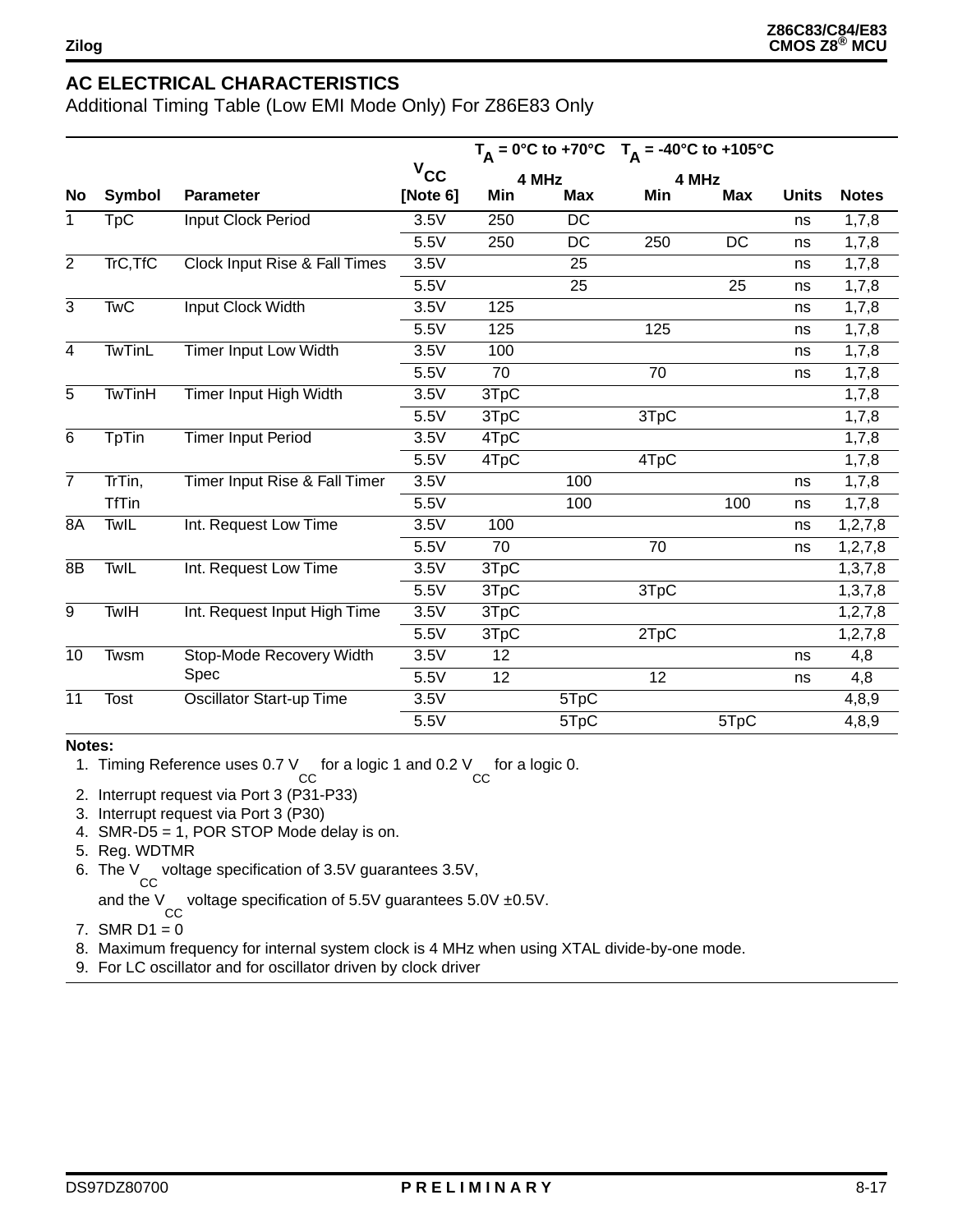### **CAPACITANCE** (Continued)

### Additional Timing Table (SKLK/TCLK = XTAL/2) For Z86C83/C84 Only

|                |                  |                                |            |                | $T_A = 0^\circ \text{C}$ to +70 $^\circ \text{C}$ |      |                 |                 | $T_A = -40^{\circ}C$ to $+150^{\circ}C$ |                |                  |    |                    |
|----------------|------------------|--------------------------------|------------|----------------|---------------------------------------------------|------|-----------------|-----------------|-----------------------------------------|----------------|------------------|----|--------------------|
|                |                  |                                | <b>VCC</b> |                | 12 MHz                                            |      | 16MHz           |                 | 12 MHz                                  |                | 16 MHz           |    |                    |
| No.            | Sym              | <b>Parameter</b>               | [6]        | Min            | <b>Max</b>                                        | Min  | <b>Max</b>      | Min             | <b>Max</b>                              | Min            | <b>Max</b>       |    | <b>Units Notes</b> |
| $\mathbf{1}$   | $Tp\overline{C}$ | <b>Input Clock Period</b>      | 3.0V       | 83             | $\overline{DC}$                                   | 62.5 | $\overline{DC}$ | $\overline{83}$ | $\overline{DC}$                         | 62.5           | $\overline{DC}$  | ns | 1                  |
|                |                  |                                | 5.5V       | 83             | <b>DC</b>                                         | 62.5 | DC              | 83              | DC                                      | 62.5           | DC               | ns | 1                  |
| $\overline{2}$ | TrC,             | Clock Input Rise &             | 3.0V       |                | 15                                                |      | 15              |                 | 15                                      |                | 15               | ns | 1                  |
|                | <b>TfC</b>       | <b>Fall Times</b>              | 5.5V       |                | 15                                                |      | 15              |                 | 15                                      |                | 15               | ns | $\mathbf{1}$       |
| 3              | <b>TwC</b>       | Input Clock Width              | 3.0V       | 41             |                                                   | 31   |                 | 41              |                                         | 31             |                  | ns | 1                  |
|                |                  |                                | 5.5V       | 41             |                                                   | 31   |                 | 41              |                                         | 31             |                  | ns | 1                  |
| 4              |                  | <b>TwTinL Timer Input Low</b>  | 3.0V       | 100            |                                                   | 100  |                 | 100             |                                         | 100            |                  | ns | 1                  |
|                |                  | Width                          | 5.5V       | 70             |                                                   | 70   |                 | 70              |                                         | 70             |                  | ns | 1                  |
| 5              |                  | <b>TwTinH Timer Input High</b> | 3.0V       | 5TpC           |                                                   | 5TpC |                 | 5TpC            |                                         | 5TpC           |                  |    | $\mathbf{1}$       |
|                |                  | Width                          | 5.5V       | 5TpC           |                                                   | 5TpC |                 | 5TpC            |                                         | 5TpC           |                  |    | $\mathbf{1}$       |
| $6\phantom{1}$ | TpTin            | <b>Timer Input Period</b>      | 3.0V       | 8TpC           |                                                   | 8TpC |                 | 8TpC            |                                         | 8TpC           |                  |    | 1                  |
|                |                  |                                | 5.5V       | 8TpC           |                                                   | 8TpC |                 | 8TpC            |                                         | 8TpC           |                  |    | 1                  |
| $\overline{7}$ | TrTin,           | Timer Input Rise &             | 3.0V       |                | 100                                               |      | 100             |                 | 100                                     |                | 100              | ns | $\mathbf{1}$       |
|                | <b>TfTin</b>     | <b>Fall Timer</b>              | 5.5V       |                | 100                                               |      | 100             |                 | 100                                     |                | 100              | ns | $\mathbf{1}$       |
| 8A             | TwIL             | Int. Request Low               | 3.0V       | 100            |                                                   | 100  |                 | 100             |                                         | 100            |                  | ns | 1,2                |
|                |                  | Time                           | 5.5V       | 70             |                                                   | 70   |                 | 70              |                                         | 70             |                  | ns | 1,2                |
| 8B             | TwIL             | Int. Request Low               | 3.0V       | 5TpC           |                                                   | 5TpC |                 | 5TpC            |                                         | 5TpC           |                  |    | 1,3                |
|                |                  | Time                           | 5.5V       | 5TpC           |                                                   | 5TpC |                 | 5TpC            |                                         | 5TpC           |                  |    | 1,3                |
| $\overline{9}$ | <b>TwlH</b>      | Int. Request High              | 3.0V       | 5TpC           |                                                   | 5TpC |                 | 5TpC            |                                         | 5TpC           |                  |    | 1,2                |
|                |                  | Time                           | 5.5V       | 5TpC           |                                                   | 5TpC |                 | 5TpC            |                                         | 5TpC           |                  |    | 1,2                |
| 10             | Twsm             | Stop-Mode Recovery             | 3.0V       | 12             |                                                   | 12   |                 | 12              |                                         | 12             |                  | ns |                    |
|                |                  | Width Spec                     | 5.5V       | 12             |                                                   | 12   |                 | 12              |                                         | 12             |                  | ns |                    |
| 11             | Tost             | Oscillator Start-up            | 3.0V       |                | 5TpC                                              |      | 5TpC            |                 | 5TpC                                    |                | 5TpC             |    |                    |
|                |                  | Time                           | 5.5V       |                | 5TpC                                              |      | 5TpC            |                 | 5TpC                                    |                | 5TpC             |    |                    |
| 12             | Twdt             | Watch-Dog Timer                |            |                |                                                   |      |                 |                 |                                         |                | <b>WDTMR Reg</b> |    | D1,D0              |
|                |                  | Delay Time                     | 5.5V       | 6.25           |                                                   | 6.25 |                 | 6.25            |                                         | 6.25           |                  | ms | 0,0[6]             |
|                |                  |                                | 5.5V       | 12.5           |                                                   | 12.5 |                 | 12.5            |                                         | 12.5           |                  | ms | $0,1$ [6]          |
|                |                  |                                | 5.5V       | 25             |                                                   | 25   |                 | 25              |                                         | 25             |                  | ms | 1,0[6]             |
|                |                  |                                | 5.5V       | 100            |                                                   | 100  |                 | 100             |                                         | 100            |                  | ms | $1,1$ [6]          |
| 13             | T <sub>POR</sub> | Power On Reset                 | 3.0V       | $\overline{7}$ | 24                                                | 7    | 25              | $\overline{7}$  | 24                                      | $\overline{7}$ | 25               | ms | 6                  |
|                |                  | Delay                          | 5.5V       | 3              | 13                                                | 3    | 14              | $\overline{3}$  | 13                                      | 3              | 14               | ms | 6                  |

#### **Notes:**

1. Timing References used 0.7  $V_{CC}$  for a logic 1 and 0.2  $V_{CC}$  for a logic 0.

2. Interrupt request via Port 3 (P31-P33)

3. Interrupt request via Port 3 (P30)

4.  $SMR-D5 = 0$ 

5. The V<sub>CC</sub> voltage specification of 3.0V guarantees  $3.3V\pm 0.3V$ , and the V<sub>CC</sub> voltage specification of 5.5V guarantees 5.0V ±0.5V.

6. Using internal on-board RC oscillator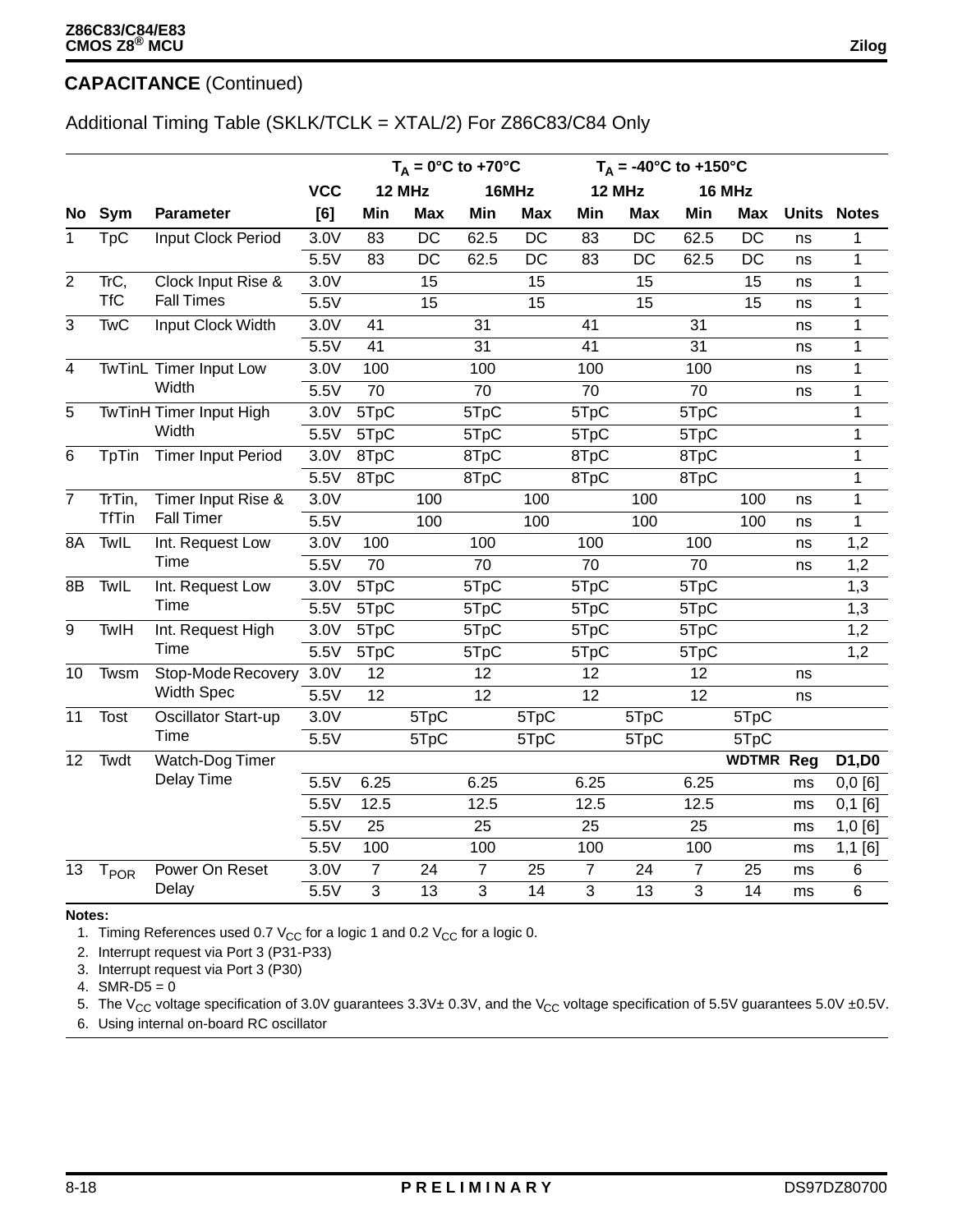| Table 4. D/A Converter Electrical Characteristics |
|---------------------------------------------------|
| $V_{\rm CC}$ = 3.3V ± 10%                         |

| <b>Parameter</b>           | <b>Minimum</b> | <b>Typical</b> | <b>Maximum</b> | Units       |
|----------------------------|----------------|----------------|----------------|-------------|
| Resolution                 |                | 8              |                | <b>Bits</b> |
| Integral non-linearity     |                | 0.25           |                | <b>LSB</b>  |
| Differential non-linearity |                | 0.25           | 0.5            | <b>LSB</b>  |
| Setting time, 1/2 LSB      |                | 1.5            | 3.0            | usec        |
| Zero Error at 25°C         |                | 10             | 20             | mV          |
| Full Scale error at 25°C   |                | 0.25           | 0.5            | <b>LSB</b>  |
| Supply Range               | 3.0            | 3.3            | 3.6            | Volts       |
| Power dissipation, no load |                | 10             |                | mW          |
| Ref Input resistance       | 2K             | 4K             | 10K            | Ohms        |
| Output noise voltage       |                | 50             |                | $\mu Vp-p$  |
| VDHI range at 3 volts      | 1.5            | 1.8            | 2.1            | Volts       |
| VDLO range at 3 volts      | 0.2            | 0.5            | 0.8            | Volts       |
| VDHI-VDLO, at 3 volts      | 1.3            | 1.6            | 1.9            | Volts       |
| Capacitive output load, CL |                |                | 20             | pF          |
| Resistive output load, RL  | 50K            |                |                | Ohms        |
| Output slew rate           | 1.0            | 3.0            |                | V/usec      |

Voltage: 3.0V – 3.6V Temp: 0–70°C

### For Z86C84 Only

#### **Table 5. D/A Converter Electrical Characteristics**   $V_{cc} = 5.0V \pm 10\%$

| <b>Parameter</b>           | <b>Minimum</b> | <b>Typical</b> | <b>Maximum</b> | <b>Units</b> |
|----------------------------|----------------|----------------|----------------|--------------|
| Resolution                 |                | 8              |                | <b>Bits</b>  |
| Integral non-linearity     |                | 0.25           |                | <b>LSB</b>   |
| Differential non-linearity |                | 0.25           | 0.5            | <b>LSB</b>   |
| Setting time, 1/2 LSB      |                | 1.5            | $3.0+$         | usec         |
| Zero Error at 25°C         |                | 10             | 20             | mV           |
| Full Scale error at 25°C   |                | 1              | 2              | % FSR        |
| Supply Range               | 4.5            | 5.0            | 5.5            | Volts        |
| Power dissipation, no load |                | 50             | 85             | mW           |
| Ref Input resistance       | 2K             | 4K             | 10K            | Ohms         |
| Output noise voltage       |                | 50             |                | $\mu Vp-p$   |
| VDHI range at 5 volts      | 2.6            |                | 3.5            | Volts        |
| VDLO range at 5V volts     | 0.8            |                | 1.7            | Volts        |
| VDHI-VDLO, at 5V volts     | 0.9            |                | 2.7            | Volts        |
| Capacitive output load, CL |                |                | 30             | рF           |
| Resistive output load, RL  | 20K            |                |                | Ohms         |
| Output slew rate           | 1.0            | 3.0            |                | V/usec       |

**Notes:** 

† The C86C84 Emulator has maximum setting time of 20 µsec. (10 µsec. typical).

Voltage: 4.5V - 5.5V Temp: 0-70°C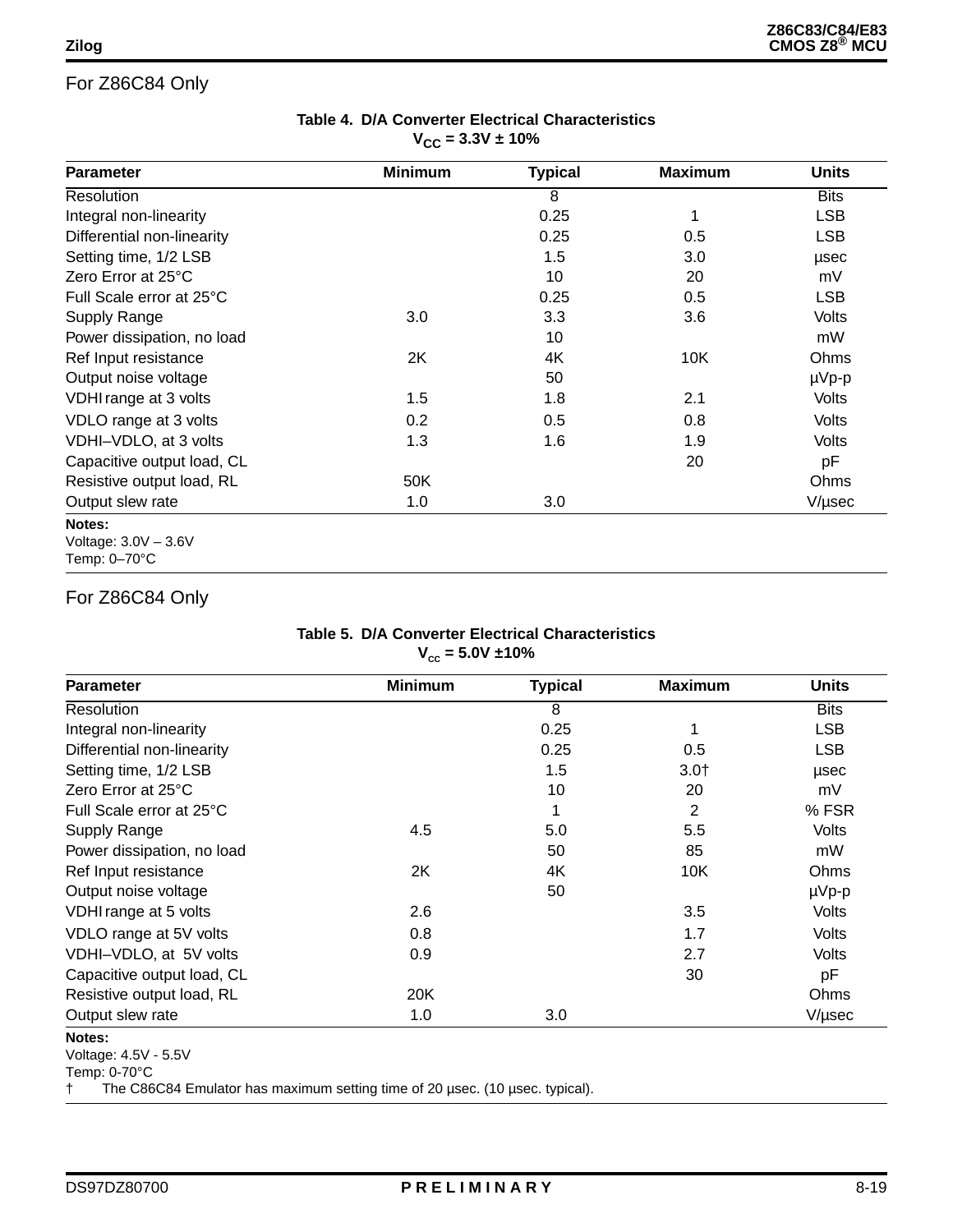### **CAPACITANCE** (Continued)

### For Z86C83/C84

#### **Table 6. A/D Converter Electrical Characteristics**   $V_{cc} = 3.3V \pm 10\%$

| <b>Parameter</b>           | <b>Minimum</b>    | <b>Typical</b> | <b>Maximum</b>   | <b>Units</b> |
|----------------------------|-------------------|----------------|------------------|--------------|
| Resolution                 |                   | 8              |                  | <b>Bits</b>  |
| Integral non-linearity     |                   | 0.5            | 1                | <b>LSB</b>   |
| Differential non-linearity |                   | 0.5            |                  | <b>LSB</b>   |
| Zero Error at 25°C         |                   |                | 5.0              | mV           |
| <b>Supply Range</b>        | 2.7               | 3.0            | 3.3              | <b>Volts</b> |
| Power dissipation, no load |                   | 20             | 40               | mW           |
| Clock frequency            |                   |                | 16               | <b>MHz</b>   |
| Input voltage range        | VA <sub>LO</sub>  |                | VA <sub>HI</sub> | <b>Volts</b> |
| Conversion time            |                   |                | 35 x SCLK        | usec         |
| Input capacitance on ANA   | 25                |                | 40               | pF           |
| VA <sub>HI</sub> range     | $VA10 + 2.5$      |                | $AV_{cc}$        | Volts        |
| $VALO$ range               | AN <sub>GND</sub> |                | $AV_{cc}$ -2.5   | <b>Volts</b> |
| $VA_{HI}$ -- $VA_{LO}$     | 2.5               |                | $AV_{cc}$        | Volts        |

#### **Notes:**

Voltage: 3.0V – 3.6V

Conversion time is defined as the time from initiation of A-D conversion to storage of the digital result in the ADR register. SCLK = Internal Z8 System Clock (Bus Speed)

#### For Z86C83/C84

#### **Table 7. A/D Converter Electrical Characteristics**   $V_{cc} = 5.0V \pm 10\%$

| <b>Parameter</b>           | <b>Minimum</b>    | <b>Typical</b> | <b>Maximum</b>   | <b>Units</b> |
|----------------------------|-------------------|----------------|------------------|--------------|
| <b>Resolution</b>          |                   | 8              |                  | <b>Bits</b>  |
| Integral non-linearity     |                   | 0.5            | 1                | <b>LSB</b>   |
| Differential non-linearity |                   | 0.5            | 1                | <b>LSB</b>   |
| Zero Error at 25°C         |                   |                | 45               | mV           |
| Supply Range               | 4.5               | 5.0            | 5.5              | <b>Volts</b> |
| Power dissipation, no load |                   | 50             | 85               | mW           |
| Clock frequency            |                   |                | 16               | <b>MHz</b>   |
| Input voltage range        | VA <sub>LO</sub>  |                | VA <sub>H1</sub> | Volts        |
| Conversion time            |                   |                | 35 x SCLK        | usec         |
| Input capacitance on ANA   | 25                |                | 40               | рF           |
| $VA_{HI}$ range            | $VA10 + 2.5$      |                | $AV_{cc}$        | Volts        |
| $VALO$ range               | AN <sub>GND</sub> |                | $AV_{cc}$ -2.5   | Volts        |
| $VA_{HI}$ - $VA_{LO}$      | 2.5               |                | $AV_{cc}$        | <b>Volts</b> |

#### **Notes:**

Voltage: 4.5V –5.5V

Temp: 0-70°C

Conversion time is defined as the time from initiation of A-D conversion to storage of the digital result in the ADR register. SCLK = Internal Z8 System Clock (Bus Speed)

Temp: 0-70°C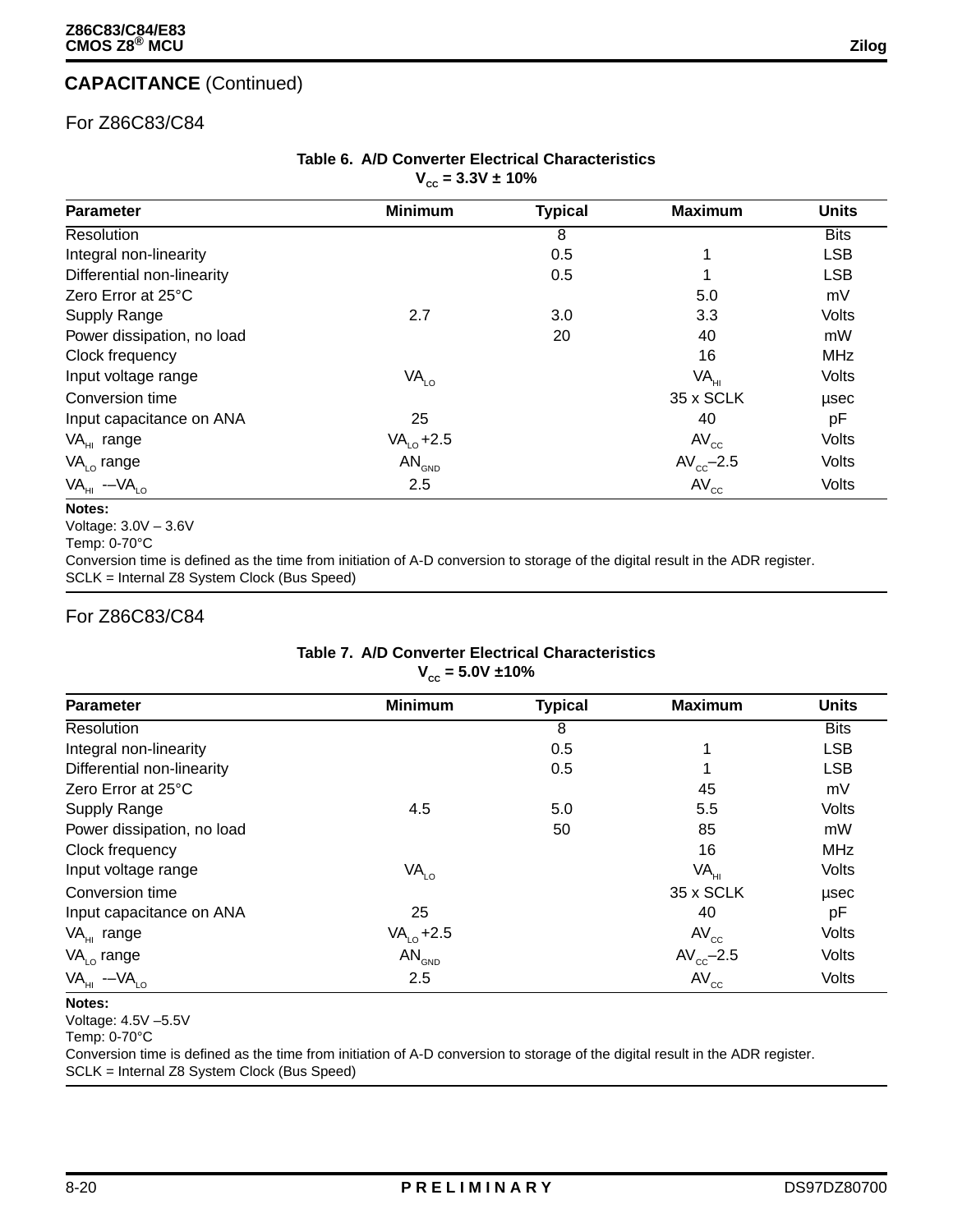| Table 8. A/D Converter Electrical Characteristics |
|---------------------------------------------------|
| $V_{cc}$ = 3.5V                                   |

| <b>Minimum</b>   | <b>Typical</b>                                       | <b>Maximum</b>  | <b>Units</b> |
|------------------|------------------------------------------------------|-----------------|--------------|
|                  | 8                                                    |                 | <b>Bits</b>  |
|                  | 0.5                                                  | 1               | <b>LSB</b>   |
|                  | 0.5                                                  | 1               | <b>LSB</b>   |
|                  |                                                      | 5.0             | mV           |
| 3.5              |                                                      |                 | Volts        |
|                  | 20                                                   | 40              | mW           |
|                  |                                                      | 16              | <b>MHz</b>   |
| VA <sub>LO</sub> |                                                      | VA <sub>H</sub> | Volts        |
|                  |                                                      | 35 x SCLK       | usec         |
| 25               |                                                      | 40              | pF           |
| $VALO + 2.5$     |                                                      | $AV_{cc}$       | Volts        |
|                  |                                                      | $AV_{cc}$ -2.5  | Volts        |
| 2.5              |                                                      | $AV_{cc}$       | Volts        |
|                  | w<br>$\mathsf{AN}_{\scriptscriptstyle \mathsf{GND}}$ |                 |              |

#### **Notes:**

Voltage: 3.5V

Temp: 0-70°C

Conversion time is defined as the time from initiation of A-D conversion to storage of the digital result in the ADR register. SCLK = Internal Z8 System Clock (Bus Speed)

#### For Z86E83

| Table 9. A/D Converter Electrical Characteristics |
|---------------------------------------------------|
| $V_{cc} = 5.0V \pm 10\%$                          |

| <b>Parameter</b>           | <b>Minimum</b>    | <b>Typical</b> | <b>Maximum</b>   | <b>Units</b> |
|----------------------------|-------------------|----------------|------------------|--------------|
| Resolution                 |                   | 8              |                  | <b>Bits</b>  |
| Integral non-linearity     |                   | 0.5            |                  | <b>LSB</b>   |
| Differential non-linearity |                   | 0.5            |                  | <b>LSB</b>   |
| Zero Error at 25°C         |                   |                | 45               | mV           |
| <b>Supply Range</b>        | 4.5               | 5.0            | 5.5              | Volts        |
| Power dissipation, no load |                   | 50             | 85               | mW           |
| Clock frequency            |                   |                | 16               | <b>MHz</b>   |
| Input voltage range        | VA <sub>LO</sub>  |                | VA <sub>HI</sub> | Volts        |
| Conversion time            | 4.3               |                | 35 x SCLK        | usec         |
| Input capacitance on ANA   | 25                |                | 40               | pF           |
| VA <sub>HI</sub> range     | $VALO + 2.5$      |                | $AV_{cc}$        | Volts        |
| $VALO$ range               | AN <sub>GND</sub> |                | $AV_{cc}$ -2.5   | Volts        |
| $VA_{HI}$ -- $VA_{LO}$     | 2.5               |                | $AV_{cc}$        | <b>Volts</b> |

#### **Notes:**

Voltage: 4.5V –5.5V

Temp: 0-70°C

Conversion time is defined as the time from initiation of A-D conversion to storage of the digital result in the ADR register. SCLK = Internal Z8 System Clock (Bus Speed)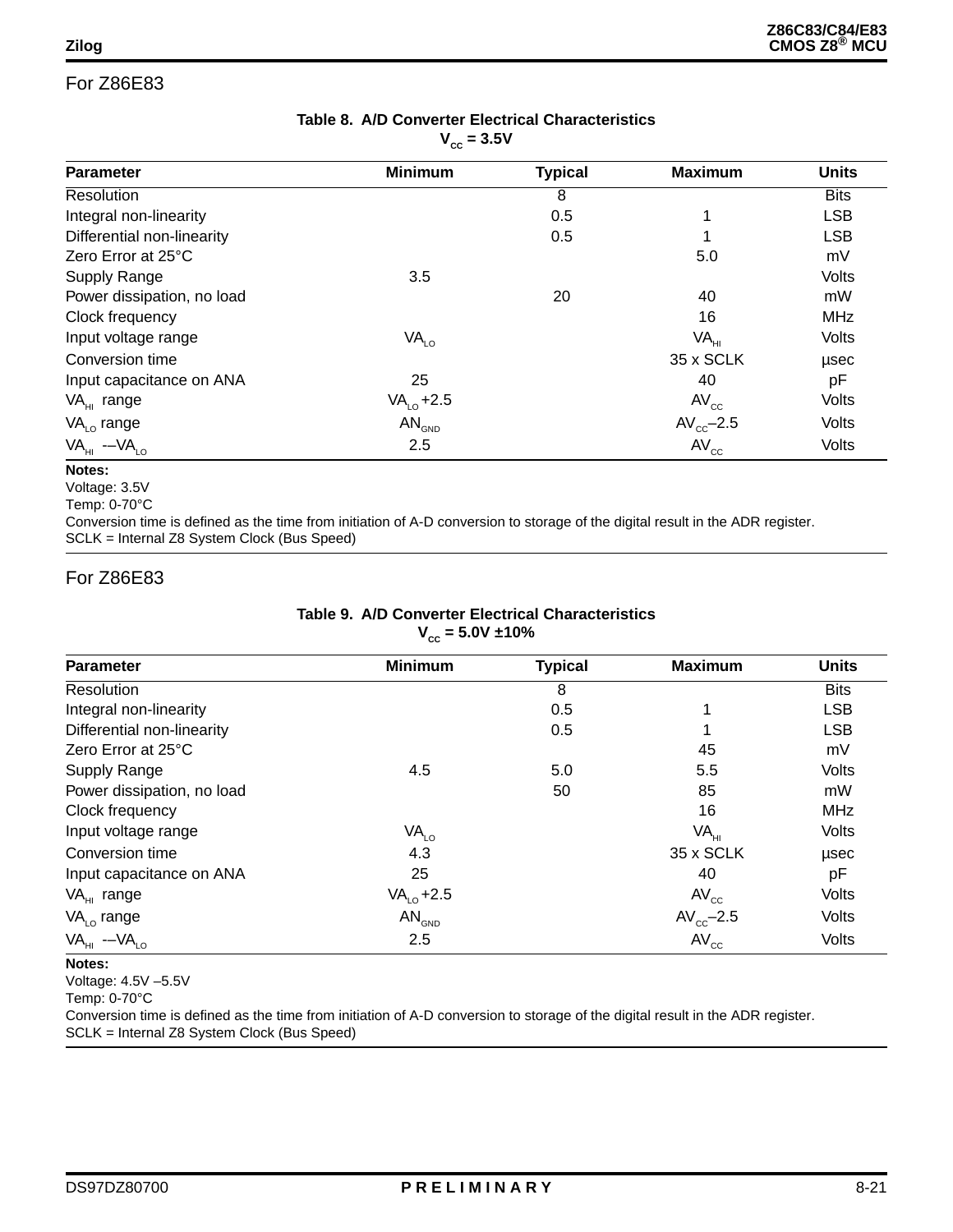### **PIN FUNCTIONS**

### **EPROM Programming Mode (E83 Only)**

**D7-D0.** Data Bus. The data can be read from or written to the EPROM through the data bus.

**Clock.** Address Clock. This pin is a clock input. The internal address counter increases by one with one clock signal.

**Clear.** Clear. (active High). This pin resets the internal address counter at the High Level.

**V<sub>CC.</sub>** Power Supply. This pin must supply 5V during the EPROM Read Mode and 6V during other modes.

**/CE.** Chip Enable (active Low). This pin is active during EPROM Read, Program, and Program Verify Modes.

**/OE.** Output Enable (active Low). This pin drives the direction of the Data Bus. When this pin is Low, the Data Bus is output, when High, the Data Bus is input.

**EPM.** EPROM Program Mode. This pin controls the different EPROM Program Mode by applying different voltages.

**V<sub>PP.</sub>** Program Voltage. This pin supplies the program voltage.

**/PGM.** Program Mode (active Low). When this pin is Low, the data is programmed to the EPROM through the Data **Bus.** 

#### **Application Precaution**

The production test-mode environment may be enabled accidentally during normal operation if **excessive noise surges above V**<sub>cc</sub> occur on the /RESET pin.

Processor operation of Z8 OTP devices may be affected by excessive noise surges on the VPP, /EPM, /OE pins while the microcontroller is in Standard Mode.

Recommendations for dampening voltage surges in both test and OTP mode include the following:

- Using a clamping diode to /RESET, VPP, /EPM, /OE
- Adding a capacitor to the affected pin

### **Z86C83, Z86C84, and Standard Mode Z86E83**

**XTAL1.** Crystal 1 (time-based input). This pin connects a parallel-resonant crystal, ceramic resonator, LC network or an external single-phase clock to the on-chip oscillator input.

**XTAL2.** Crystal 2 (time-based output). This pin connects a parallel-resonant crystal, ceramic resonator, LC network to the on-chip oscillator output.

**Port 0 P00-P06** (P03-P06 is not available on the Z86C84). Port 0 is a 7-bit, bidirectional, CMOS-compatible I/O port. These seven I/O lines can be nibble programmable as P00-P03 input/output and P04-P06 input/output, separately (Figure 10). All input buffers are Schmitt-triggered and output drivers are push-pull.

**Port 0 Auto Latch.** (P03-P06 has the Auto Latches permanently enabled). The Auto Latch provides valid CMOS Levels when P03-P06 are selected as inputs and not externally driven. It is impossible to determine if a non-driven input is 1 or 0, however; the Auto Latch will sense the input condition and drive a valid CMOS level, thereby eliminating a floating mode that could cause excessive current.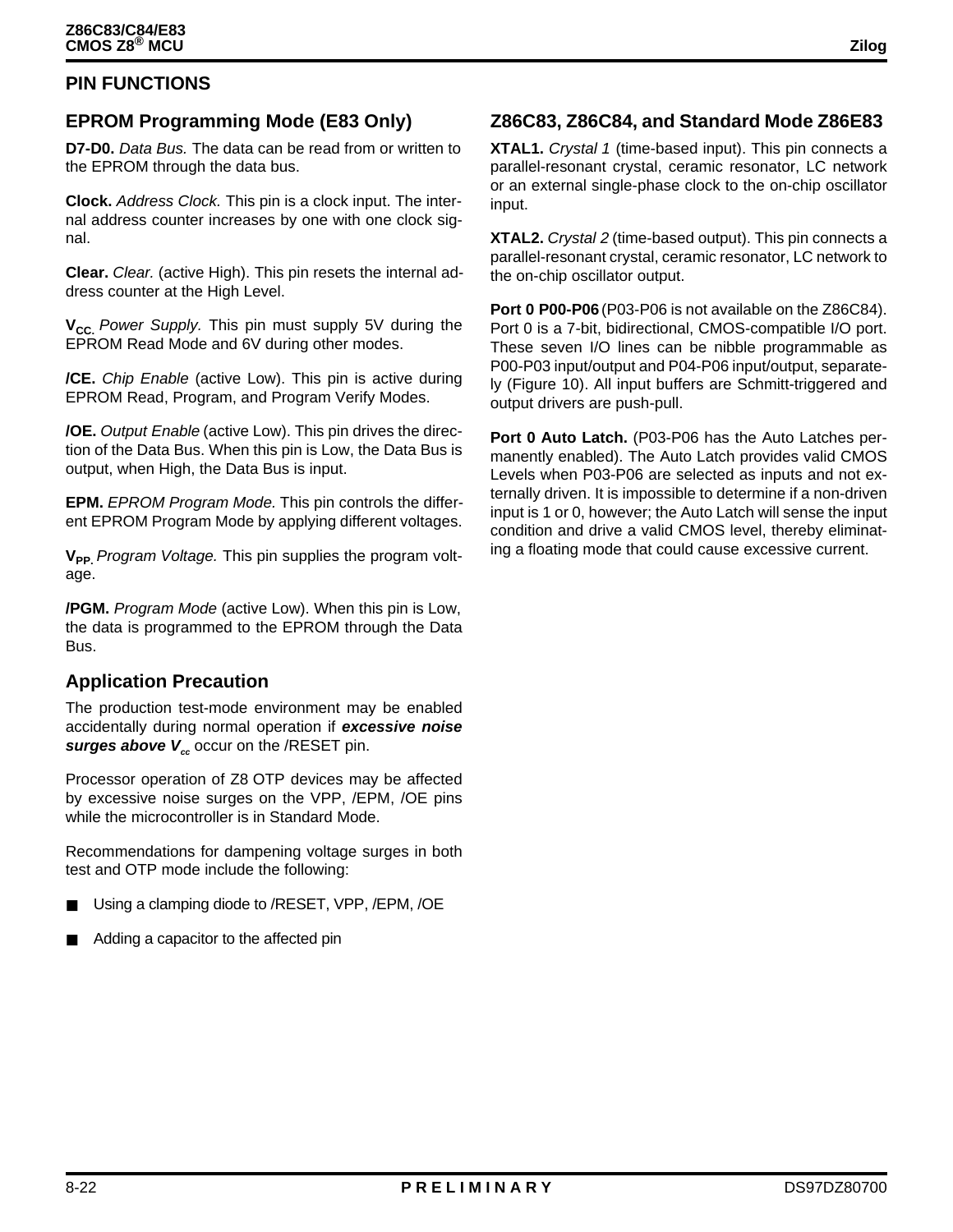

**Figure 10. Port 0 Configuration**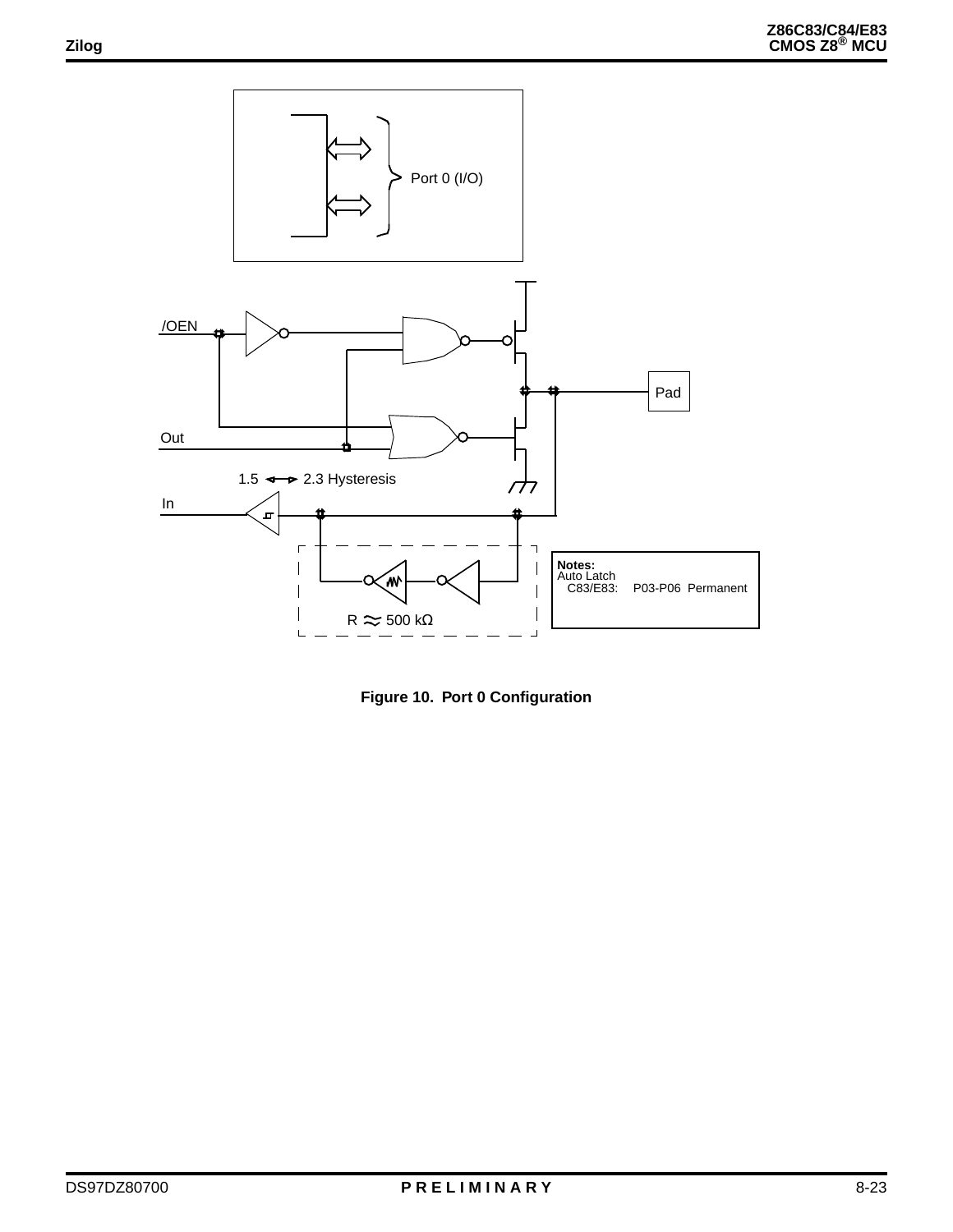### **PIN FUNCTIONS** (Continued)

**Port 2 (P27-P20)** Port 2 is an 8-bit, bidirectional, CMOScompatible I/O port and an 8-channel muxed input to the 8-bit ADC. When configured as a digital input, by programming the Port2 Mode register, the Port 2 register can be evaluated to read digital data applied to Port 2, or the ADC result register can be read to evaluate the analog signals applied to Port 2 after configuring the ADC Control Registers. The direction of each of the eight Port 2 I/O lines can be configured individually (Figure 11).

In addition, all four versions of the device provide the capability of connecting 10K (±20%) pull-up resistors to each of the Port 2 I/O lines individually. The pull-ups are connected when activated through software control of P2RES register (Figure 67) when the corresponding Port 2 pin is configured to be an input. The pull-up resistor of a Port 2 I/O line is automatically disabled when the corresponding I/O is an output, regardless of the state of the corresponding P2RES bit value.

**Note:** The Z86C83/C84 Emulator does not emulate the P2RES Register. Selection of the pull-ups are done via jumper settings on the emulator.



ADC0 (Bits 7, 6, 5)

**Figure 11. Port 2 Configuration**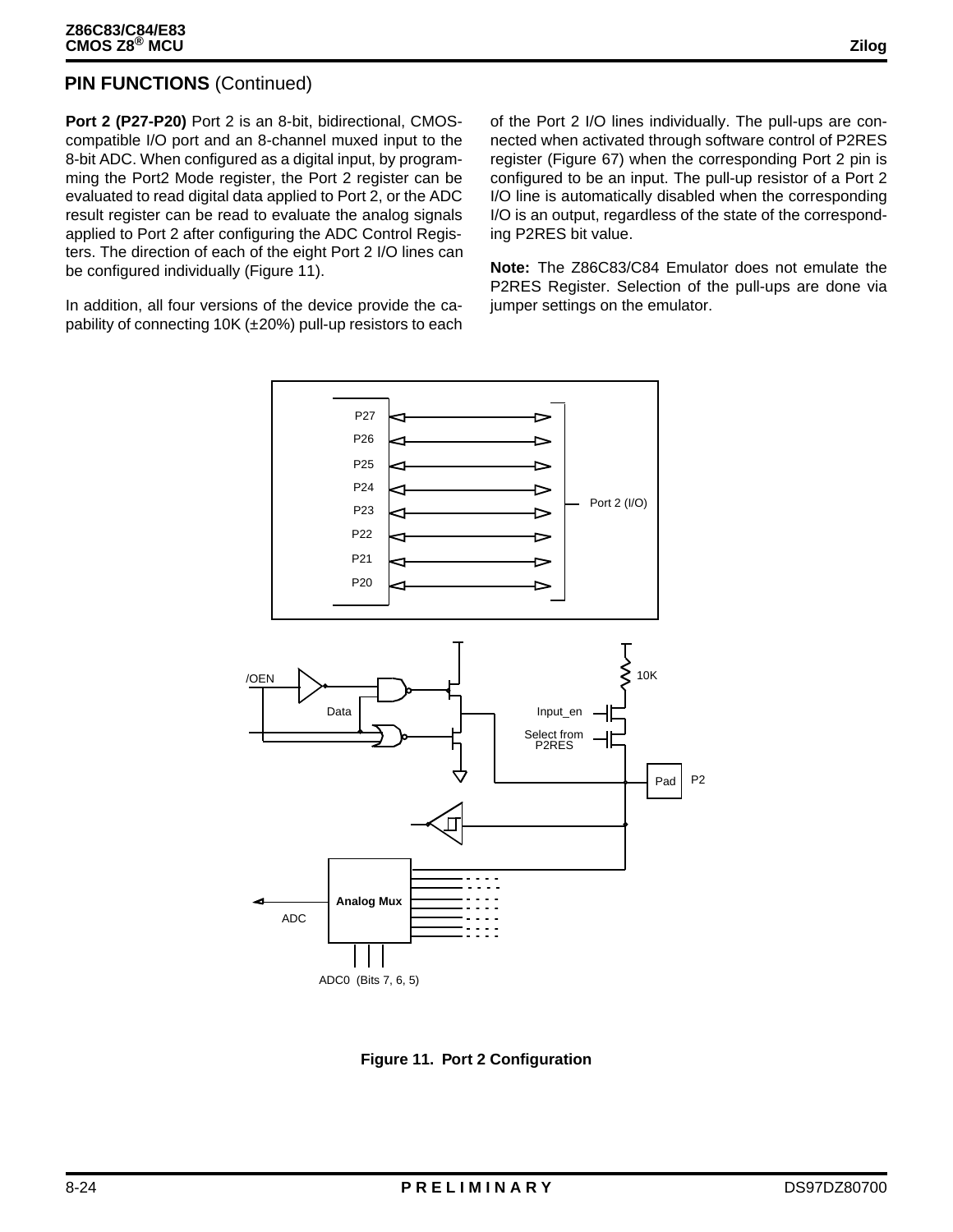**Port 3 (P36-P31)** Port 3 is a 6-bit, CMOS-compatible port, with three fixed inputs (P33-P31) and three fixed outputs (P34-P36), configured under software control for Input/Output, Counter/Timers, interrupt, and port handshake. P31, P32, and P33 are standard CMOS inputs (no Auto Latches). Pins P34, P35, and P36 are push-pull output lines (Figure 11). Low EMI output buffers can be globally programmed by the software.

Two on-board comparators can process analog signals on P31 and P32 with reference to the voltage on P33. The analog function is enabled by programming Port 3 Mode Register (P3M bit 1). For Interrupt functions, Port 3, pin 3 is falling-edge interrupt input. P31 and P32 are programmable as rising, falling, or both edge triggered interrupts (IRQ register bits 6 and bit 7). P33 is the comparator reference voltage input when in Analog Mode. Access to Counter/Timers 1 is made through P31  $(T_{IN})$  and P36  $(T<sub>OUT</sub>)$ . Handshake lines for Ports 0 and 2 are available on P31/P36 and P32/P35 (Table 10).

Port 3 also provides the following control functions: handshake for Ports 0 and 2 (/DAV and RDY); three external interrupt request signals (IRQ2-IRQ0); timer input and output signals  $(T_{IN}$  and  $T_{OUT}$ ).

|  |  | Table 10. Port 3 Pin Assignments |
|--|--|----------------------------------|
|--|--|----------------------------------|

| <b>Pin</b>                                                    | I/O        | CTC1                              | Analog     | Int.             | POHS P2HS |     |
|---------------------------------------------------------------|------------|-----------------------------------|------------|------------------|-----------|-----|
| P31                                                           | IN         | $T_{\scriptscriptstyle\text{IN}}$ | AN1        | IRQ <sub>2</sub> |           | D/R |
| <b>P32 IN</b>                                                 |            |                                   | AN2        | IRQ0             | D/R       |     |
| <b>P33 IN</b>                                                 |            |                                   | <b>REF</b> | IRQ1             |           |     |
| P34                                                           | <b>OUT</b> |                                   | AN1-OUT    |                  |           |     |
| P35                                                           | <b>OUT</b> |                                   |            |                  | R/D       |     |
|                                                               | P36 OUT    | $\mathsf{T}_{\mathsf{out}}$       |            |                  |           | R/D |
| Notes:<br>$HS =$ Handshake Signals<br>$D = /DAV$<br>$R = RDY$ |            |                                   |            |                  |           |     |

**Auto Latch.** The Auto-Latch instruction puts valid CMOS levels on CMOS inputs that are not externally driven. Whether this level is 0 or 1, cannot be determined. A valid CMOS level, rather than a floating node, reduces excessive supply current flow in the input buffer.

**Note:** Pins 03, 04, 05, 06 have permanently enabled Auto Latches.

**Comparator Inputs.** Port 3, P31 and P32, each have a comparator front end. The comparator reference voltage, P33, is common to both comparators. In analog mode, the P33 input functions as a reference voltage to the comparators. In Analog Mode, the internal P33 register and its corresponding IRQ1 is connected to the Stop-Mode Recovery source selected by the SMR register. In this mode, any of the Stop-Mode Recovery sources are used to toggle the P33 bit or generate IRQ1. In Digital Mode, P33 can be used as a Port 3 register input or IRQ1 source. P34 outputs the comparator outputs by software programming the PCON Register bit D0 to 1.

**Note**: When enabling/or disabling the analog mode, the following is recommended:

- 1. allow two NOP delays before reading the comparator output
- 2. disable interrupts, switch to analog mode, clear interrupts, and then re-enable interrupts.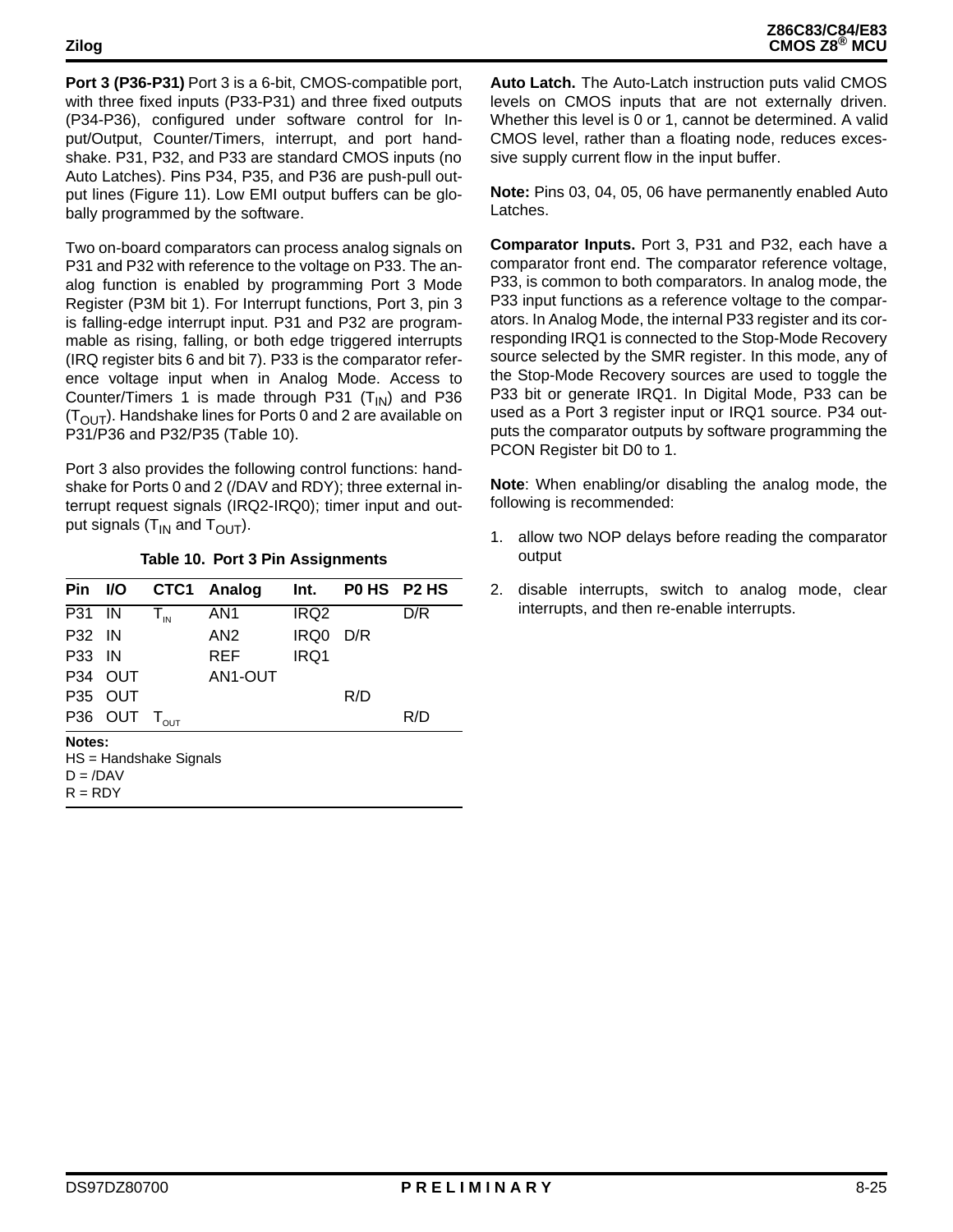### **PIN FUNCTIONS (Continued)**



**Figure 12. Port 3 Input Configuration**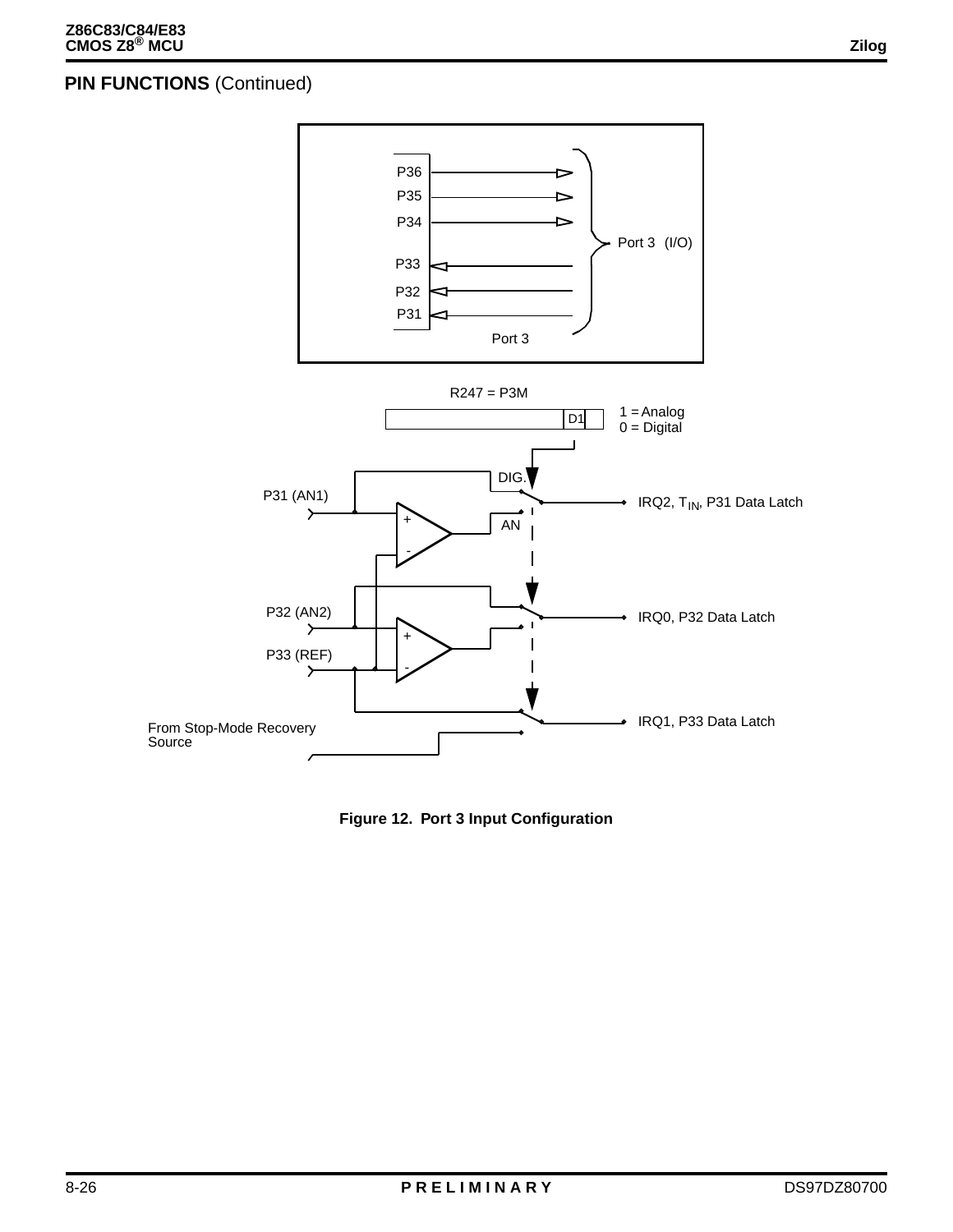**Port Configuration Register (PCON).** The PCON configures the ports individually for comparator output on Port 3. The PCON Register is located in the Expanded Register File at Bank F, location 00 (Figure 13).

Bit 0 multiplexes comparator AN1 Output at P34. A "1" in this location brings the comparator output to P34 (Figure 14), and a "0" puts P34 into its standard I/O configuration.

**Note:** Only comparator output AN1 is multiplexed to a Port 3 output. Comparator AN2 output is not connected to any pins. Note that the PCON Register is reset upon the occurrence of a WDT RESET (not in STOP Mode), and Power-On Reset (POR).



**Figure 13. Port Configuration Register (PCON) (Write-Only)**



**Figure 14. Port 3 P34 Output Configuration**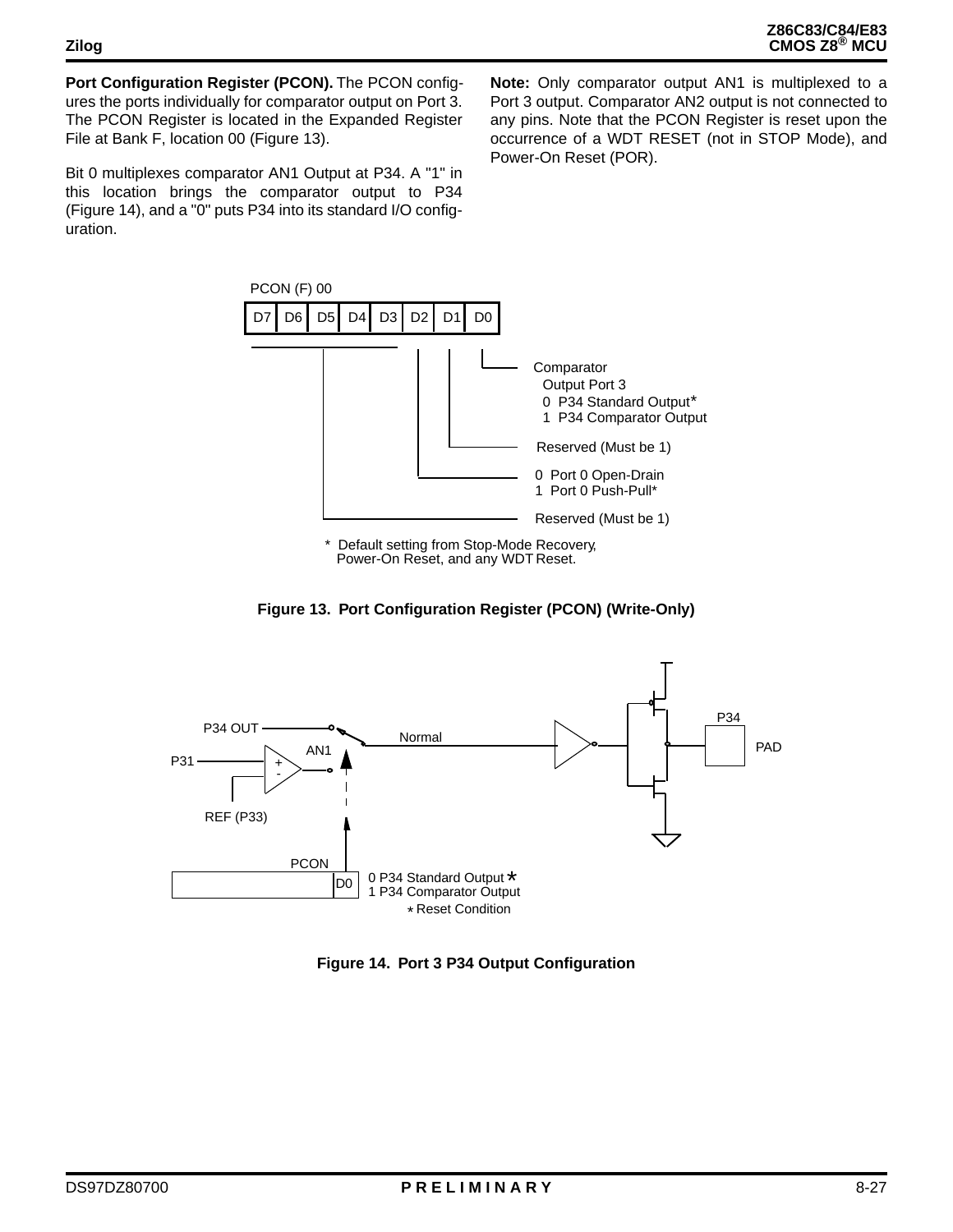### **FUNCTIONAL DESCRIPTION**

**RESET.** (Input, Active Low). This pin initializes the MCU. Reset is accomplished either through Power-On Reset (POR), Watch-Dog Timer (WDT) Reset, or external reset. During POR, and WDT Reset, the internally generated reset is driving the reset pin Low for the POR time. **Any devices driving the reset line must be open-drain to avoid damage from a possible conflict during reset conditions.** Pull-up is provided internally.

After the POR time, /RESET is a Schmitt-triggered input. After the reset is detected, an internal RST signal is latched and held for an internal register count of 18 external clocks, or for the duration of the external reset, whichever is longer. Program execution begins at location 000C (hex), 5-10 TpC cycles after the RST is released. For POR, the reset output time is  $T_{POR}$ .

**Program Memory.** C83/C84/E83/E84 can address up to 4 KB of internal Program Memory (Figure 15). The first 12 bytes of program memory are reserved for the interrupt vectors. These locations contain six 16-bit vectors that correspond to the six available interrupts. Bytes 13 to 4095 consist of on-chip, mask-programmed ROM.

**ROM Protect.** The 4 KB of Program Memory is mask programmable. A ROM protect feature will prevent dumping of the ROM contents from an external program outside the ROM.

**Expanded Register File.** The register file has been expanded to allow for additional system control registers and for mapping of additional peripheral devices and input/output ports into the register address area. The Z8 register address space R0 through R15 is implemented as 16 groups of 16 registers per group (Figure 16). These register banks are known as the Expanded Register File (ERF). Bits 3-0 of the Register Pointer (RP) select the active ERF bank. Bits 7-4 of register RP select the working register group (Figure 16). Four system configuration registers reside in the ERF address space in Bank F and eight registers reside in Bank C. The rest of the ERF addressing space is not physically implemented, and is open for future expansion.

**Note:** When using Zilog's Cross Assembler version 2.1 or earlier, use the LD RP, #0X instruction rather than the SRP #0X instruction to access the ERF.



**Figure 15. Program Memory Map**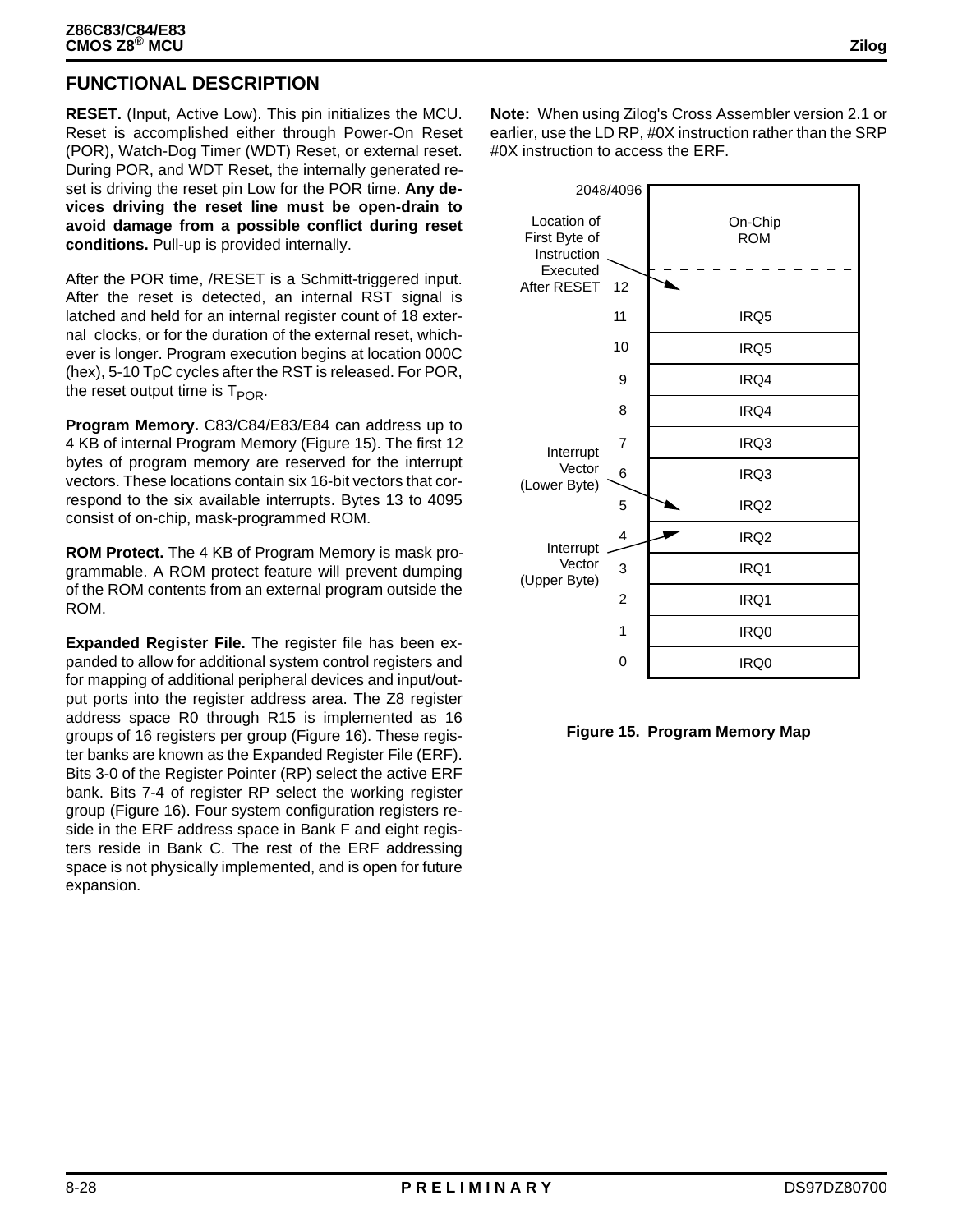

**Figure 16. Expanded Register File Architecture**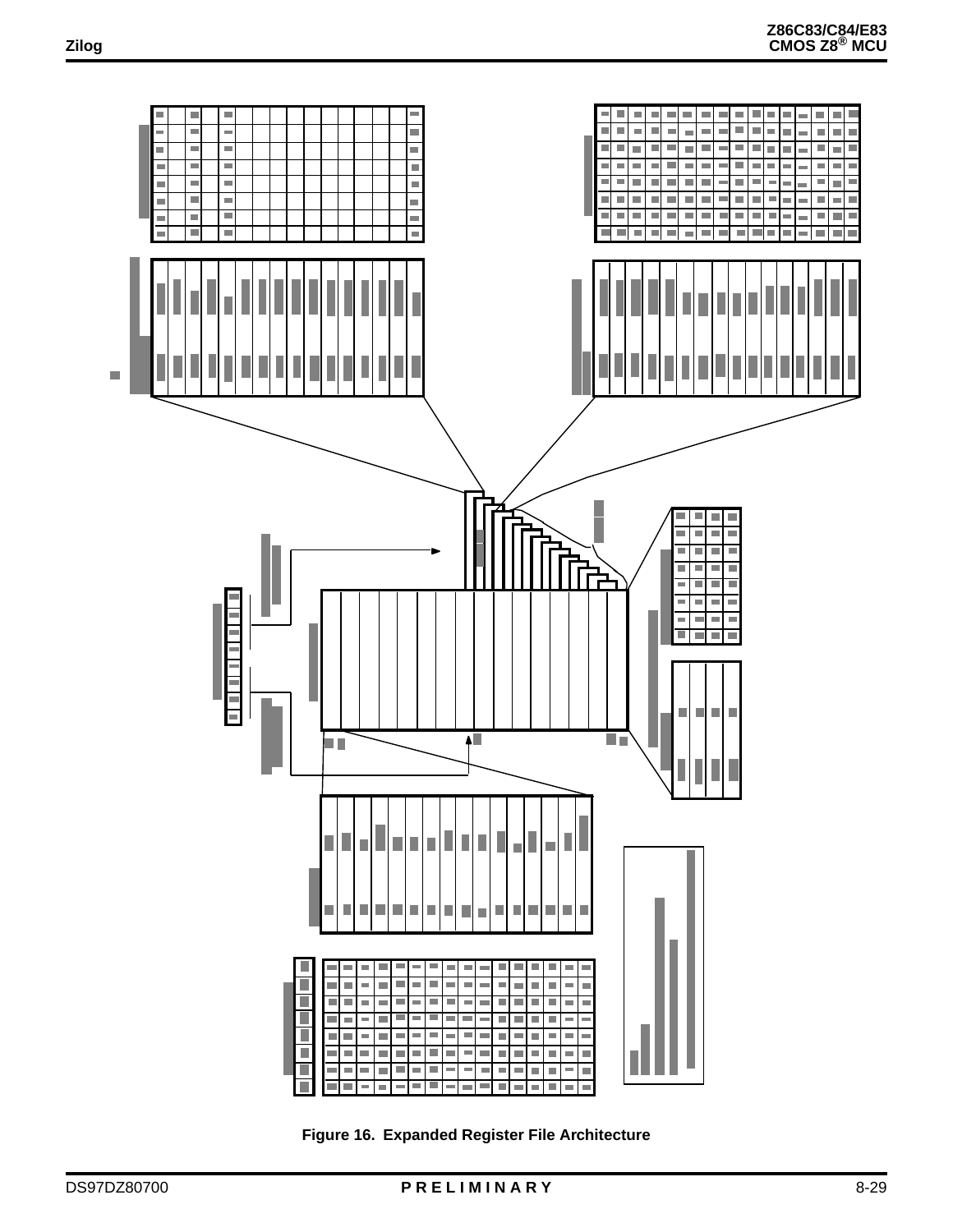### **FUNCTIONAL DESCRIPTION** (Continued)



Note: Default Setting After Reset = 00000000

#### **Figure 17. Register Pointer Register**

**Register File.** The Register File consists of three I/O port registers, 237 general-purpose registers, 15 control and status registers, and four system configuration registers in the Expanded Register Group (Figure 16). The instructions can access registers directly or indirectly through an 8-bit address field. This allows a short 4-bit register address using the Register Pointer (Figure 18). In the 4-bit mode, the Register File is divided into 16 working register groups, each occupying 16 continuous locations. The Register Pointer (Figure 17) addresses the starting location of the active working-register group.

**Note:** Register Bank E0-EF is only accessed either as working registers or through indirect addressing modes.

#### **CAUTION: D4 of Control Register P01M (R251) must be 0.**

**R254.** The C83/C84/E83 has one extra general-purpose register located at FEH (R254).

**Stack.** The C83/C84/E83 has an 8-bit Stack Pointer (R255) used for the internal stack that resides within the 236 general-purpose registers. Register R254 cannot be used for stack.

**General-Purpose Registers (GPR).** These registers are undefined after the device is powered up. The registers keep their last value after any reset, as long as the reset occurs in the  $V_{CC}$  voltage-specified operating range. It will not keep its last state from a  $V_{UV}$  reset if the  $V_{CC}$  drops below 1.8V. This includes Register R254.

**Note:** Register Bank E0-EF is only accessed either as working register or through indirect addressing modes.

**RAM Protect.** The upper portion of the RAM's address spaces %80F to %EF (excluding the control registers) are protected from writing. The user activates this feature from the internal ROM code to turn off/on the RAM Protect by loading either a 0 or 1 into the Interrupt Mask (IMR) register, bit D6. A 1 in D6 enables RAM Protect.



**Figure 18. Register Pointer**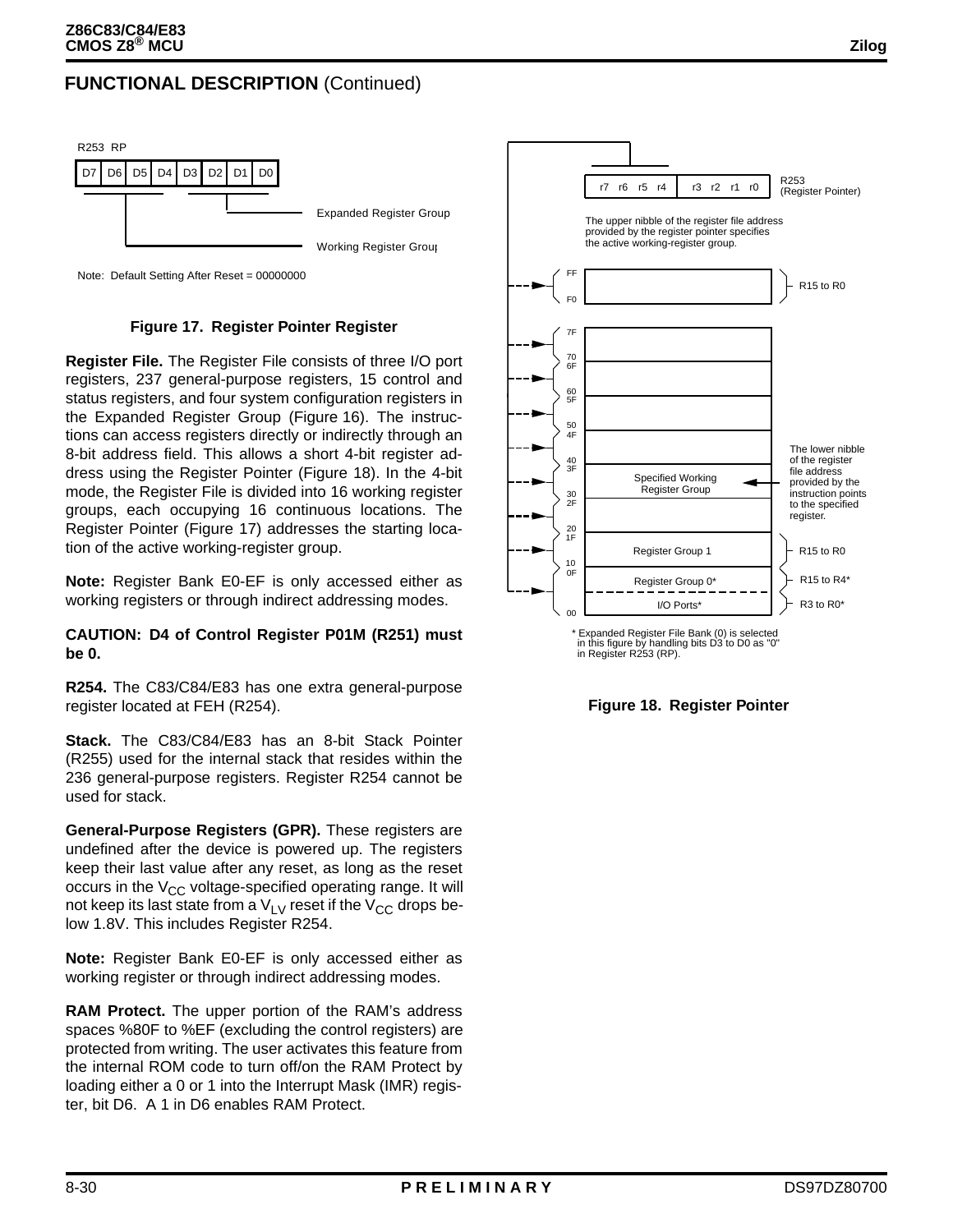**Counter/Timers.** There are two 8-bit programmable counter/timers (T0-T1), each driven by its own 6-bit programmable prescaler. The T1 prescaler is driven by internal or external clock sources; however, the T0 prescaler is driven by the internal clock only (Figure 19).

The 6-bit prescalers can divide the input frequency of the clock source by any integer number from 1 to 64. Each prescaler drives its counter, which decrements the value (1 to 256) that has been loaded into the counter. When the counter reaches the end of the count, a timer interrupt request, IRQ4 (T0) or IRQ5 (T1), is generated.

The counters can be programmed to start, stop, restart to continue, or restart from the initial value. The counters can also be programmed to stop upon reaching zero (single pass mode) or to automatically reload the initial value and continue counting (modulo-n continuous mode).

The counters, **but not the prescalers**, are read at any time without disturbing their value or count mode. The clock source for T1 is user-definable and is either the internal microprocessor clock divide-by-four, or an external signal input through Port 3. The Timer Mode register configures the external timer input (P31) as an external clock, a trigger input that can be retriggerable or non-retriggerable, or as a gate input for the internal clock. The counter/timers can be cascaded by connecting the T0 output to the input of T1. T<sub>IN</sub> Mode is enabled by setting R243 PRE1 Bit D1 to 0.



**Figure 19. Counter/Timer Block Diagram**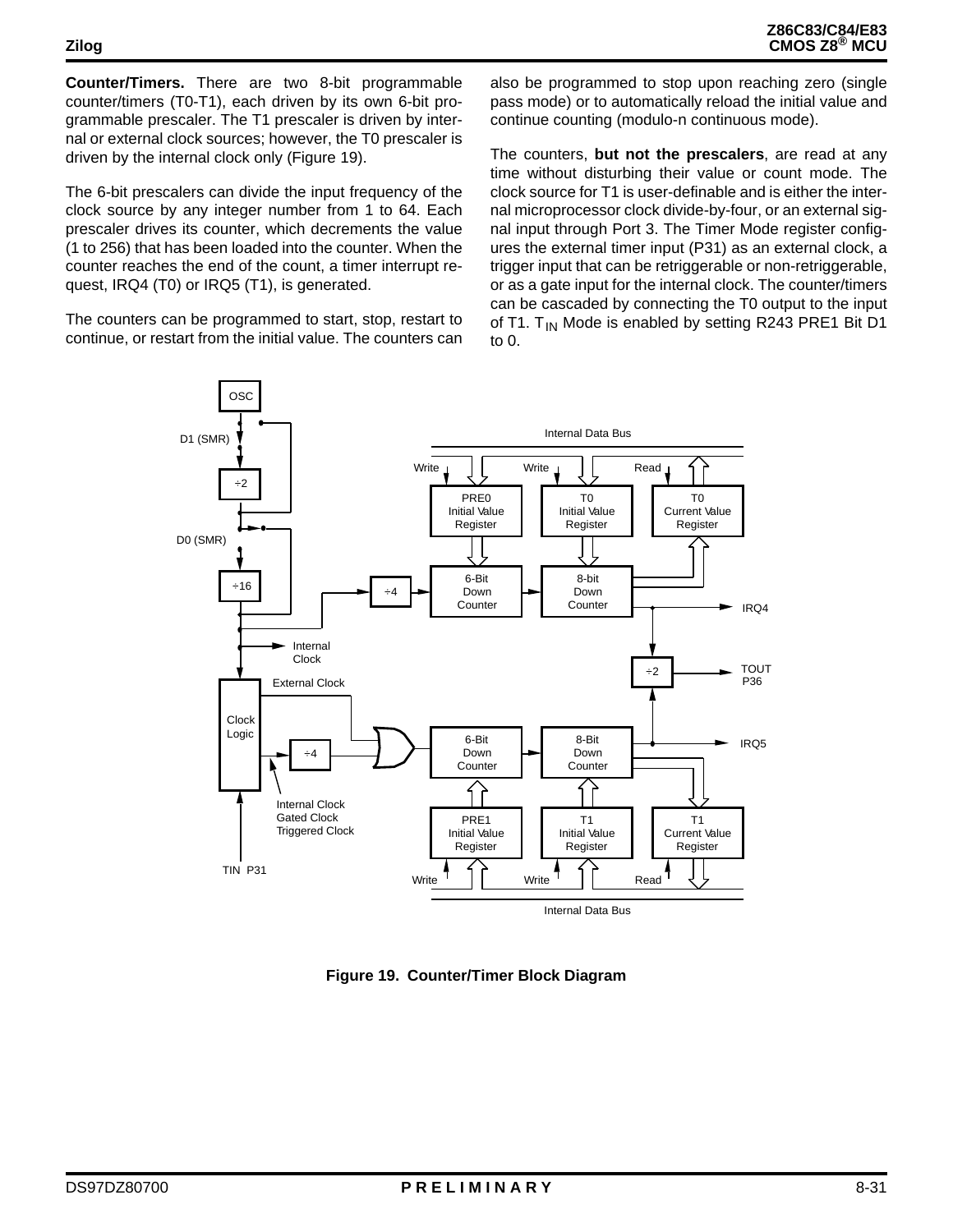### **FUNCTIONAL DESCRIPTION** (Continued)

**Interrupts.** The Z8 has six different interrupts from six different sources. These interrupts are maskable, prioritized (Figure 20) and the six sources are divided as follows: four sources are claimed by Port 3 lines P33-P30, and two in counter/timers (Table 11). The Interrupt Mask Register globally or individually enables or disables the six interrupt requests.

When more than one interrupt is pending, priorities are resolved by a programmable priority encoder that is controlled by the Interrupt Priority register. An interrupt machine cycle is activated when an interrupt request is granted. This action disables all subsequent interrupts, saves the Program Counter and Status Flags, and then branches to the program memory vector location reserved for that interrupt.





|  | Table 11. Interrupt Types, Sources, and Vectors |  |  |  |  |
|--|-------------------------------------------------|--|--|--|--|
|--|-------------------------------------------------|--|--|--|--|

| <b>Name</b>      | <b>Source</b>                | <b>Vector Location</b> | <b>Comments</b>                          |
|------------------|------------------------------|------------------------|------------------------------------------|
| <b>IRQ0</b>      | /DAV0, IRQ0                  | 0. 1                   | External (P32), Rise Fall Edge Triggered |
| IRQ1,            | IRQ1                         | 2, 3                   | External (P33), Fall Edge Triggered      |
| IRQ <sub>2</sub> | /DAV2, IRQ2, $T_{\text{in}}$ | 4, 5                   | External (P31), Rise Fall Edge Triggered |
| IRQ3             | IRQ3                         | 6, 7                   | By User Software                         |
| IRQ4             | T0                           | 8, 9                   | Internal                                 |
| IRQ5             | Г1                           | 10.11                  | Internal                                 |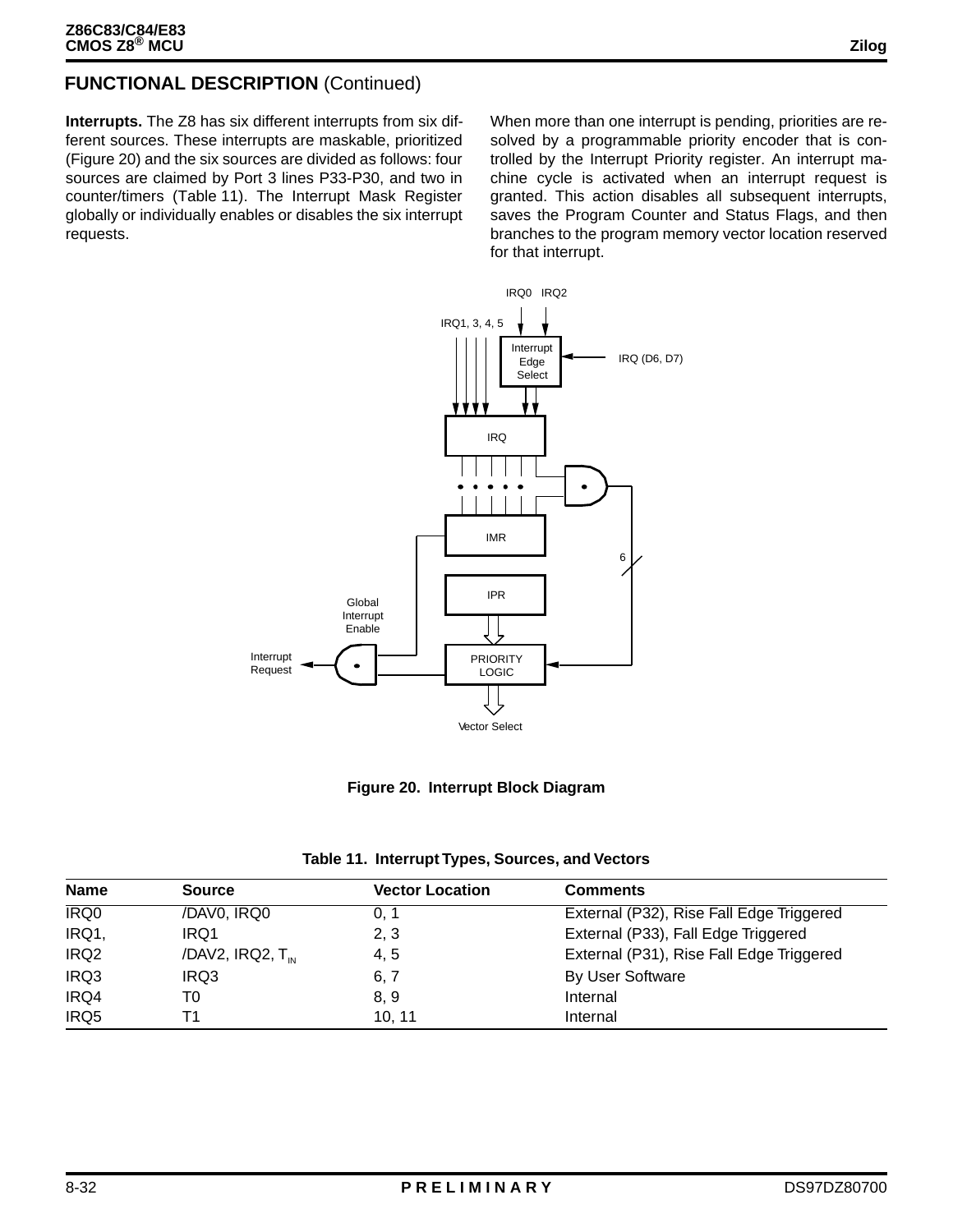All Z8 interrupts are vectored through locations in the program memory. This memory location and the next byte contain the 16-bit address of the interrupt service routine for that particular interrupt request. To accommodate polled interrupt systems, interrupt inputs are masked and the Interrupt Request register is polled to determine which of the interrupt requests need service.

An interrupt resulting from AN1 is mapped into IRQ2, and an interrupt from AN2 is mapped into IRQ0. Interrupts IRQ2 and IRQ0 may be rising, falling, or both edge triggered, and are programmable by the user. The software may poll to identify the state of the pin.

Programming bits for the Interrupt Edge Select is located in the IRQ Register (R250), bits D7 and D6. The configuration is shown in Table 12.

#### **Table 12. IRQ Register**

|    | <b>IRQ</b> | <b>Interrupt Edge</b> |     |
|----|------------|-----------------------|-----|
| D7 | D6         | P31                   | P32 |
|    |            |                       |     |
|    |            |                       | R   |
|    |            | R                     |     |
|    |            | R/F                   | R/F |

**Notes:** 

 $F =$  Falling Edge

 $R =$  Rising Edge

**Clock.** The Z8 on-chip oscillator has a high-gain, parallelresonant amplifier for connection to a crystal, LC, ceramic resonator, or any suitable external clock source (XTAL1 = Input, XTAL2 = Output). The crystal should be AT cut, 16 MHz max., with a series resistance (RS) of less than or equal to 100 Ohms when clocking from 1 MHz to 16 MHz.

The crystal should be connected across XTAL1 and XTAL2 using the vendor's recommended capacitor values from each pin directly to the device Ground pin to reduce Ground noise injection into the oscillator (Figure 21).

**Note:** For better noise immunity, the capacitors should be tied directly to the device Ground pin  $(V_{SS})$ .



\* Preliminary value including pin parasitics

\* \* Device ground pin

**Figure 21. Oscillator Configuration**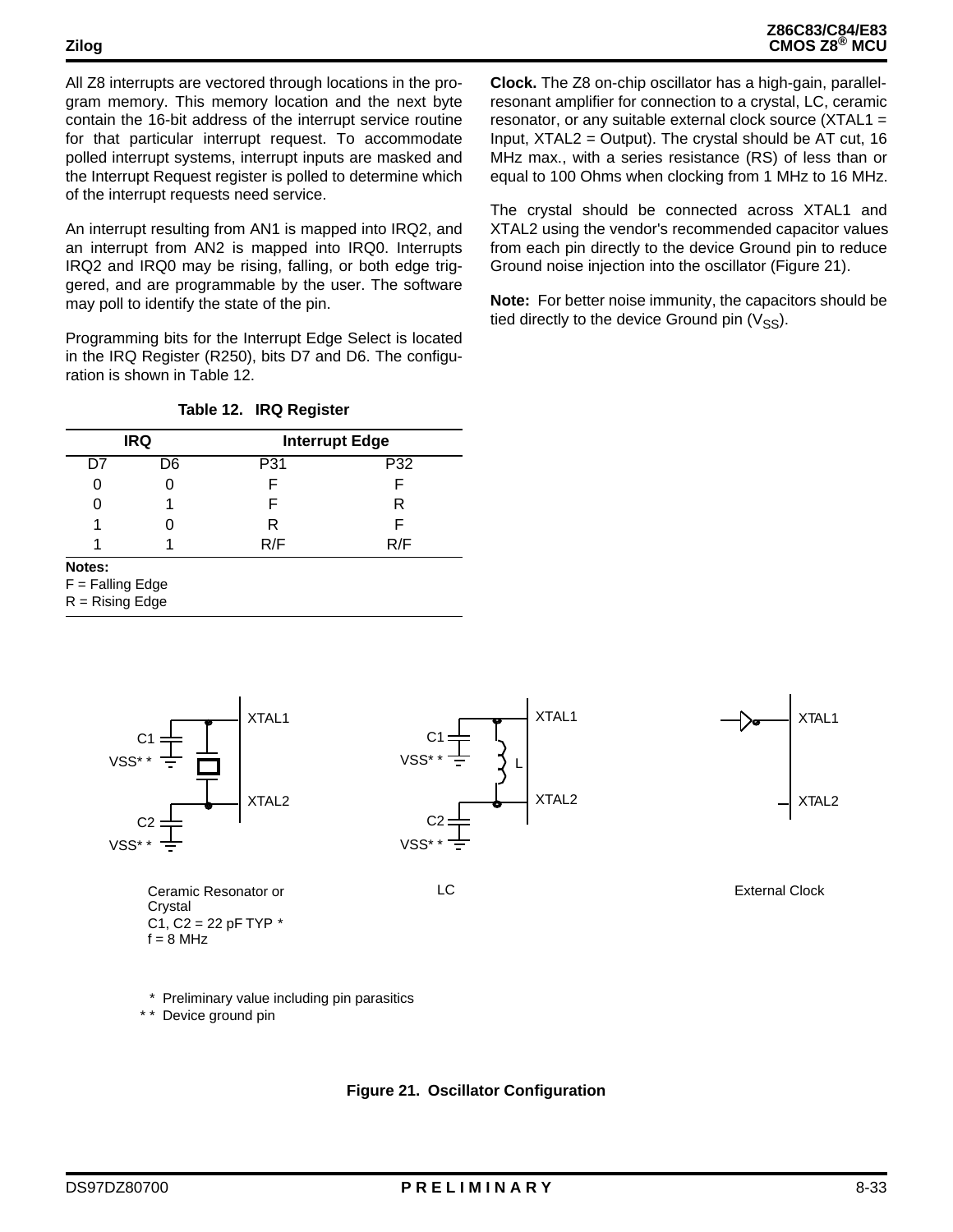### **FUNCTIONAL DESCRIPTION** (Continued)

#### **Analog-to-Digital Converter**

The Analog-to-Digital (ADC) is an 8-bit half flash converter that uses two reference resistor ladders for its upper 4 bits (MSBs) and lower 4 bits (LSBs) conversion. Two reference voltage pins,  $AV_{CC}$  and  $A_{GND}$ , are provided for external reference voltage supplies. During the sampling period from one of the eight channel inputs, the converter is also being auto-zeroed before starting the conversion. The conversion time is dependent on the internal clock frequency. The minimum conversion time is 35 x SCLK (see Figure 22).

The ADC is controlled by the Z8 and its three registers (two Control and one Result) are mapped into the Extended Register File. A conversion can be initiated by writing to the ADC Control Register 0 after the ADC Control Register 1 is configured.

The start command is implemented in such a way as to begin a conversion at any time, if a conversion is in progress and a new start command is received, then the conversion in progress will be aborted and a new conversion will be initiated. This allows the programmed values to be changed without affecting a conversion-in-progress. The

new values will take effect only after a new start command is received.

The ADC can be disabled (for low power) or enabled by a Control Register bit.

Though the ADC will function for a smaller input voltage and voltage reference, the noise and offsets remain constant over the specified electrical range. The errors of the converter will increase and the conversion time may also take slightly longer due to smaller input signals.

#### **ADC Calibration Offset**

Specially matched resistors are program-enabled to allow 35 percent or 50 percent offset from  $A_{GND}$ . They may selectively enable these resistors to offset the  $A_{GND}$  by 50 percent (2.5V to 5V) or 35 percent (1.75V to 5V) thereby allowing the 8-bit ADC across a narrower voltage range. This will allow significant resolution improvement within the reduced voltage range.

**Note:** The AV<sub>CC</sub> must be the same value as  $V_{CC}$  and A<sub>GND</sub> must be the same value as GND.



**Figure 22. ADC Architecture**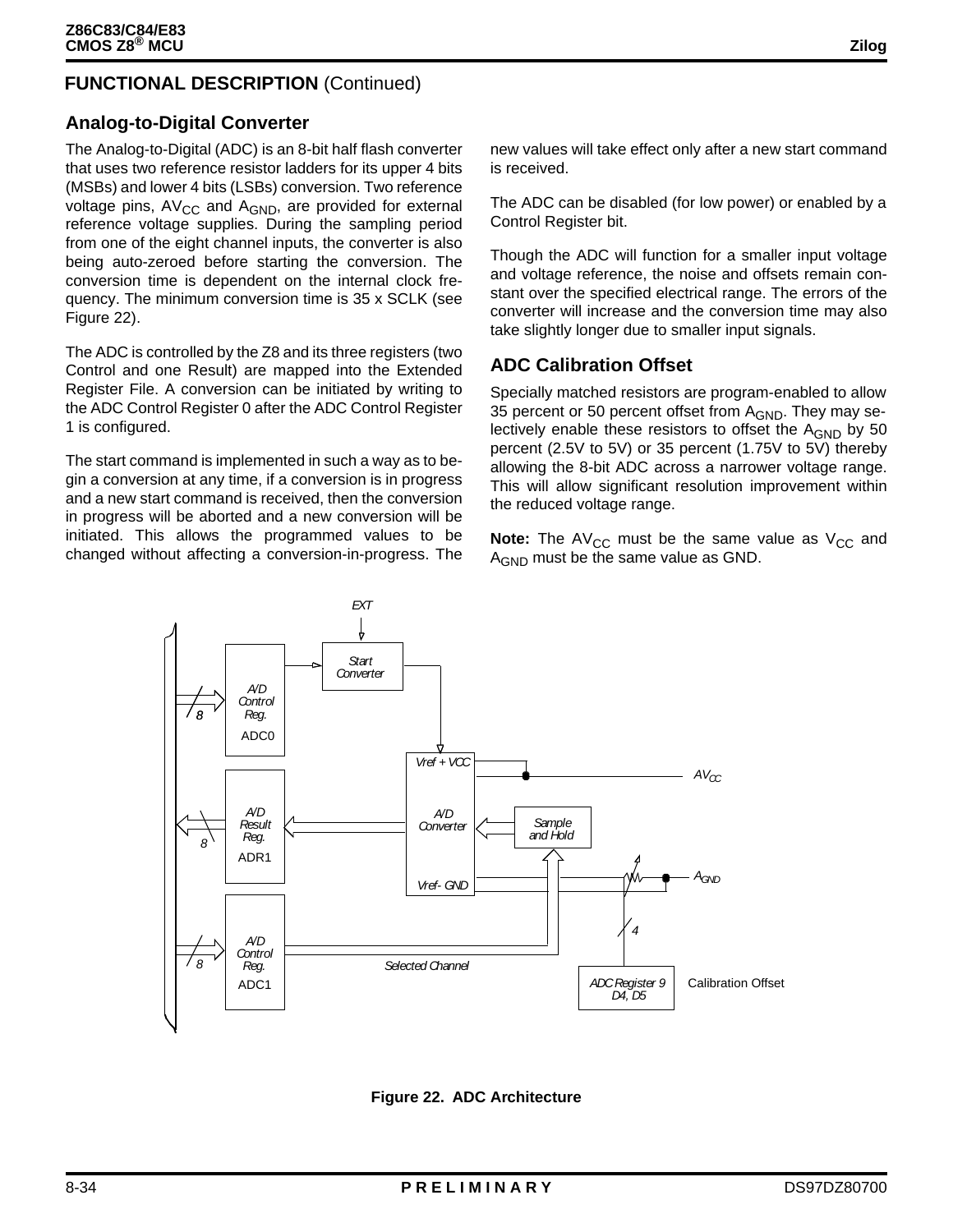

**Figure 23. ADC Control Register 0 (Read/Write)**

| <b>SCAN</b> |                           |
|-------------|---------------------------|
| 0           | No action*                |
|             | Convert channel then stop |
|             |                           |

#### **Channel Select (bits 2, 1, 0)**

\* Default after reset

| <b>CSEL2</b> | <b>CSEL1</b> | <b>CSEL0</b> | <b>Channel</b> |
|--------------|--------------|--------------|----------------|
|              |              |              | $0 (P20)^*$    |
| 0            |              |              | 1(P21)         |
| 0            |              | O            | 2 (P22)        |
|              |              |              | 3 (P23)        |
| 1            |              |              | 4 (P24)        |
| 1            |              |              | 5 (P25)        |
|              |              |              | 6 (P26)        |
|              |              |              | (P27)          |

**Note:** ADCO D4 must equal 1 to allow Port bit as ADC input.



**Figure 24. ADC Control Register 1 (Read/Write)**

**ADE (bit 7).** A zero powers down and disables power and any A/D conversions or accessing any ADC registers except writing to ADE bit. A one Enables all ADC accesses. ADC result register is shown in Figure 25.







**Figure 26. Bank C**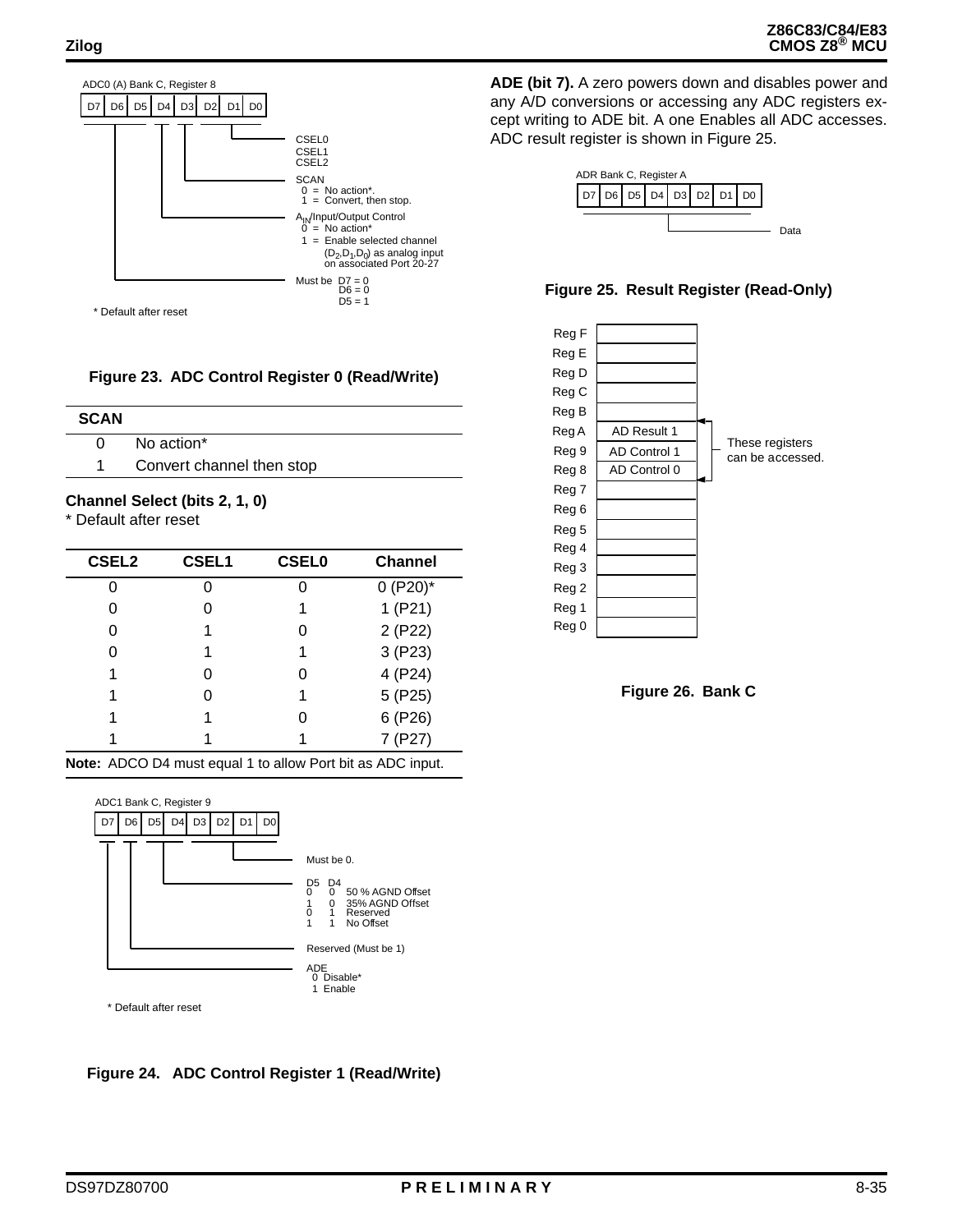Figure 27 shows the input circuit of the ADC. When conversion starts the analog input voltage is connected to the MSB and LSB flash converter inputs as shown in the Input Impedance CKT diagram. Effectively, shunting 31 parallel internal resistance of the analog switches and simultaneously charging 31 parallel 0.5 pF capacitors, which is equivalent to seeing a 400 Ohms input impedance in parallel with a 16 pF capacitor. Other input stray capacitance adds about 10 pF to the input load. For input source resistances up to 2 Kohms can be used under normal operating condition without any degradation of the input settling time. For larger input source resistance, increasing conversion cycle time or adding a capacitor to the input may be required to compensate the input settling time problem.



**Figure 27. Input Impedance of ADC**

### **Typical Z8 A/D Conversion Sequence**

- 3. Set the register pointer to Extended Bank (C), that is, SRP #%0C instruction.
- 4. Next, set ADE flag by loading ADC1 Control Register Bank (C) Register 9, bit 7. Also, load bits 0-4 of this same register to select a AV<sub>CC</sub> or A<sub>GND</sub> offset value. A precision voltage divider connected to the A/D resistive ladder can offset conversion dynamic range to specified limits within the  $AV_{CC}$  and  $A_{GND}$  limits. By loading Bank (C) Register 9, bits 0-4, with the appropriate value it is possible to select from these groups:
	- a. No Offset. The Converter Dynamic range is from 0V to 5.0V for  $AV_{CC} = 5.0V$ .
	- b. 35 Percent A<sub>GND</sub> Offset. The Converter Dynamic range is 1.75V - 5.0V for  $AV_{CC} = 5.0V$ .
	- c. 50 Percent A<sub>GND</sub> Offset. The Converter Dynamic range is  $2.5V - 5.0V$  for  $AV_{CC} = 5.0V$ .
- 5. Select one of the eight A/D inputs for conversion by loading Bank (C) Register 8 with the desired attributes: Bits 0 - 2 select an A/D input, bits 3 and 4 select A/D conversion (or digital port I/O).
- 6. Set Bank (C) Register 8, bit 3 to enable A/D conversion. (This flag can be set concurrently with step 3.) This flag is automatically reset when the A/D conversion is completed, so a bit test can be performed to determine A/D readiness if necessary.
- 7. Read the A/D result in Bank (C) Register A. Please note that the A/D result is not valid (indeterminate) unless ADE flag (Register 9, bit 7) was previously set, otherwise A/D converter output is tri-stated.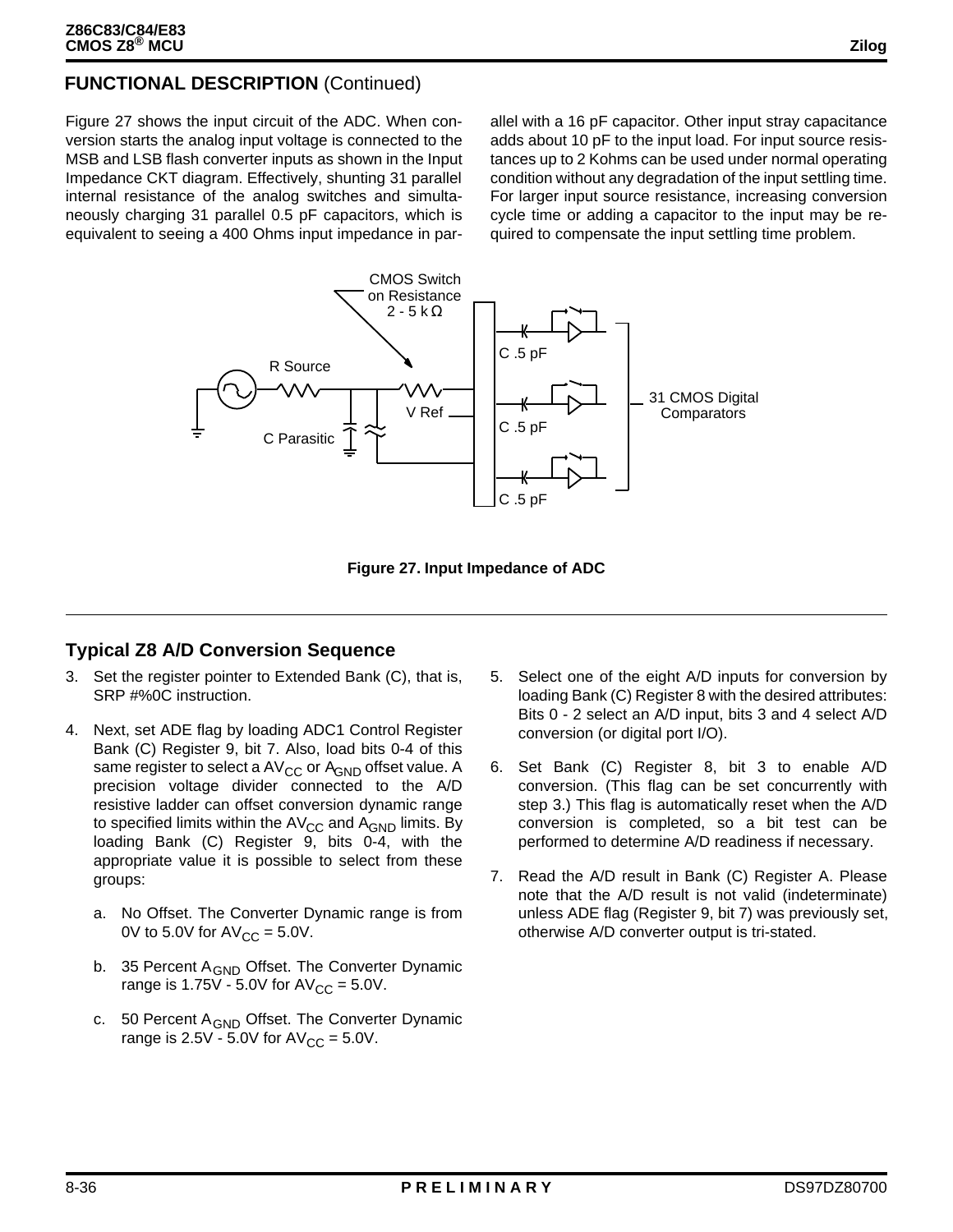### **Digital-to-Analog Converters**

The Z86C84 has two Digital-to-Analog Converters (DACs). Each DAC is an 8-bit resistor string, with a programmable 0.25X, 0.5X, or 1X gain output buffer. The DAC output voltage settles after the internal data is latched into the DAC Data register. The top and bottom ends of the resistor ladder are register-selected to be connected to either the analog supply rails,  $AV_{CC}$  and  $A_{GND}$ , or two externally-provided reference voltages, VDHI and VDLO. External references are recommended to explicitly set the DAC output limits. Since the gain stage cannot drive to the supply rails, VDHI and VDLO must be within ranges shown in the specifications. If either reference approaches the analog supply rails, the output will be unable to span the reference voltage range. The externally provided reference voltages should not exceed the supply voltages. The DAC outputs are latch-up protected and can drive output loads (Figure 28).

**Note:** The AV<sub>CC</sub> must be the same value as  $V_{CC}$  and A<sub>GND</sub> must be the same value as GND



**Figure 28. DAC Block Diagram**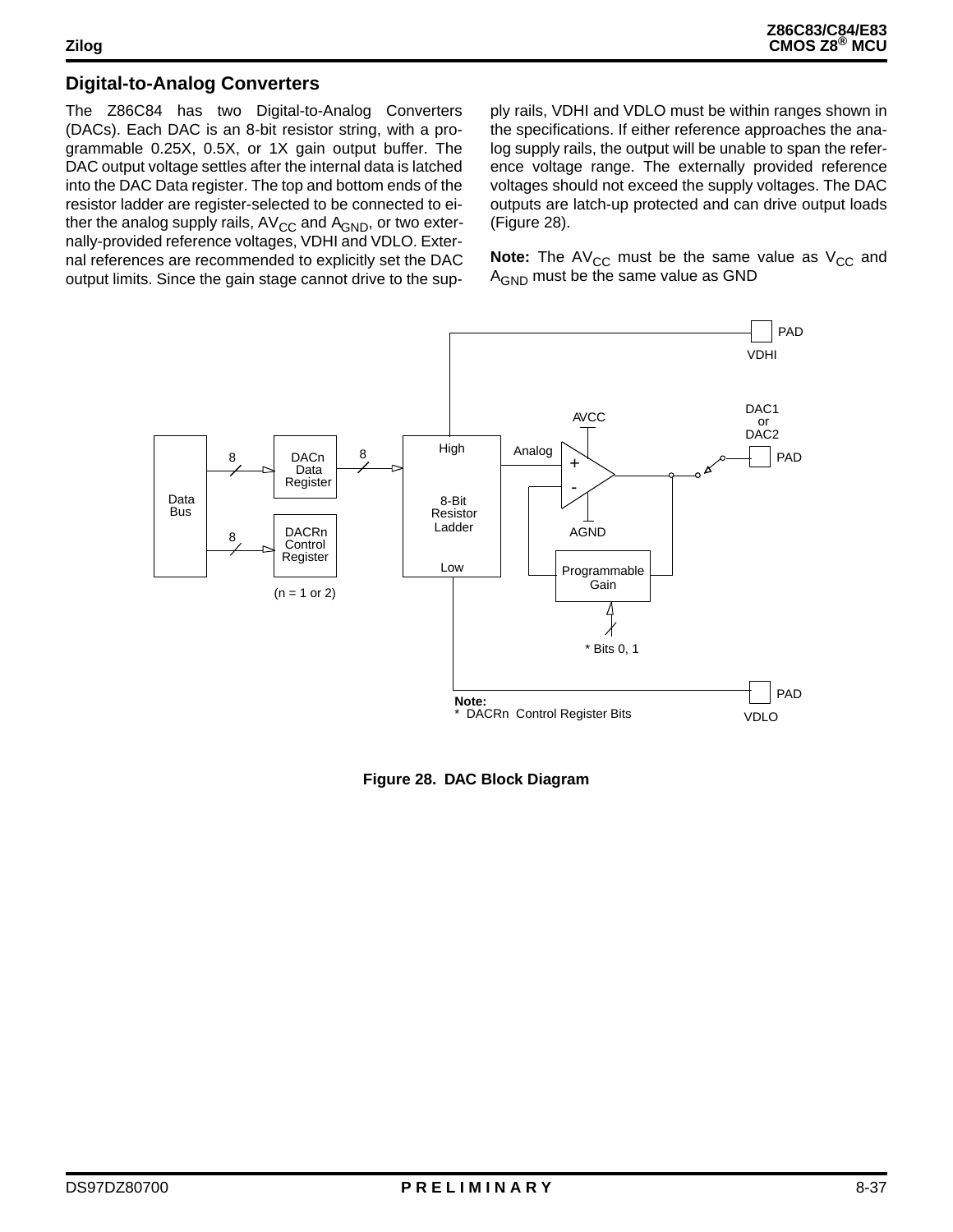### **FUNCTIONAL DESCRIPTION** (Continued)

The D/A conversion for DAC1 is driven by writing 8-bit data to the DAC1 data register (Bank C, Register 06H). The D/A conversion for DAC2 is controlled by the DAC2 data register (Bank C, Register 07H). Each DAC data register is initialized to midrange 80H on power-up.

There are two DAC control registers: DACR1 (Bank C, Register 04H) for DAC1, and DACR2 (Bank C, Register 05H) for DAC2. Control register bits 0 and 1 set the DAC gain. When DAC data is 80H, the DAC output is constant for any gain setting (Figure 29 and Figure 31).





| DAC1 Bank C, Register 6               |  |  |  |  |  |  |  |  |
|---------------------------------------|--|--|--|--|--|--|--|--|
| D7   D6   D5   D4   D3   D2   D1   D0 |  |  |  |  |  |  |  |  |
| $0 = Low Level$<br>$1 = High Level$   |  |  |  |  |  |  |  |  |

**Figure 30. D/A 1 Data Register**







**Figure 32. D/A 2 Data Register**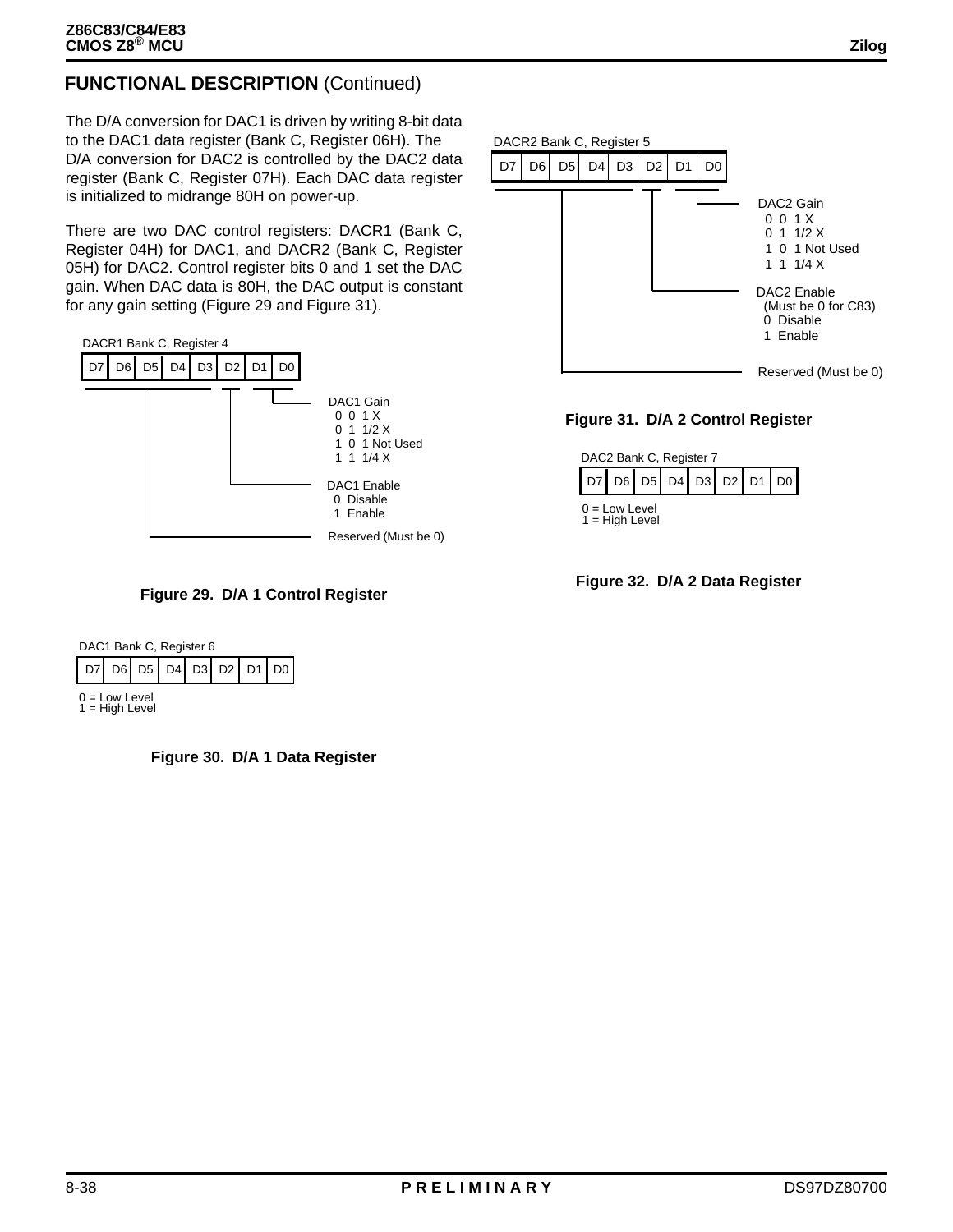

**Figure 33. Gain Control on DAC**

**Power-On Reset (POR).** A timer circuit clocked by a dedicated on-board RC oscillator or by the XTAL oscillator is used for the POR timer function. The POR time allows  $V_{CC}$ and the oscillator circuit to stabilize before instruction execution begins. The POR timer circuit is a one-shot timer triggered by one of three conditions:

- Power Fail to Power OK Status
- Stop-Mode Recovery (If D5 of SMR Register  $= 1$ )
- WDT Time-Out (Including from STOP Mode)

The POR time is  $T_{POR}$  minimum. Bit 5 of the STOP Mode Register determines whether the POR timer is bypassed after Stop-Mode Recovery (typical for external clock and LC oscillators with fast start up time).

**HALT.** Turns off the internal CPU clock but not the XTAL oscillation. The counter/timers and external interrupts IRQ0, IRQ1, and IRQ2 remain active. The device is recovered by interrupts, either externally or internally generated (a POR or a WDT time-out). An interrupt request must be executed (enabled) to exit HALT Mode. After the interrupt service routine, the program continues from the instruction after the HALT. In case of a POR or a WDT time-out, program execution will restart at address 000CH.

**STOP.** This instruction turns off the internal clock and external crystal oscillation and reduces the standby current to 10 µA (typical) or less. The STOP Mode is terminated by a reset of either WDT time-out, POR, or Stop-Mode Recovery. This causes the processor to restart the application program at address 000CH.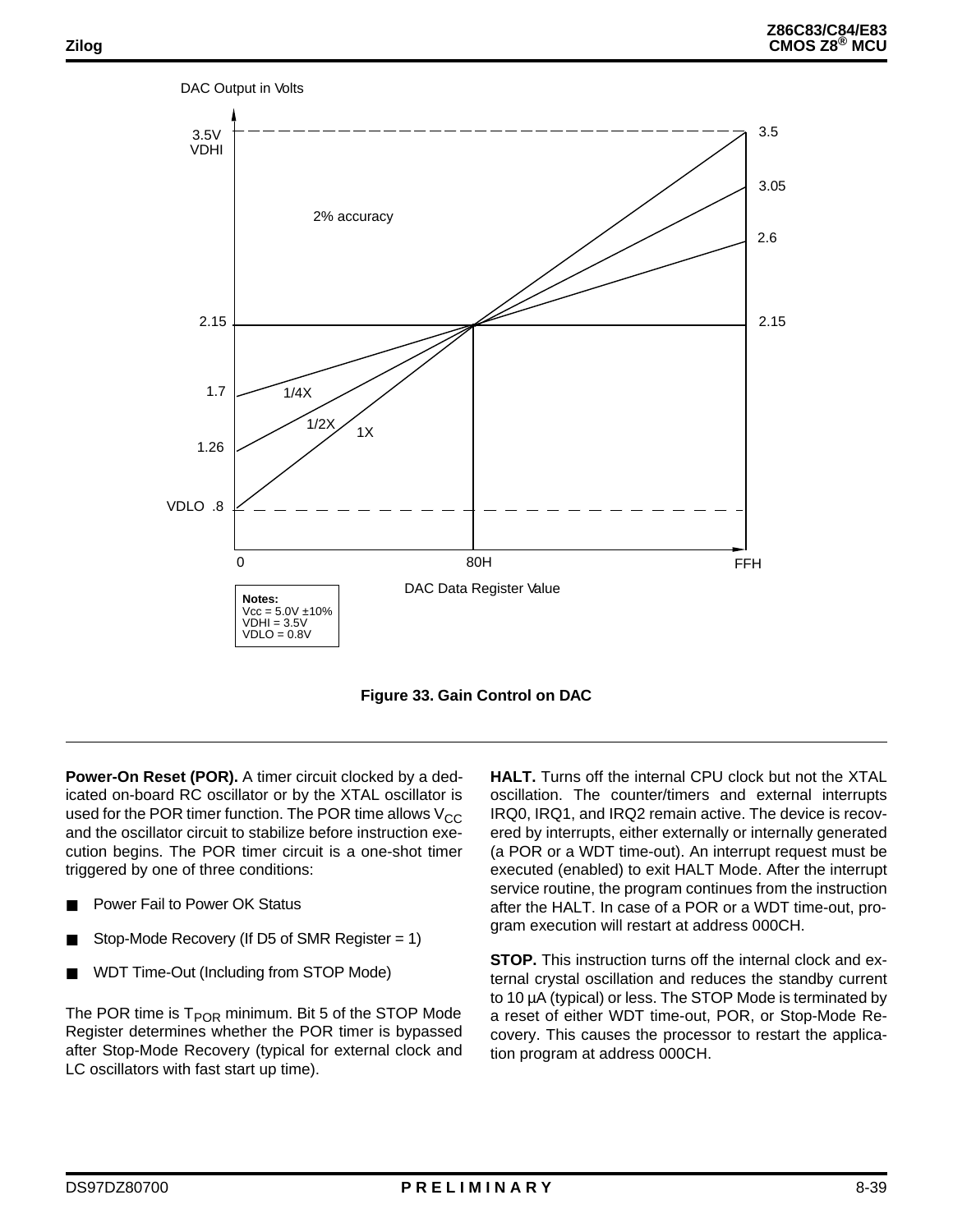In order to enter STOP (or HALT) Mode, it is necessary to first flush the instruction pipeline to avoid suspending execution in mid-instruction. To do this, the user must execute a NOP (Opcode = FFH) immediately before the appropriate sleep instruction, that is**,**

| FF | <b>NOP</b>  | ; clear the pipeline |
|----|-------------|----------------------|
| 6F | <b>STOP</b> | ; enter STOP Mode    |
|    |             | or                   |
| FF | <b>NOP</b>  | ; clear the pipeline |
| 7F | HALT        | ; enter HALT Mode    |

**Stop-Mode Recovery (SMR) Register.** This register selects the clock divide value and determines the mode of Stop-Mode Recovery (Figure 34 and Figure 35). All bits are Write-Only, except bit 7, which is Read-Only. Bit 7 is a flag bit that is hardware set on the condition of STOP recovery and reset by a power-on cycle. Bit 6 controls whether a low level or a high level is required from the recovery source. Bit 5 controls the reset delay after recovery. Bits 2, 3, and 4, or the SMR Register, specify the source of the Stop-Mode Recovery signal. Bits 0 and 1 determine the time-out period of the WDT. The SMR Register is located in Bank F of the Expanded Register Group at address 0BH. When the Stop-Mode Recovery sources are selected in this register, then SMR2 Register bits D0,D1 must be set to 0.





Note: Not used in conjunction with SMR Source

#### **Figure 35. Stop-Mode Recovery Register 2 ([0F] DH: Write-Only)**

**SCLK/TCLK Divide-by-16 Select (D0).** D0 of the SMR controls a divide-by-16 prescaler of SCLK/TCLK. The control selectively reduces device power consumption during normal processor execution (SCLK control) and/or HALT mode (where TCLK sources counter/timers and interrupt logic). This bit is reset to D0 = 0 after a Stop-Mode Recovery, WDT Time-out, and POR.

**External Clock Divide-by-Two (D1).** This bit can eliminate the oscillator divide-by-two circuitry. When this bit is 0, the System Clock (SCLK) and Timer Clock (TCLK) are equal to the external clock HALT Mode frequency divided by two. The SCLK/TCLK is equal to the external clock frequency when this bit is set (D1=1). Using this bit together with D7 of PCON further helps lower EMI (that is, D7  $(PCON) = 0$ , D1  $(SMR) = 1$ ). The default setting is zero. Maximum external clock frequency is 8 MHz when SMR Bit  $D1 = 1$  where SCLK/TCLK = XTAL.



**Figure 36. SCLK Circuit**

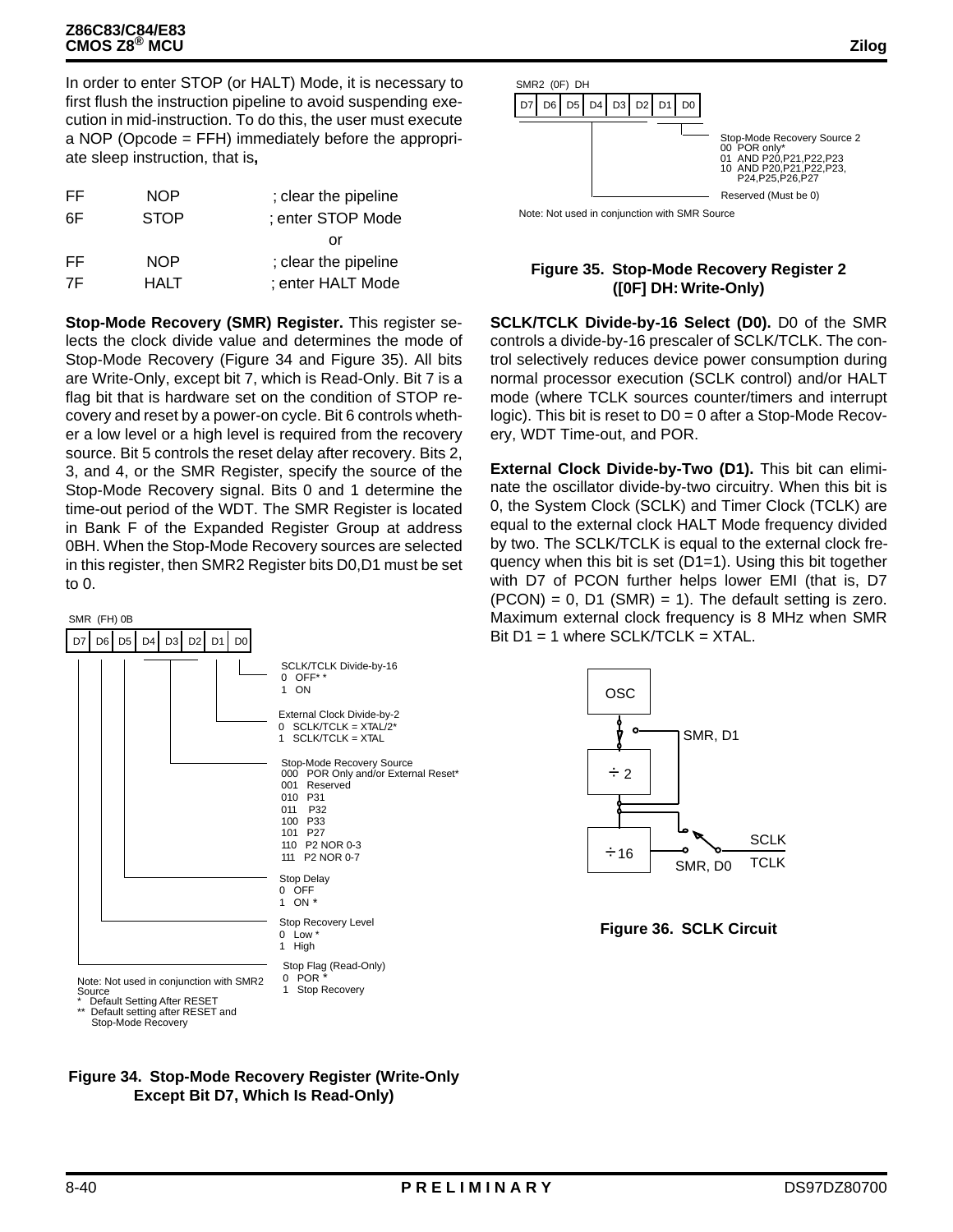**Stop-Mode Recovery Source (D2, D3, and D4).** These three bits of the SMR register specify the wake-up source of the STOP recovery (Figure 37 and Table 13). When the Stop-Mode Recovery Sources are selected in this register then SMR2 register bits D0,D1 must be set to zero. P33- P31 and Port 2 cannot wake up from STOP Mode if the input lines are configured as analog inputs to the Analog comparator or Analog-to-Digital Converter.

**Note:** If the Port 2 pin is configured as an output, this output level will be read by the SMR circuitry.

| <b>SMR:432</b> |    |   | <b>Operation</b>                    |
|----------------|----|---|-------------------------------------|
| D4             | D3 |   | <b>D2</b> Description of Action     |
| 0              |    | O | POR and/or external reset recovery  |
| 0              | 0  |   | Reserved                            |
| 0              | 1  | O | P31 transition (not in Analog Mode) |
| 0              |    | 1 | P32 transition (not in Analog Mode) |
| 1              |    | O | P33 transition (not in Analog Mode) |
| 1              |    | 1 | P27 transition                      |
| 1              |    | O | Logical NOR of P20 through P23      |
|                |    |   | Logical NOR of P20 through P27      |

**Stop-Mode Recovery Delay Select (D5).** This bit, if High, enables the  $T_{POR}$  /RESET delay after Stop-Mode Recovery. The default configuration of this bit is "1". A POR or WDT reset will override the selection and cause the reset delay to occur.

**Stop-Mode Recovery Edge Select (D6).** A "1" in this bit position indicates that a high level on the output to the exclusive Or-Gate input from the selected recovery source wakes the Z86C83/C84/E83 from STOP Mode. A "0" indicates low-level recovery. The default is 0 on POR. This bit is used for either SMR or SMR2.

**Cold or Warm Start (D7).** This bit is set by the device upon entering STOP Mode. A 0 in this bit (cold) indicates that the device resets by POR/WDT reset. A "1" in this bit (warm) indicates that the device awakens by a Stop-Mode Recovery source.

**Note:** A WDT reset out of STOP Mode will also set this bit to a "1".

**Stop-Mode Recovery Register 2 (SMR2).** This register contains additional Stop-Mode Recovery sources. When the Stop-Mode Recovery sources are selected in this register then SMR Register Bits D2, D3, and D4 must be 0.

#### **Table 14. Stop-Mode Recovery Source**

| <b>SMR:10</b><br>D0<br>D1 |  | <b>Operation<br/>Description of Action</b> |
|---------------------------|--|--------------------------------------------|
|                           |  | POR and/or external reset recovery         |
|                           |  | Logical AND of P20 through P23             |
|                           |  | Logical AND of P20 through P27             |



Select (P3M)

| Figure 37. Stop-Mode Recovery Source |  |  |  |  |
|--------------------------------------|--|--|--|--|
|--------------------------------------|--|--|--|--|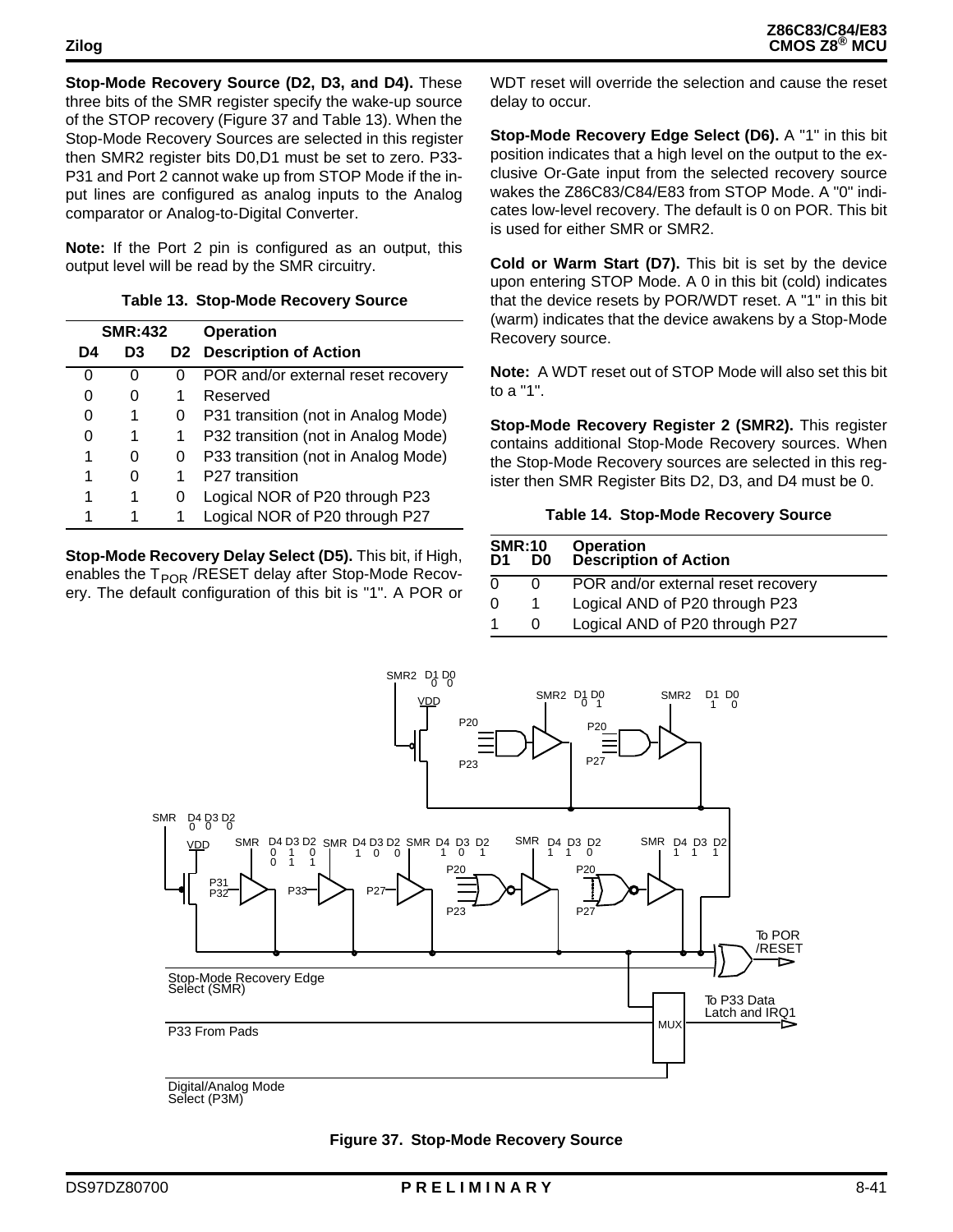**Watch-Dog Timer Mode Register (WDTMR).** The WDT is a retriggerable one-shot timer that resets the Z8 if it reaches its terminal count. The WDT is initially enabled by executing the WDT instruction and refreshed on subsequent executions of the WDT instruction. The WDT circuit is driven by an on-board RC oscillator or external oscillator from the XTAL1 pin. The POR clock source is selected with bit 4 of the WDT register (Figure 38).

WDT instruction affects the Z (Zero), S (Sign), and V (Overflow) flags. The WDTMR must be written to within 64 internal system clocks. After that, the WDTMR is write protected.

**Note:** WDT time-out while in Stop-Mode will not reset SMR, PCON, WDTMR, P2M, P3M, Ports 2 and 3 Data Registers, but will cause the reset delay to occur.

The Power-On Reset (POR) clock source is selected with bit 4 of the WDTMR. Bits 0 and 1 control a tap circuit that determines the time-out period. Bit 2 determines whether the WDT is active during HALT and bit 3 determines WDT activity during STOP. If bits 3 and 4 of this register are both set to "1," the WDT is only driven by the external clock during STOP Mode. This feature makes it possible to wake up from STOP Mode from an internal source. Bits 5 through 7 of the WDTMR are reserved (Figure 39). This register is accessible only during the first 60 processor cycles (60 SCLKs) from the execution of the first instruction after Power-On-Reset, Watch-Dog Reset or a Stop-Mode Recovery. After this point, the register cannot be modified by any means, intentional or otherwise. The WDTMR cannot be read and is located in Bank F of the Expanded Register group at address location 0FH.



**Figure 38. Resets and WDT**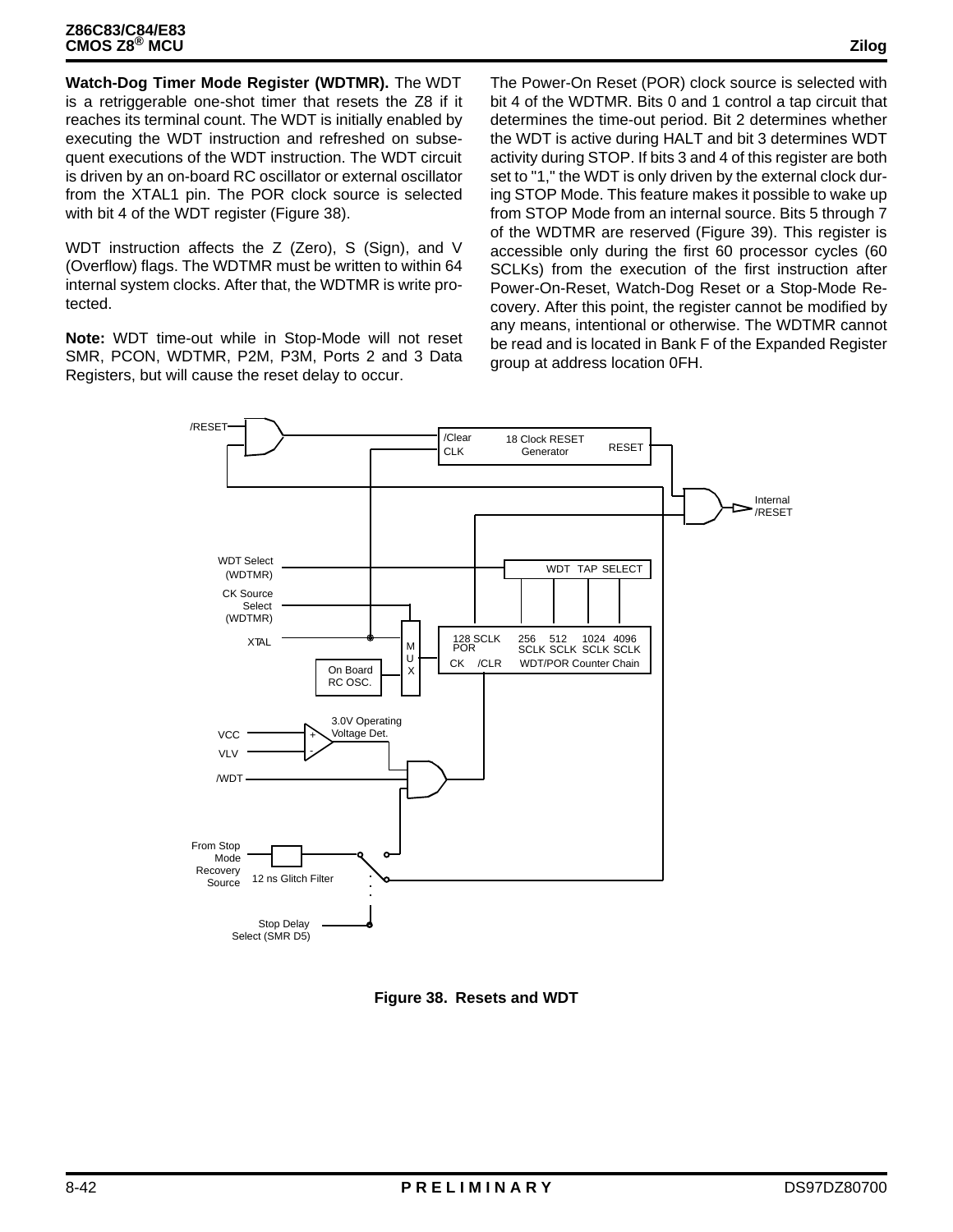

#### **Figure 39. Watch-Dog Timer Mode Register (Write Only)**

**WDT Time Select (D1, D0).** Selects the WDT time-out period. It is configured as shown in Table 15.

| Time-Out of<br><b>SCLK Clock</b>                                   |
|--------------------------------------------------------------------|
| <b>256 SCLK</b>                                                    |
| <b>512 SCLK</b>                                                    |
| <b>1024 SCLK</b>                                                   |
| 4096 SCLK                                                          |
| <b>Note:</b> The minimum time shown is for $V_{cc} \otimes 5.0V$ . |

**Table 15. WDT Time Select (Min. @ 5.0V)**

**WDT During HALT (D2).** This bit determines whether or not the WDT is active during HALT Mode. A "1" indicates active during HALT. The default is "1".

**Note:** If WDT is permanently selected (always ON mode), the WDT will continue to run even if set not to run in STOP or HALT Mode.

**WDT During STOP (D3).** This bit determines whether or not the WDT is active during STOP Mode. Since XTAL clock is stopped during STOP Mode, unless as specified below, the on-board RC has to be selected as the clock source to the POR counter. A "1" indicates active during STOP. The default is "1". If bits D3 and D4 are both set to "1", the WDT only, is driven by the external clock during STOP Mode.

#### **Notes:**

- 1. If WDT is permanently selected (always ON mode) using internal on-board RC oscillator, the WDT will continue to run even if set not to run in STOP or HALT Mode.
- 2. WDT instructions affect the Z (Zero), S (Sign), and V (Overflow) flags.

**On-Board, Power-On-Reset RC or External XTAL1 Oscillator Select (D4).** This bit determines which oscillator source is used to clock the internal POR and WDT counter chain. If the bit is a "1", the internal RC oscillator is bypassed and the POR and WDT clock source is driven from the external pin, XTAL1. The default configuration of this bit is 0, which selects the RC oscillator. If the XTAL1 pin is selected as the oscillator source for the WDT, during STOP Mode, the oscillator will be stopped and the WDT will not run. This is true even if the WDT is selected to run during STOP Mode.

**V<sub>CC</sub> Voltage Comparator.** An on-board Voltage Comparator checks that  $V_{CC}$  is at the required level to ensure correct operation of the device. RESET is globally driven if  $V_{CC}$  is below the specified voltage (typically 2.6V).

**ROM Protect.** ROM Protect is mask or OTP bit-programmable. It is selected by the customer at the time the ROM code is submitted.

#### **ROM Mask Selectable Options**

There are two ROM mask options that must be selected at the time the ROM mask is ordered (ROM code submitted) for the Z86C83/C84 and three Z86E83 OTP bit options.

#### **Table 16. Selectable Options**

| <b>Option</b>            | <b>Selection</b> |
|--------------------------|------------------|
| <b>Permanent WDT</b>     | Yes/No           |
| <b>ROM Protect</b>       | Yes/No           |
| EPROM/TEST Mode Disable* | Yes/No           |

**Note:**

\*For Z86E83 only

EPROM/TEST Mode Disable - On the Z86E83, the user can permanently disable entry into EPROM Mode and TEST Mode by programming this bit.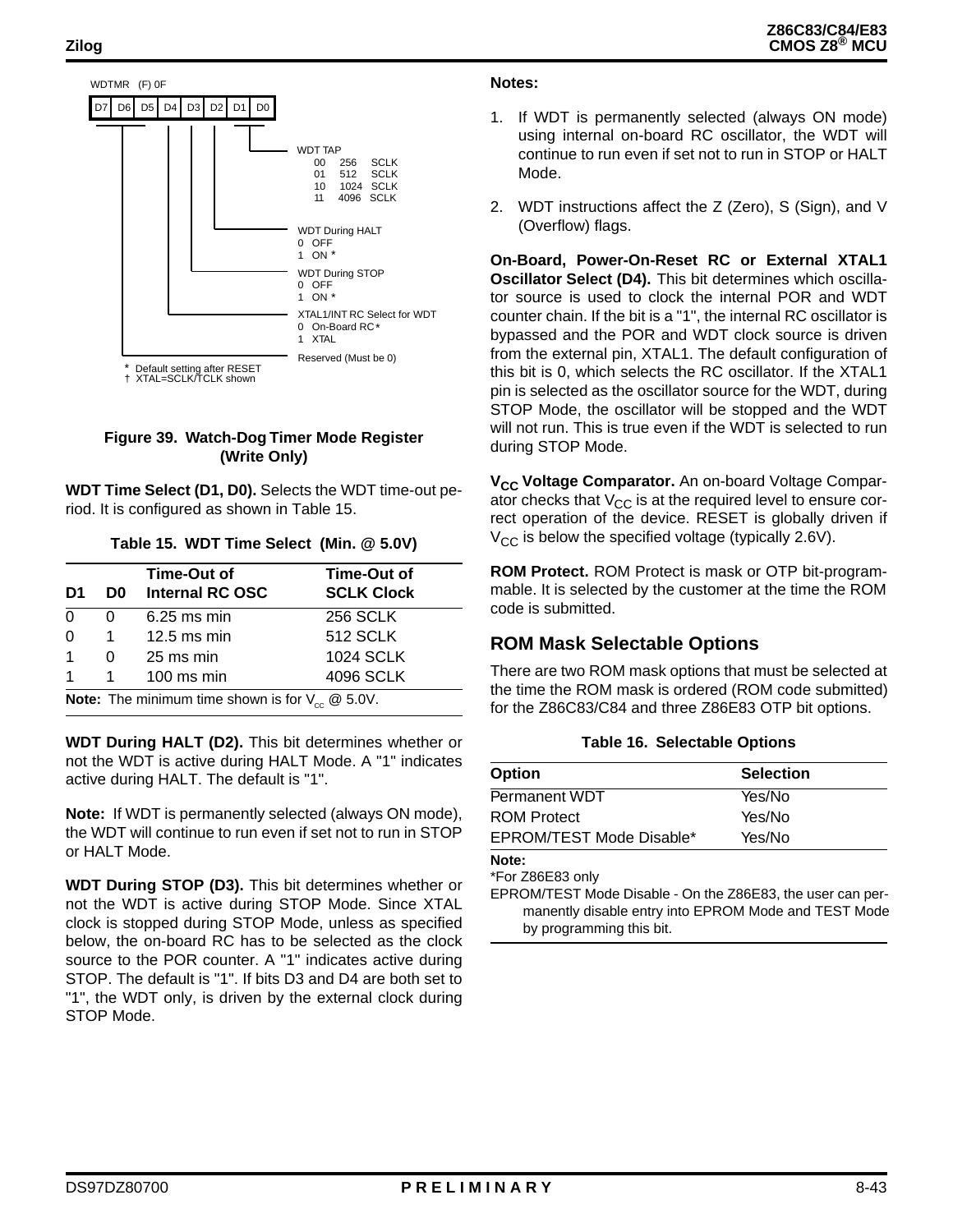



#### **Figure 43. D/A 1 Control Register**



**Figure 44. D/A 2 Control Register**



#### **Figure 45. D/A 1 Data Register**



**Figure 46. D/A 2 Data Register**





**Figure 41. ADC Control Register 1 (Read/Write)**



**Figure 42. AD Result Register (Read Only)**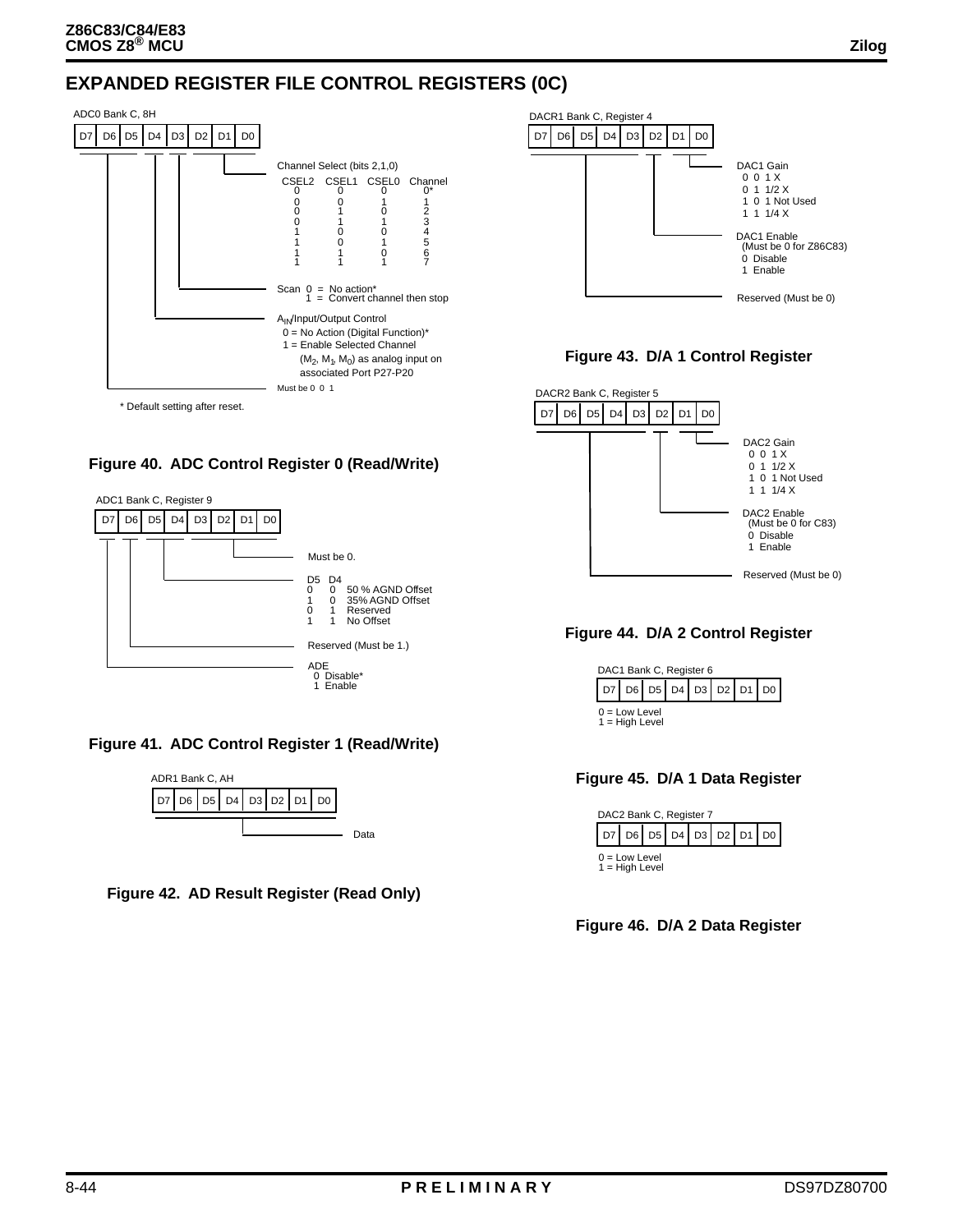### **EXPANDED REGISTER FILE CONTROL REGISTERS**





#### **Figure 49. Watch-Dog Timer Mode Register (Write-Only)**



\* Default setting from Stop-Mode Recovery Power-On Reset, and any WDT Reset.

**Figure 50. Port Configuration Register (PCON) (Write-Only)**

### \* Default setting after RESET. \* \* Default setting after RESET and STOP-Mode Recovery.

#### **Figure 47. Stop-Mode Recovery Register (Write-Only, except Bit 7 which is Read-Only)**



Note: Not used in conjunction with SMR Source

#### **Figure 48. Watch-Dog Timer Mode Register 2**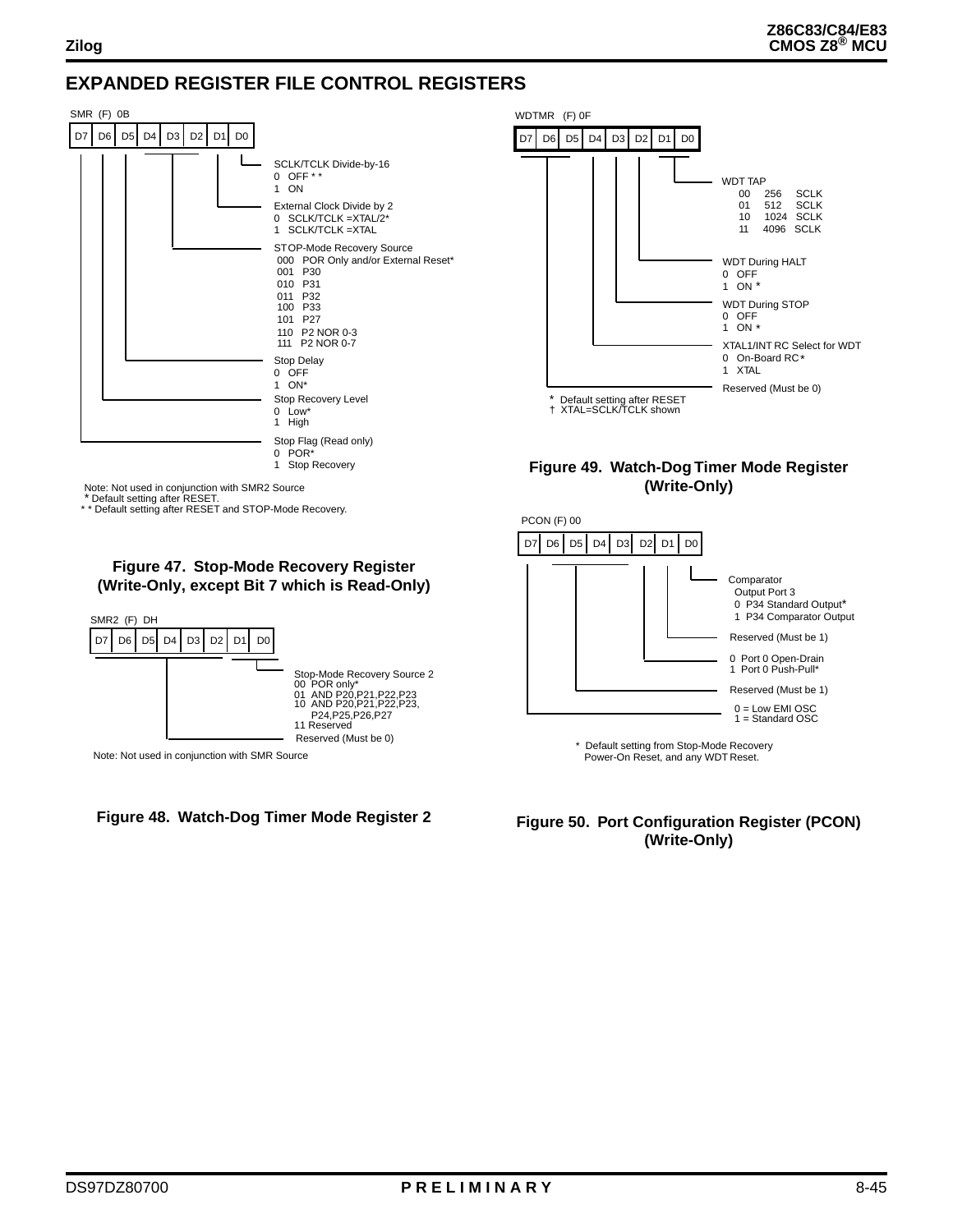### **Z8 CONTROL REGISTERS**





#### **Figure 52. Timer Mode Register (F1<sup>H</sup> : Read/Write)**

TOUT Modes 00 Not Used 01 T0 Out 10 T1 Out 11 Internal Clock Out











**Figure 57. Port 3 Mode Register (F7<sup>H</sup> : Write-Only)**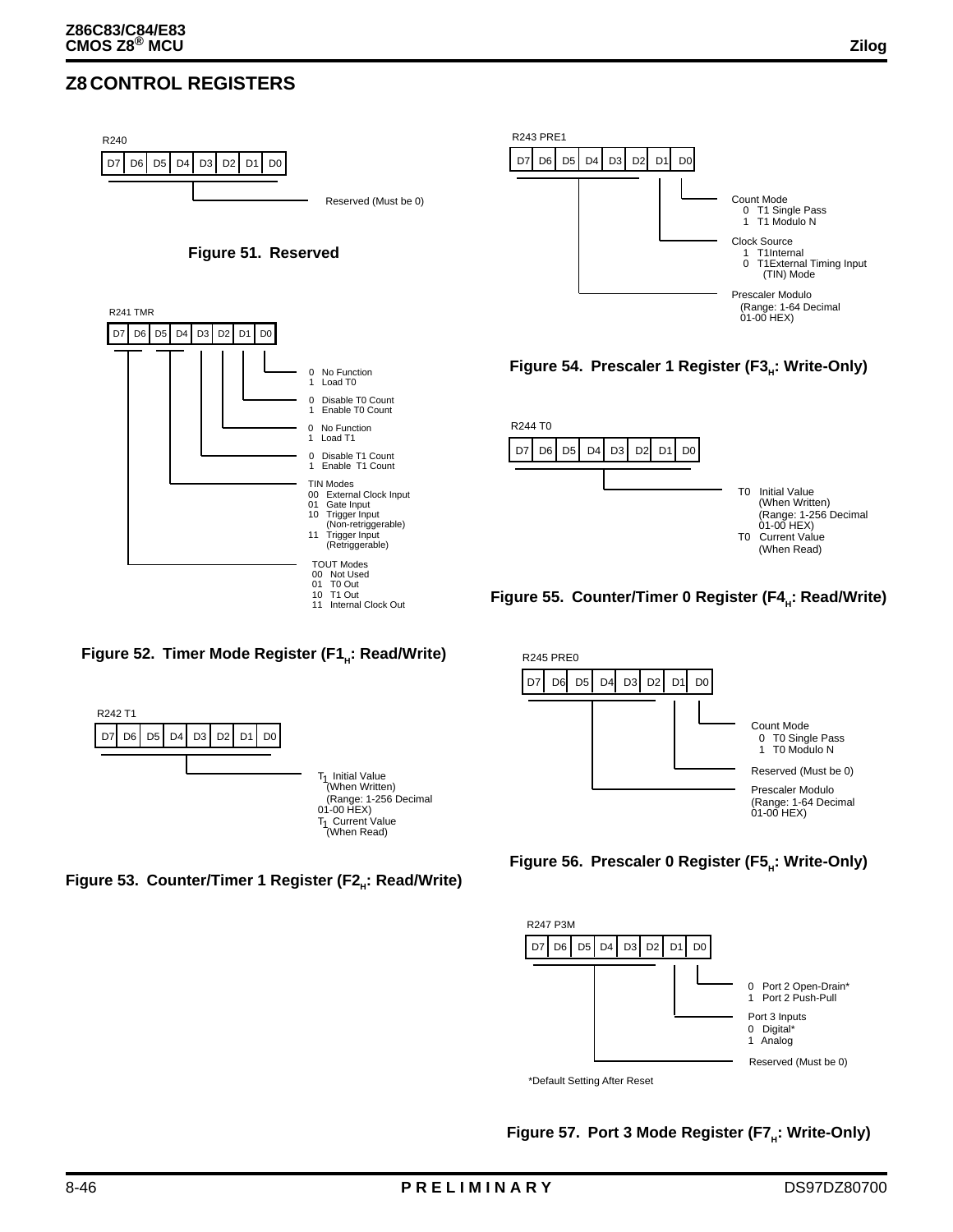

### **Figure 61. Interrupt Request Register (FAH: Read/Write)**

10 P31 ↑

11 P31 ↑↓ P32 ↑↓

P32 ↓







Figure 63. Flag Register (F<sub>CH</sub>: Read/Write)









**Figure 60. Interrupt Priority Register (F9<sup>H</sup> : Write-Only)**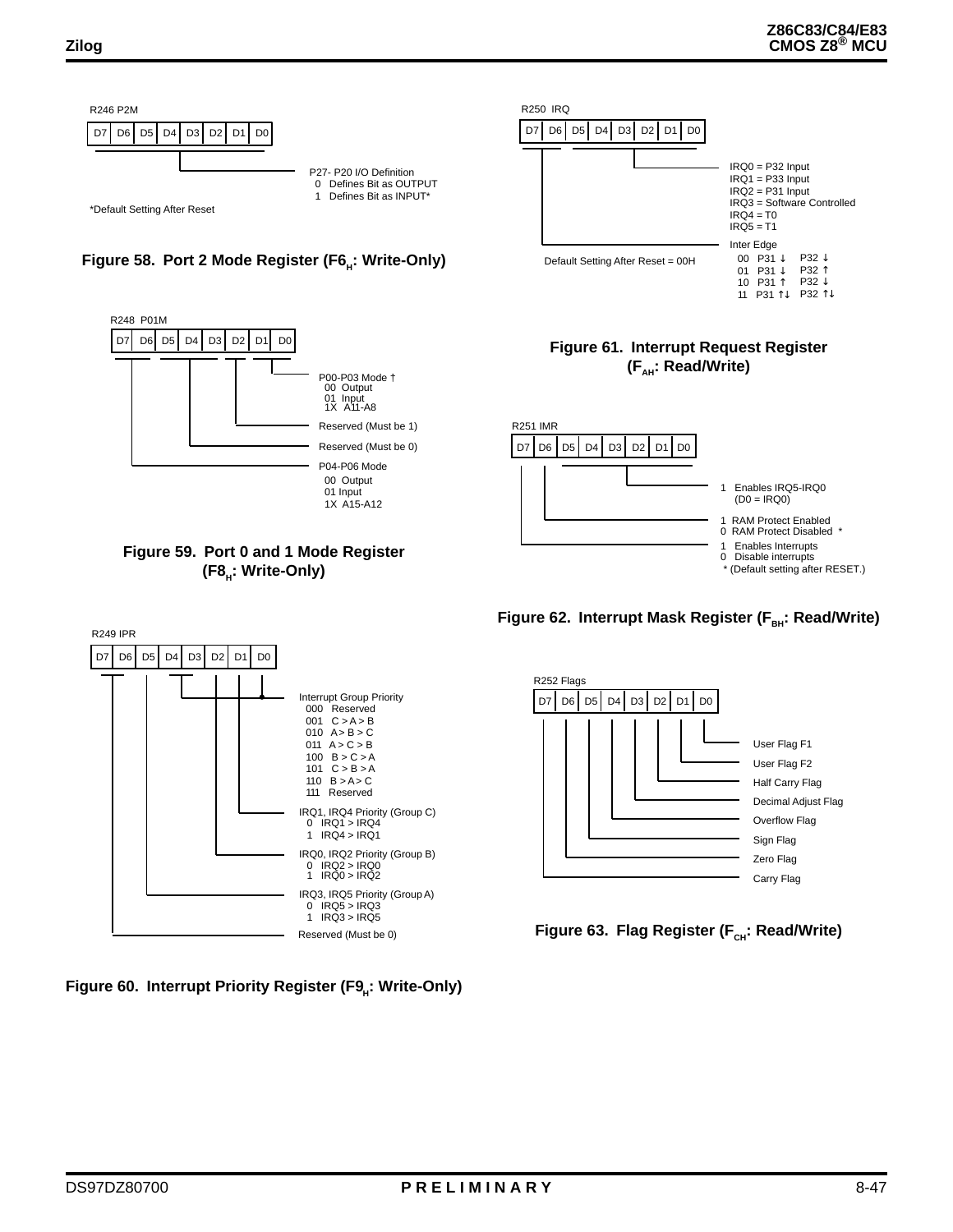### **Z8 CONTROL REGISTERS** (Continued)





#### **Figure 64. Register Pointer (F<sub>DH</sub>: Read/Write)**







**Figure 66. Stack Pointer (F<sub>FH</sub>: Read/Write)** 

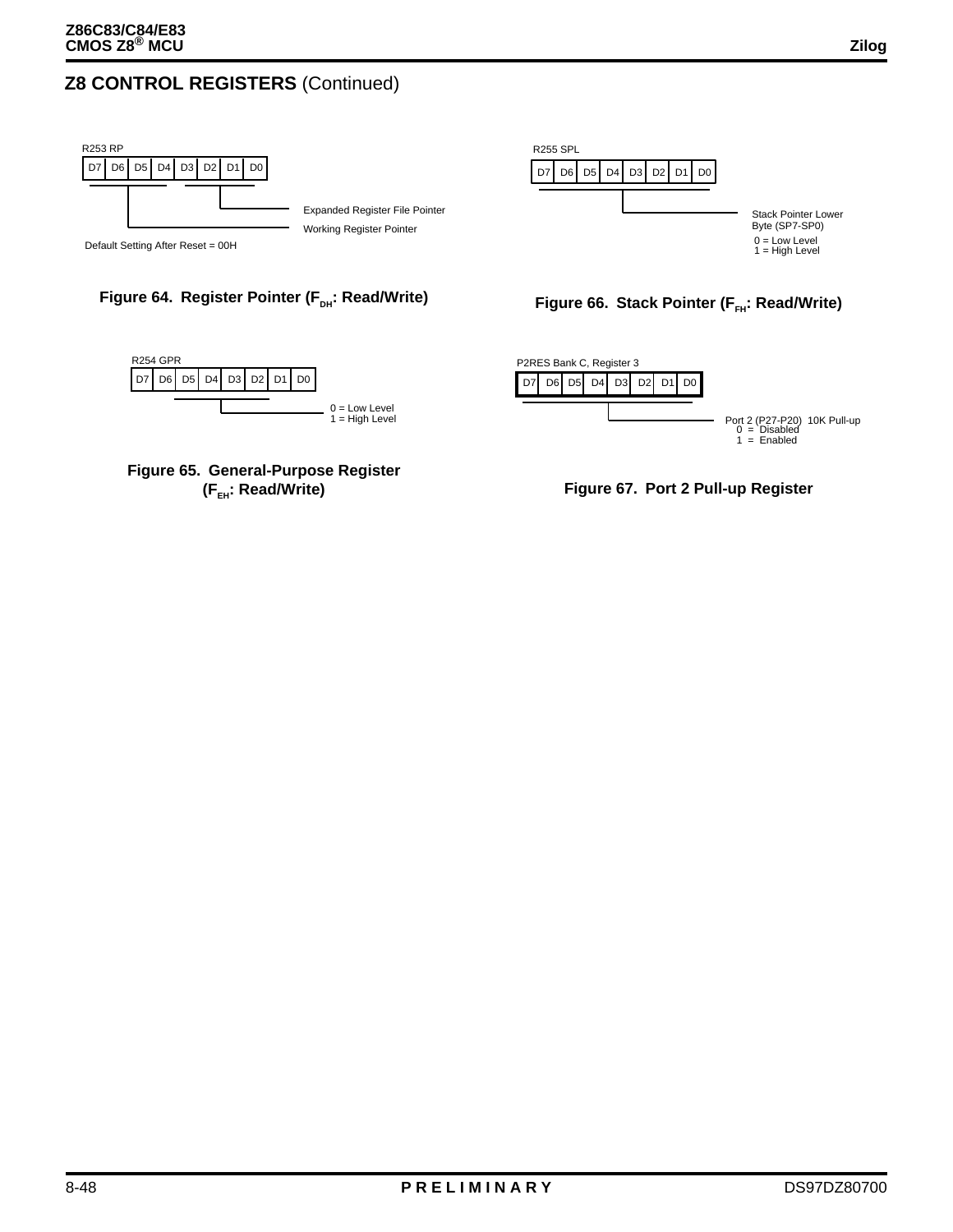### **PACKAGE INFORMATION**



**Figure 68. 28-Pin DIP Package Diagram**

**Figure 69. 28-Pin SOIC Package Diagram**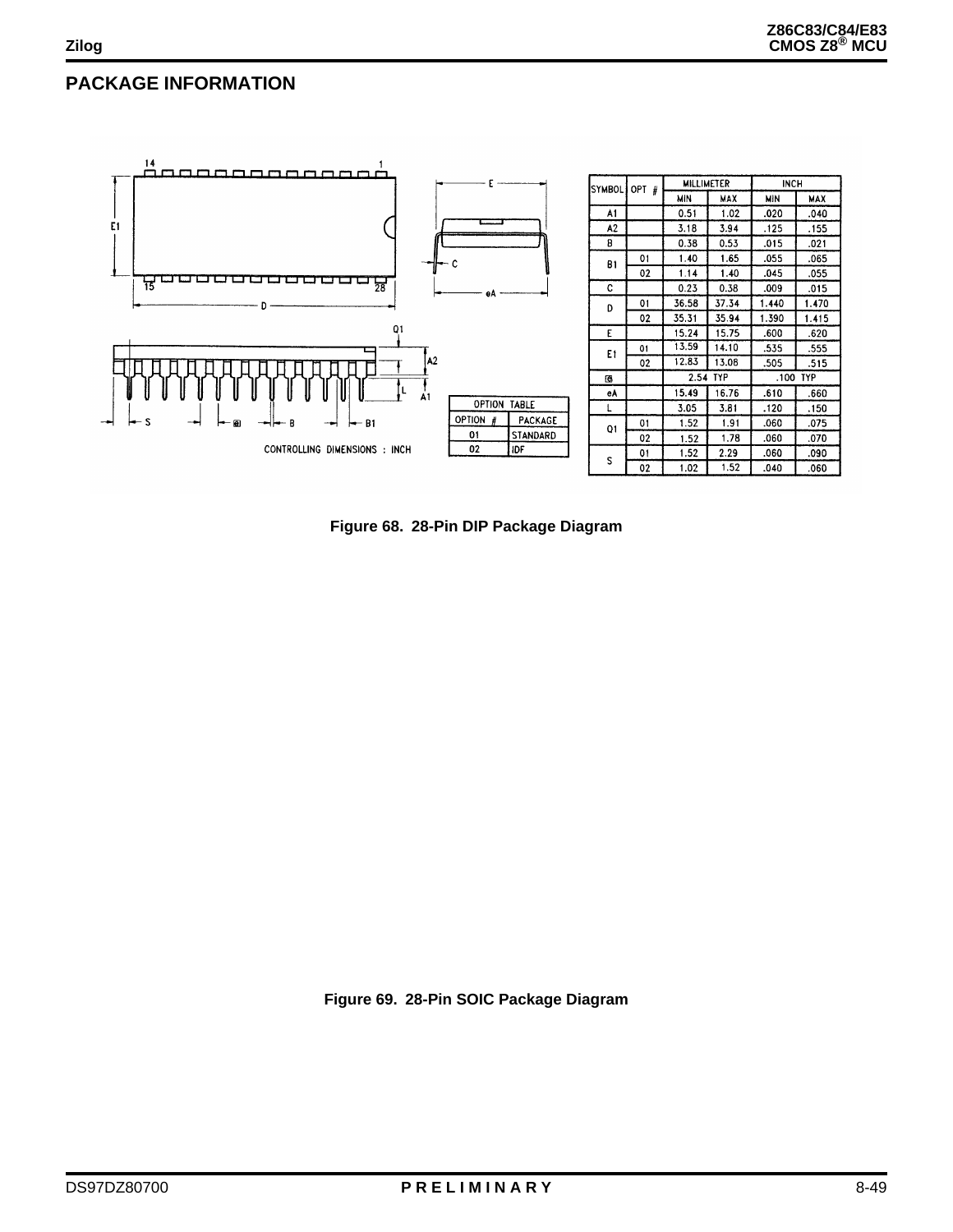

**Figure 70. 28-Pin PLCC Package Diagram**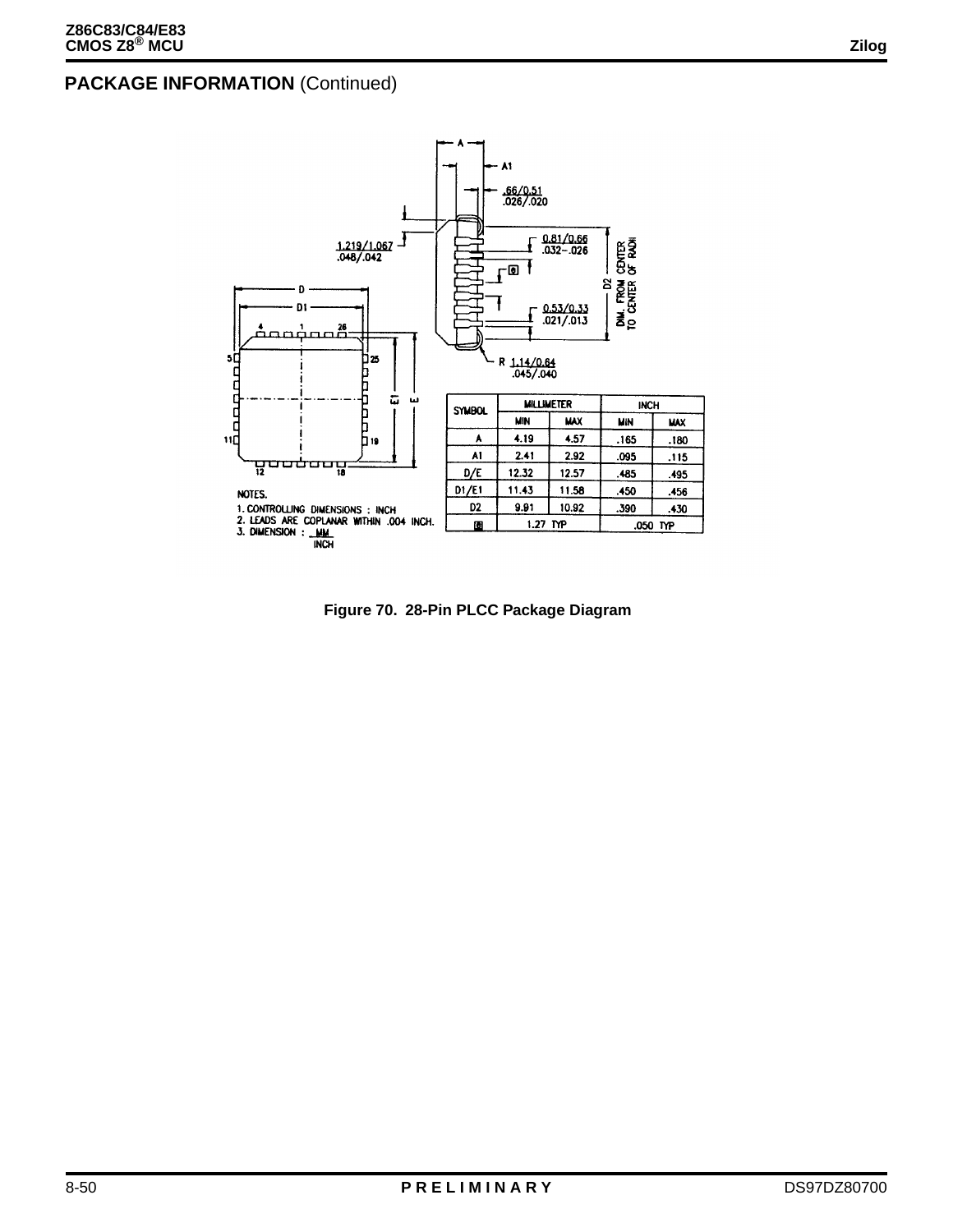### **ORDERING INFORMATION**

|             | Z86C83<br>16 MHz |             | Z86E83<br>16 MHz |             |             |
|-------------|------------------|-------------|------------------|-------------|-------------|
| 28-Pin DIP  | 28-Pin SOIC      | 28-Pin PLCC | 28-Pin DIP       | 28-Pin SOIC | 28-Pin PLCC |
| Z86C8316PSC | Z86C8316SSC      | Z86C8316VSC | Z86E8316PSC      | Z86E8316SSC | Z86E8316VSC |
| Z86C8316PEC | Z86C8316SEC      | Z86C8316VEC | Z86E8316PEC      | Z86E8316SEC | Z86E8316VEC |
|             | Z86C84<br>16 MHz |             |                  |             |             |
| 28-Pin DIP  | 28-Pin SOIC      | 28-Pin PLCC |                  |             |             |
| Z86C8416PSC | Z86C8416SSC      | Z86C8416VSC |                  |             |             |
| Z86C8416PEC | Z86C8416SEC      | Z86C8416VEC |                  |             |             |

**Speed**  $16 = 16$  MHz

**Environmental** C = Plastic Standard

For fast results, contact your local Zilog sales office for assistance in ordering the part desired.

### **CODES**

#### **Package**

P = Plastic DIP S = Plastic SOIC

#### **Temperature**

 $S = 0^\circ C$  to + 70 $^\circ C$  $E = -40^{\circ}C$  to  $+105^{\circ}C$ 

#### **Example:**

**Z 86C83 16 P S C**

is a Z86C83, 16 MHz, DIP, 0°C to +70°C, Plastic Standard Flow

Environmental Flow **Temperature** Package Speed Product Number Zilog Prefix